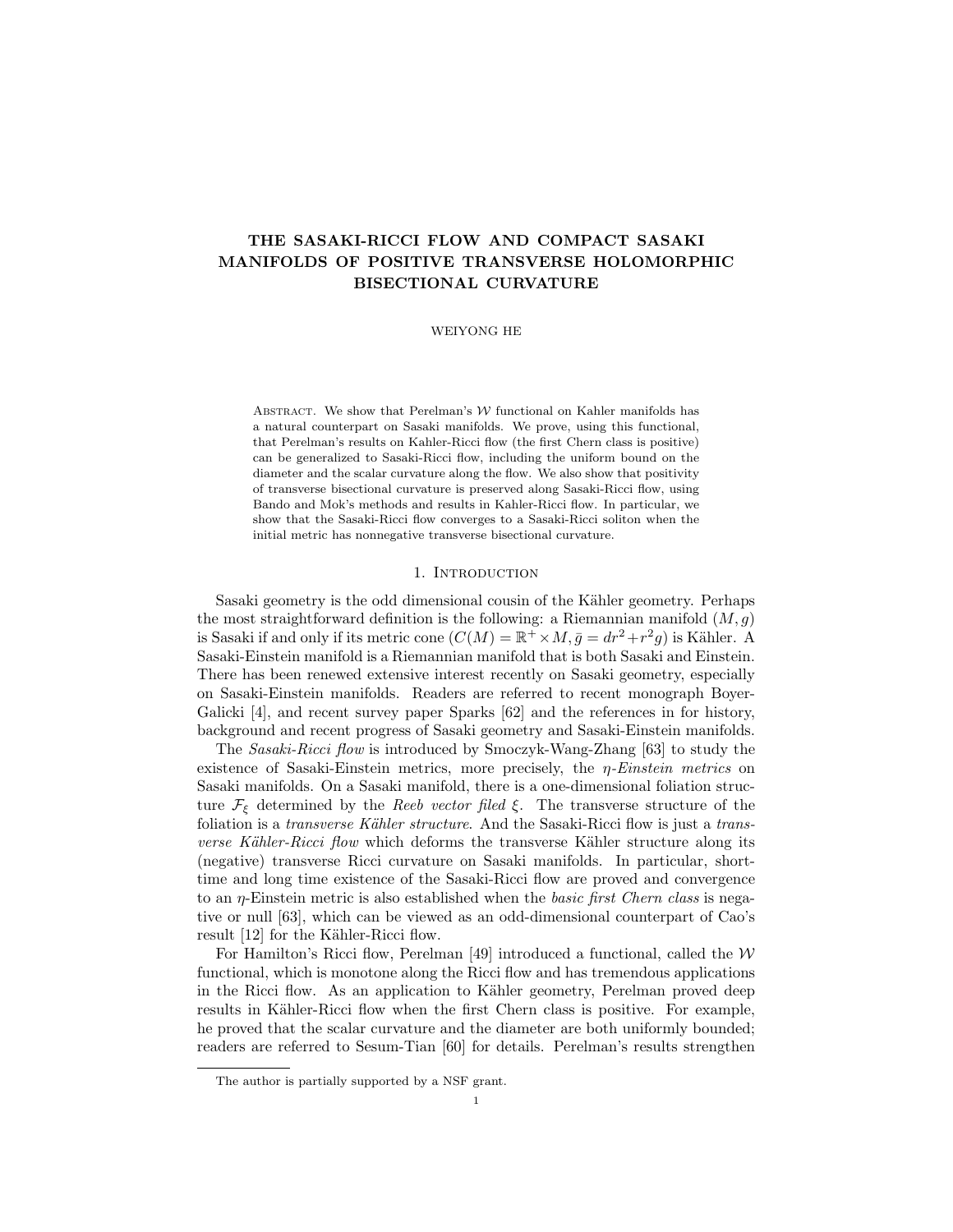the belief of Hamilton-Tian conjecture which states that the Kähler-Ricci flow would converge in some fashion when the first Chern class is positive.

In this paper we will study the Sasaki-Ricci flow when the first basic Chern class is positive. First of all, we introduce an analogue of Perelman's  $W$  functional on Sasaki manifolds, which is monotone along the Sasaki-Ricci flow. Then as in the Kähler setting [60], we prove that the *transverse scalar curvature* and the diameter are both uniformly bounded along the Sasaki-Ricci flow. The frame work of the proof is very similar as in the Kähler setting [60]. But there is a major difference for W functional on Sasaki manifolds and Kähler manifolds, namely, the  $W$  functional on a Sasaki manifold is only involved with basic functions. While the distance function, for example, is not a basic function. To overcome this difficulty, we introduce a transverse distance on Sasaki manifolds, or more precisely, on quasiregular Sasaki manifolds and we will see that the Sasaki structure plays a central role. Nevertheless, this allows us to prove the results along the Sasaki-Ricci flow on quasi-regular Sasaki manifolds, such as the uniform bound of transverse scalar curvature and the diameter along the flow. For irregular Sasaki structures, one can approximate the irregular structure by quasi-regular structures, using Rukimbira's results [55]. Using the estimates in [63], the corresponding Sasaki-Ricci flow for irregular structure can be approximated by the Sasaki-Ricci flow for quasi-regular structure. One observation is that the transverse geometric quantities are uniformly bounded under the approximation, such as the transverse scalar curvature. With the help of this approximation, one can show the transverse scalar curvature is uniformly bounded along the Sasaki-Ricci flow for irregular structure. To show the diameter is uniformly bounded, we need the fact that on any compact Sasaki manifold (or more generally, on compact K-contact manifold), there always exists closed orbits of the Reeb vector field ([2], see [56, 57] further development also). Our results give some evidence that the Sasaki-Ricci flow would converge in a suitable sense to a Sasaki-Ricci solition [63]. As a direct consequence, we can prove that the Sasaki-Ricci flow exists for all positive time and converges to a Sasaki-Ricci soliton when the dimension is three. This result was announced in [69].

The Frankel conjecture states that a compact Kähler manifold of complex dimension  $n$  with positive bisectional curvature is biholomorphic to the complex projective space  $\mathbb{CP}^n$ . The Frankel conjecture was proved by Siu-Yau [61] using harmonic maps and Mori [46] via algebraic methods. There have been extensive study of Kähler manifolds with positive (or nonnegative) bisectional curvature using the Kähler-Ricci flow, for example to mention  $[1, 44, 16, 13, 50]$  to name a few. Since the positivity of bisectional curvature is preserved  $[1, 44]$ , the Kähler-Ricci flow will converge to a Kähler-Ricci soliton if the initial metric has nonnegative bisectional curvature  $[13]$ . Recently Chen-Sun-Tian  $[15]$  proved that a compact Kähler-Ricci soliton with positive bisectional curvature is biholomorphic to a complex projective space without using the resolution of the Frankel conjecture. Hence their result together with the previous results gives a proof of the Frankel conjecture via the Kähler-Ricci flow.

It is then very natural to study the Sasaki manifolds with positive curvature in suitable sense. We use the Sasaki-Ricci flow to study Sasaki manifolds when the transverse holomorphic bisectional curvature is positive. The transverse (holomorphic) bisectional curvature is defined to be the bisectional curvature of the transverse Kähler structure. Following the proof in the Kähler setting  $[1, 44]$ ,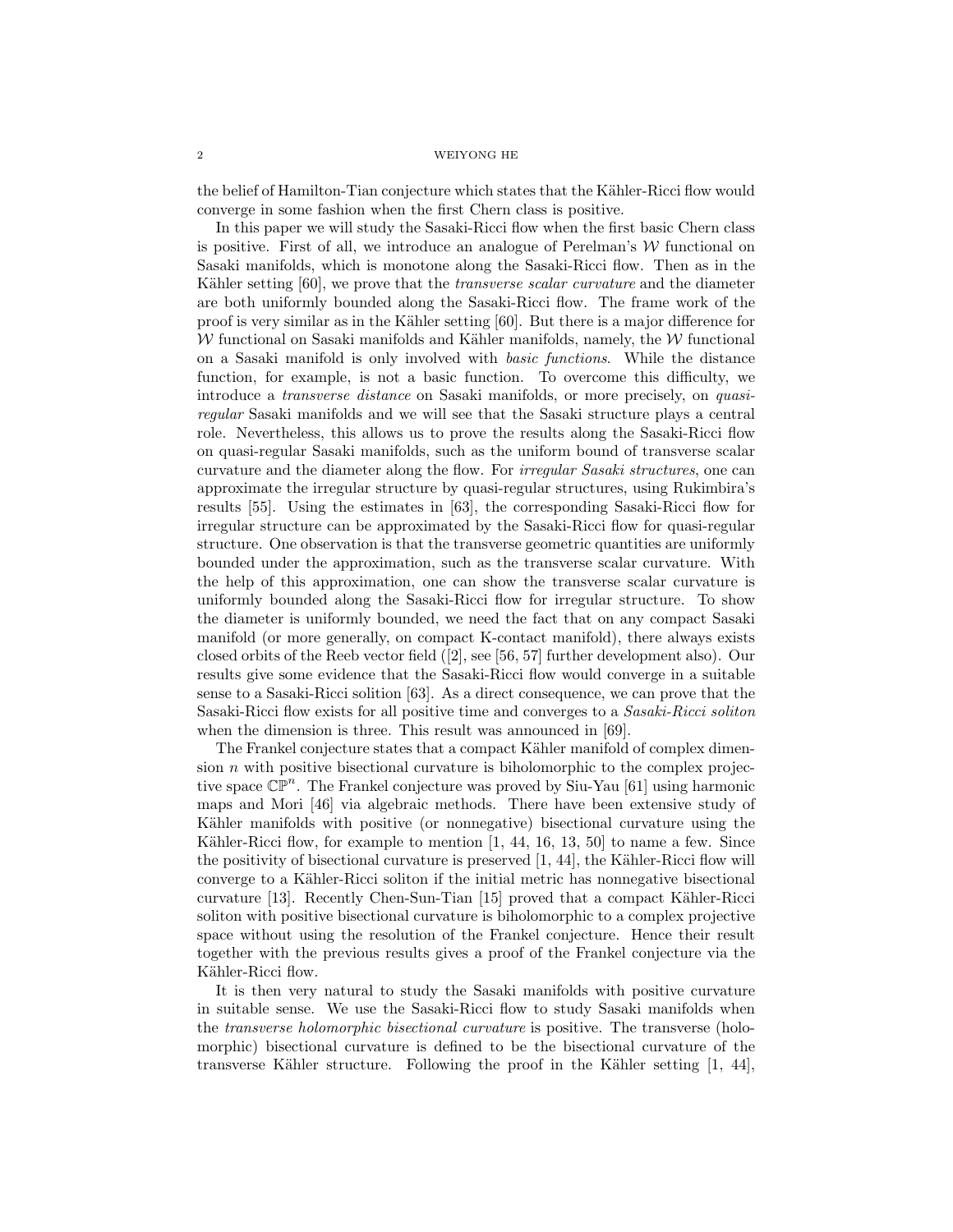one can show that the positivity of transverse bisectional curvature is preserved along the Sasaki-Ricci flow. It follows that the transverse bisectional curvature is bounded by its transverse scalar curvature, hence it is bounded. It then follows that the Sasaki-Ricci flow will converge to a Sasaki-Ricci soliton in suitable sense. It would then be very interesting to classify Sasaki-Ricci solitons with positive (or nonnegative) transverse bisectional curvature. The success of the classification of Sasaki-Ricci solitons with positive (or nonnegative) transverse bisectional curvature would lead to classification of Sasaki manifolds with positive (nonnegative) transverse bisectional curvature, parallel to the results in [61, 46, 1, 44].

The organization of the paper is as follows: in Section 2 and Section 3, we summarize definition and some facts of Sasaki manifolds, the transverse Kähler structure and the Sasaki-Ricci flow. In Section 4 we introduce Perelman's  $W$  functional on Sasaki manifolds and prove that it is monotone along the Sasaki-Ricci flow. In Section 5 we prove that the Ricci potential and the transverse scalar curvature are bounded in terms of the diameter along the flow. This section is pretty much the same as in the Kähler setting  $[60]$ . In Section 6 we prove that the diameter is uniformly bounded along the Sasaki-Ricci flow if the Sasaki structure is regular or quasi-regular. In Section 7 we use the approximation mentioned above to prove that the diameter is uniformly bounded along the flow if the Sasaki structure is irregular. In Section 8 we study the Sasaki-Ricci flow for the initial metric with positive (nonnegative) transverse bisectional curvature; in particular we prove that the Sasaki-Ricci flow converges to a Sasaki-Ricci soliton with such an initial metric. In appendix we summarize some geometric and topological results of Sasaki manifolds with positive transverse bisectional curvature.

Remark 1.1. On Mar 29th, 2011, about one day before the first version of this article posted on arxiv.org, I found T. Collins posted his paper arXiv:1103.5720 in which he proved that Perelman's results on Kahler-Ricci flow can be generalized to Sasaki-Ricci flow. I saw his paper before I posted this article which has a substantial overlap on generalization of Perelman's results to Sasaki-Ricci flow. But the methods to deal with the irregular Sasaki structure, which is the generic and more difficult case, are quite different. In the present paper, we also consider the positivity along the Sasaki-Ricci flow.

Acknowledgement: The author is grateful for Prof. Xiuxiong Chen and Prof. Jingyi Chen for constant support. The author is partially supported by an NSF grant.

### 2. Sasaki Manifolds

In this section we recall definition and some basic facts of Sasaki manifolds. For instance, the recent monograph [4] is a nice reference for the details. Let  $(M, g)$  be a  $2n + 1$  dimensional smooth Riemannian manifold (M is assumed to be oriented, connected and compact unless specified otherwise), ∇ the Levi-Civita connection of the Riemannian metric g, and let  $R(X, Y)$  and Ric denote the Riemannian curvature tensor and the Ricci tensor of  $g$  respectively. A Riemannian manifold  $(M, g)$  is said to be a Sasaki manifold if and only if the metric cone  $(C(M) = M \times \mathbb{R}^+, \bar{g} = dr^2 + r^2 g)$  is Kähler. M is often identified with the submanifold  $M \times \{1\} \subset C(M)$   $(r = 1)$ . Let  $\overline{J}$  denote the complex structure of  $C(M)$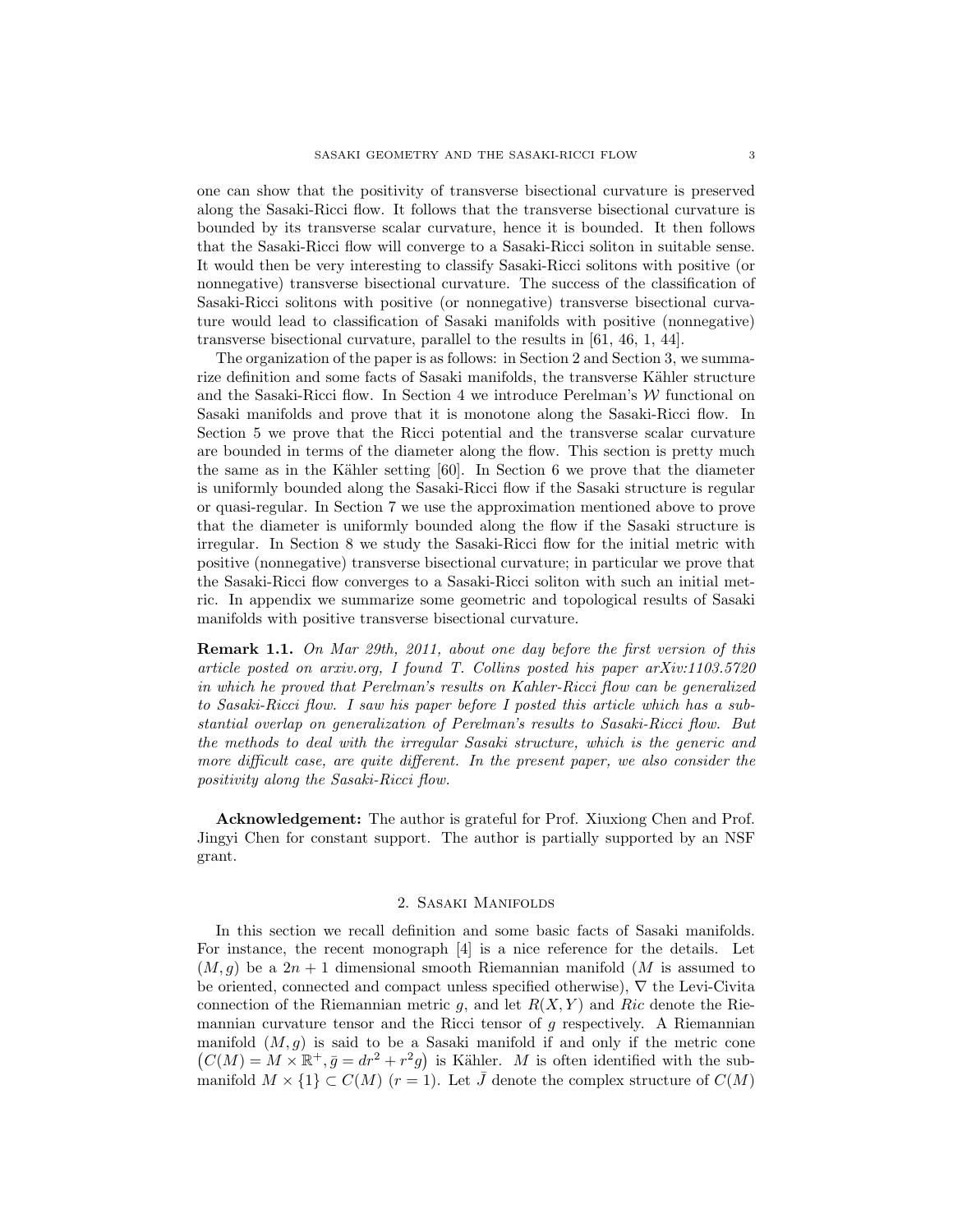which is compatible with  $\bar{g}$ . A Sasaki manifold  $(M, g)$  inherits a number of geometric structures from the Kähler structure of its metric cone. In particular, the Reeb vector field  $\xi$  plays a very important role. The vector filed  $\xi$  is defined as  $\xi = \bar{J}(r\partial_r)$ . This gives a 1-form  $\eta(\cdot) = r^{-2}\bar{g}(\xi, \cdot)$ . We shall use  $(\xi, \eta)$  to denote the corresponding vector filed and 1-form on  $M \cong M \times \{1\}$ . One can see that

- $\xi$  is a Killing vector field on M and  $L_{\xi} \bar{J} = 0$ ;
- $\eta(\xi) = 1, \iota_{\xi} d\eta(\cdot) = d\eta(\xi, \cdot) = 0;$
- the integral curves of  $\xi$  are geodesics.

The 1-form  $\eta$  defines a vector sub-bundle D of the tangent bundle TM such that  $\mathcal{D} = \text{ker}(\eta)$ . There is an orthogonal decomposition of the tangent bundle

$$
TM=\mathcal{D}\oplus L\xi,
$$

where  $L\xi$  is the trivial bundle generalized by  $\xi$ . We can then introduce the  $(1, 1)$ tensor field  $\Phi$  such that

$$
\Phi(\xi) = 0
$$
 and  $\Phi(X) = \overline{J}X, X \in \Gamma(\mathcal{D}),$ 

where M is identified with  $M \times 1 \subset C(M)$ . One can see that  $\Phi$  can also be defined by

$$
\Phi(X) = \nabla_X \xi, X \in \Gamma(TM).
$$

One can check that  $\Phi$  satisfies

$$
\Phi^2 = -I + \eta \otimes \xi \text{ and } g(\Phi X, \Phi Y) = g(X, Y) - \eta(X)\eta(Y).
$$

Moreover  $\Phi$  is compatible with the 2-form  $d\eta$ 

$$
d\eta(\Phi X, \Phi Y) = d\eta(X, Y), X, Y \in \Gamma(TM).
$$

One can also check that

$$
g(X,Y) = \frac{1}{2}d\eta(X,\Phi Y), X, Y \in \Gamma(\mathcal{D}).
$$

Hence  $d\eta$  defines a symplectic form on D, and  $\eta$  is a contact form on M since  $\eta \wedge (\frac{1}{2}d\eta)^n$  is the volume form of g and is then nowhere vanishing. The following proposition shows some equivalent descriptions of a Sasaki structure. The proof can be found in [4] (Section 7).

**Proposition 2.1.** Let  $(M, g)$  be a  $2n+1$  dimensional Riemannian manifold. Then the following conditions are equivalent and can be used as the definition of a Sasaki structure.

- (1)  $(C(M) \cong M \times \mathbb{R}^+, \tilde{g} = dr^2 + r^2 g)$  is Kähler.
- (2) There exists a Killing vector filed  $\xi$  of unit length such that the tensor field  $\Phi(X) = \nabla_X \xi$  satisfies

$$
(\nabla_X \Phi)(Y) = g(\xi, Y)X - g(X, Y)\xi.
$$

(3) There exists a Killing vector filed  $\xi$  of unit length such that the curvature satisfies

$$
R(X,\xi)Y = g(\xi,Y)X - g(X,Y)\xi.
$$

Recall that the Reeb vector field  $\xi$  defines a foliation  $\mathcal{F}_{\xi}$  of M through its orbits. There is then a classification of Sasaki structures according to the global property of its orbits. If all the orbits are compact, hence circles, then  $\xi$  generates a circle action on  $M$ . If the circle action is free, then  $M$  is called *regular*. If the circle action is only locally free, then M is called *quasiregular*. On the other hand, if  $\xi$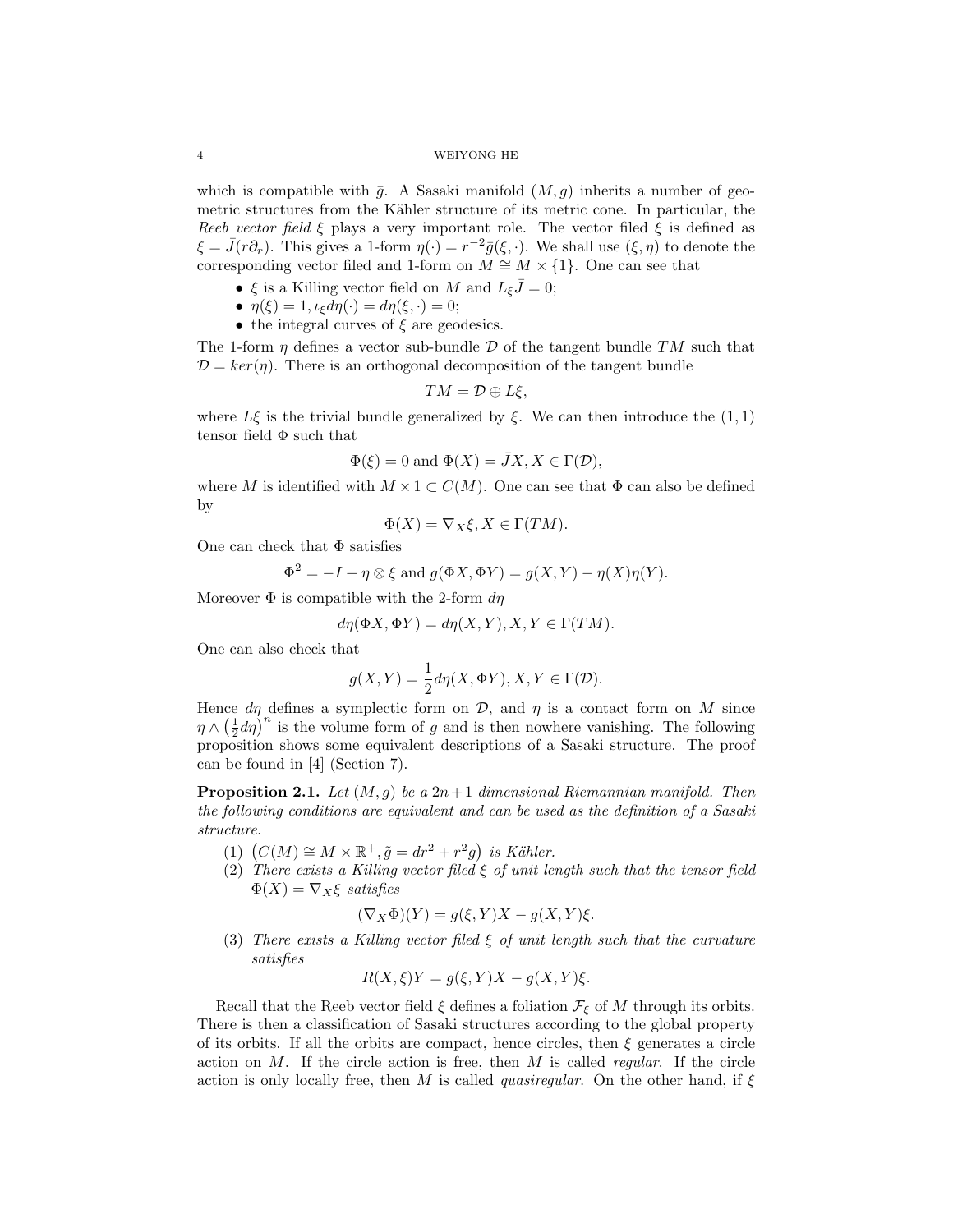has a non-compact orbit the Sasaki manifold is said to be *irregular*. We conclude this section by introducing the following structure theorem of a quasiregular Sasaki structure (see [4], Theorem 7.1.3).

**Theorem 2.2.** Let  $(M, \xi, \eta, \Phi, g)$  be a quasi-regular Sasaki manifold with compact leaves. Let  $Z = M/\mathcal{F}_{\xi}$  denote the space of leaves of the Reeb foliation  $\mathcal{F}_{\xi}$ . Then

(1). The leaf space  $Z$  is a compact complex orbifold with a Kähler metric  $h$  and the Kähler form  $\omega$ , which defines an integral class  $[\omega]$  in  $H^2_{orb}(Z, \mathbb{Z})$ . The canonical projection  $\pi$  :  $(M, g) \rightarrow (Z, h)$  is an orbifold Riemannian submersion. The fibers of  $\pi$  are totally geodesic submanifolds of M diffeomorphic to  $S^1$ .

(2). M is the total space of a principle  $S^1$ -orbibundle over Z with connection 1-form  $\eta$  whose curvature  $d\eta = \pi^* \omega$ .

(3). If the foliation  $\mathcal{F}_{\xi}$  is regular, then M is the total space of a principle  $S^1$ bundle over the Kähler manifold  $(Z, h)$ .

### 3. TRANSVERSE KÄHLER STRUCTURE AND THE SASAKI-RICCI FLOW

In this section we recall the *transverse Kähler structure* of Sasaki manifolds, which is a special case of transverse Riemannian structure. We shall introduce the transverse Kähler structure both globally (coordinate free) and locally (in local coordinates). These two description are equivalent and readers are referred to [4], Section 2.5 for some more details about transverse Riemannian structure.

Let M be a Sasaki manifold with  $(\xi, \eta, \Phi, g)$ . Recall that  $\mathcal{D} = \ker(\eta)$  is a 2n dimensional subbunble of  $TM$ . If we denote

$$
J:=\Phi|_{\mathcal{D}},
$$

then J is a complex structure on D and it is compatible with  $d\eta$ . Hence  $(D, J, d\eta)$ defines a Kähler metric on  $\mathcal{D}$ . We define the transverse Kähler metric  $g^T$  as

(3.1) 
$$
g^T(X,Y) = \frac{1}{2}d\eta(X,\Phi Y), X, Y \in \Gamma(\mathcal{D}).
$$

The metric  $g<sup>T</sup>$  is related to the Sasaki metric g by

$$
(3.2) \t\t g = g^T + \eta \otimes \eta.
$$

From the transverse metric  $g^T$ , we can define a connection on  $\mathcal D$  by

(3.3) 
$$
\nabla_X^T Y = (\nabla_X Y)^p, X, Y \in \Gamma(\mathcal{D})
$$

$$
\nabla_{\xi}^T Y = [\xi, Y]^p, Y \in \Gamma(\mathcal{D}),
$$

where  $X^p$  denotes the projection of X onto  $\mathcal D$ . One can check that this connection is the unique torsion free such that  $\nabla^T g^T = 0$ . The connection  $\nabla^T$  is called the transverse Levi-Civita connection. Note that by Proposition 2.1 (2), one can get that

$$
\nabla^T J = 0.
$$

We can further define the *transverse curvature operator* by

(3.4) 
$$
R^T(X,Y)Z = \nabla_X^T \nabla_Y^T Z - \nabla_Y^T \nabla_X^T Z - \nabla_{[X,Y]}^T Z.
$$

One can easily check that

$$
R^T(X,\xi)Y = 0.
$$

Also when  $X, Y, Z, W \in \Gamma(\mathcal{D})$ , we have the following relation

(3.5)  $R(X, Y, Z, W) = R^{T}(X, Y, Z, W) - g(\Phi Y, W)g(\Phi X, Z) + g(\Phi X, W)g(\Phi Y, Z).$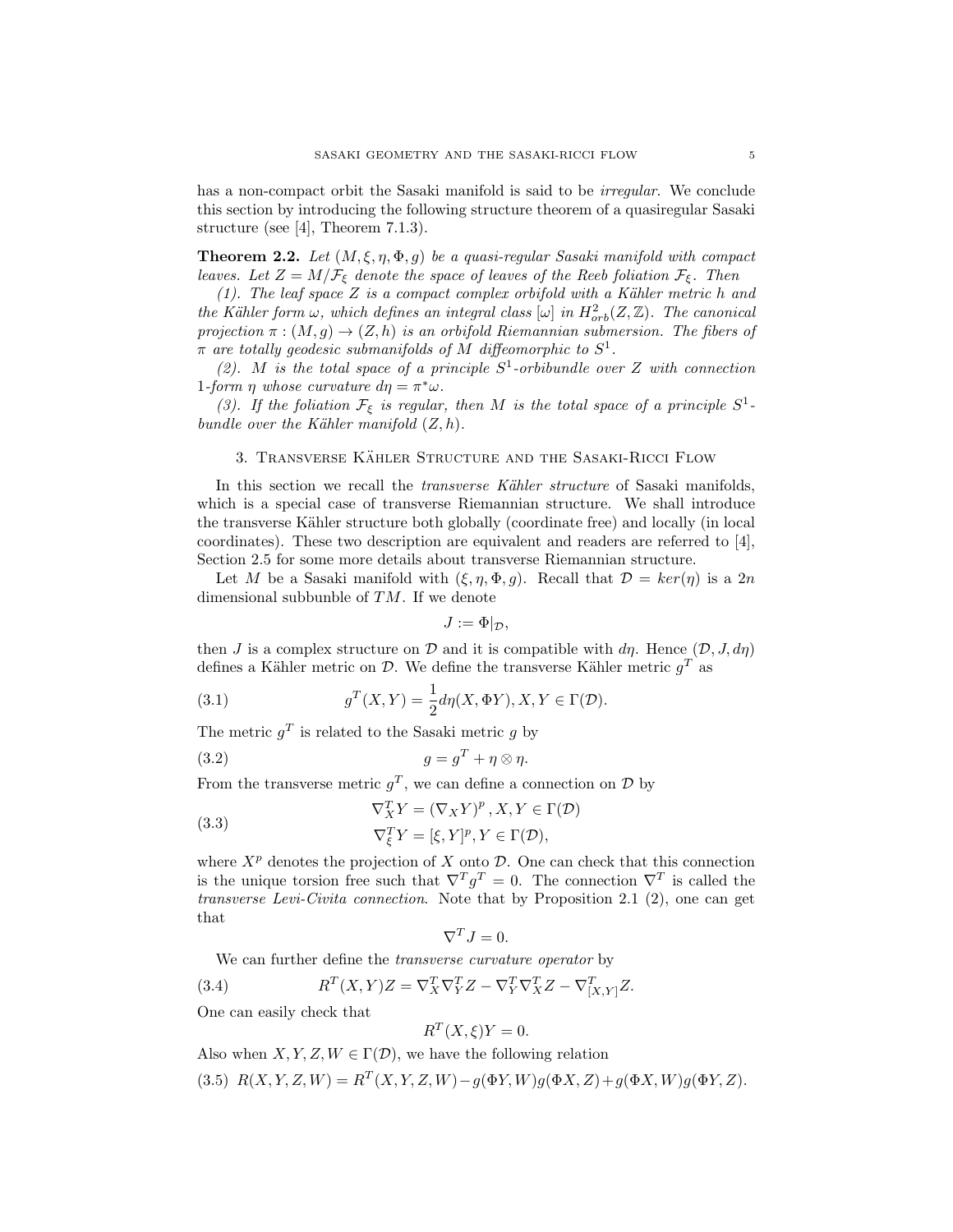The *transverse Ricci curvature* is then defined by

$$
Ric^{T}(X,Y) = \sum_{i} g\left(R^{T}(X,e_i)e_i, Y\right) = \sum_{i} g^{T}\left(R^{T}(X,e_i)e_i, Y\right),
$$

where  $\{e_i\}$  is an orthonormal basic of D. When  $X, Y \in \Gamma(D)$ , one can get that

(3.6) 
$$
Ric^{T}(X,Y) = Ric(X,Y) + 2g(X,Y) = Ric(X,Y) + 2g^{T}(X,Y).
$$

Hence for the transverse scalar curvature one can get that

$$
R^T = R + 2n.
$$

**Definition 3.1.** A Sasaki manifold is  $\eta$ -Einstein if there are two constants  $\lambda$  and µ such that

$$
Ric = \lambda g + \mu \eta \otimes \eta.
$$

By Proposition 2.1, we have  $Ric(\xi, \xi) = 2m$ , hence  $\lambda + \mu = 2n$ .

**Definition 3.2.** A Sasaki manifold is transverse Kähler-Einstein if there is a constant  $\lambda$  such that

$$
Ric^T = \lambda g^T.
$$

By  $(3.6)$ , a Sasaki manifold is  $\eta$ -Einstein if and only if it is a transverse Kähler-Einstein.

# **Definition 3.3.** A Sasaki manifold  $(M, g)$  is Sasaki-Einstein if Ric = 2ng.

Note that a Sasaki manifold which is Sasaki-Einstein is necessary Ricci positive.

We shall also recall the Sasaki structure and its transverse structure on local coordinates. For the details, see [26] (Section 3) for example. Let  $(M, \xi, \eta, \Phi, q)$  be the Sasaki metric and let  $g<sup>T</sup>$  be the transverse Kähler metric. Let  $U<sub>\alpha</sub>$  be an open covering of M and  $\pi_{\alpha}: U_{\alpha} \to V_{\alpha} \subset \mathbb{C}^n$  submersions such that

$$
\pi_\alpha \circ \pi_\beta^{-1} : \pi_\beta(U_\alpha \cap U_\beta) \to \pi_\alpha(U_\alpha \cap U_\beta)
$$

is biholomorphic when  $U_{\alpha} \cap U_{\beta}$  is not empty. One can choose local coordinate charts  $(z_1, \dots, z_n)$  on  $V_\alpha$  and local coordinate charts  $(x, z_1, \dots, z_n)$  on  $U_\alpha \subset M$ such that  $\xi = \partial_x$ , where we use the notations

$$
\partial_x = \frac{\partial}{\partial x}, \partial_i = \frac{\partial}{\partial z_i}, \bar{\partial}_j = \partial_{\bar{j}} = \frac{\partial}{\partial \bar{z}_j} = \frac{\partial}{\partial z_{\bar{j}}}.
$$

The map  $\pi_{\alpha}: (x, z_1, \dots, z_n) \to (z_1, \dots, z_n)$  is then the natural projection. There is an isomorphism, for any  $p \in U_{\alpha}$ ,

$$
d\pi_{\alpha}: \mathcal{D}_{p} \to T_{\pi_{\alpha}(p)}V_{\alpha}.
$$

Hence the restriction of g on  $\mathcal D$  gives a well defined Hermitian metric  $g_\alpha^T$  on  $V_\alpha$ since  $\xi$  generates isometries of g. One can actually verify that there is a well defined Kähler metric  $g_{\alpha}^{T}$  on each  $V_{\alpha}$  and

$$
\pi_{\alpha} \circ \pi_{\beta}^{-1} : \pi_{\beta}(U_{\alpha} \cap U_{\beta}) \to \pi_{\alpha}(U_{\alpha} \cap U_{\beta})
$$

gives an isometry of Kähler manifolds  $(V_{\alpha}, g_{\alpha}^T)$ . The collection of Kähler metrics  ${g_\alpha^T}$  on  ${V_\alpha}$  can be used as an alternative definition of the transverse Kähler metric. This definition is essentially just the description of a transverse Riemannian geometry of a Riemannian foliation in terms of *Haefliger cocycles*, see [4] Section 2.5 for more details. We shall also use  $\nabla_{\alpha}^T$ ,  $R_{\alpha}^T(X,Y)$ ,  $Ric_{\alpha}^T$  and  $R_{\alpha}^T$  for its Levi-Civita connection, the curvature, the Ricci curvature and the scalar curvature. The two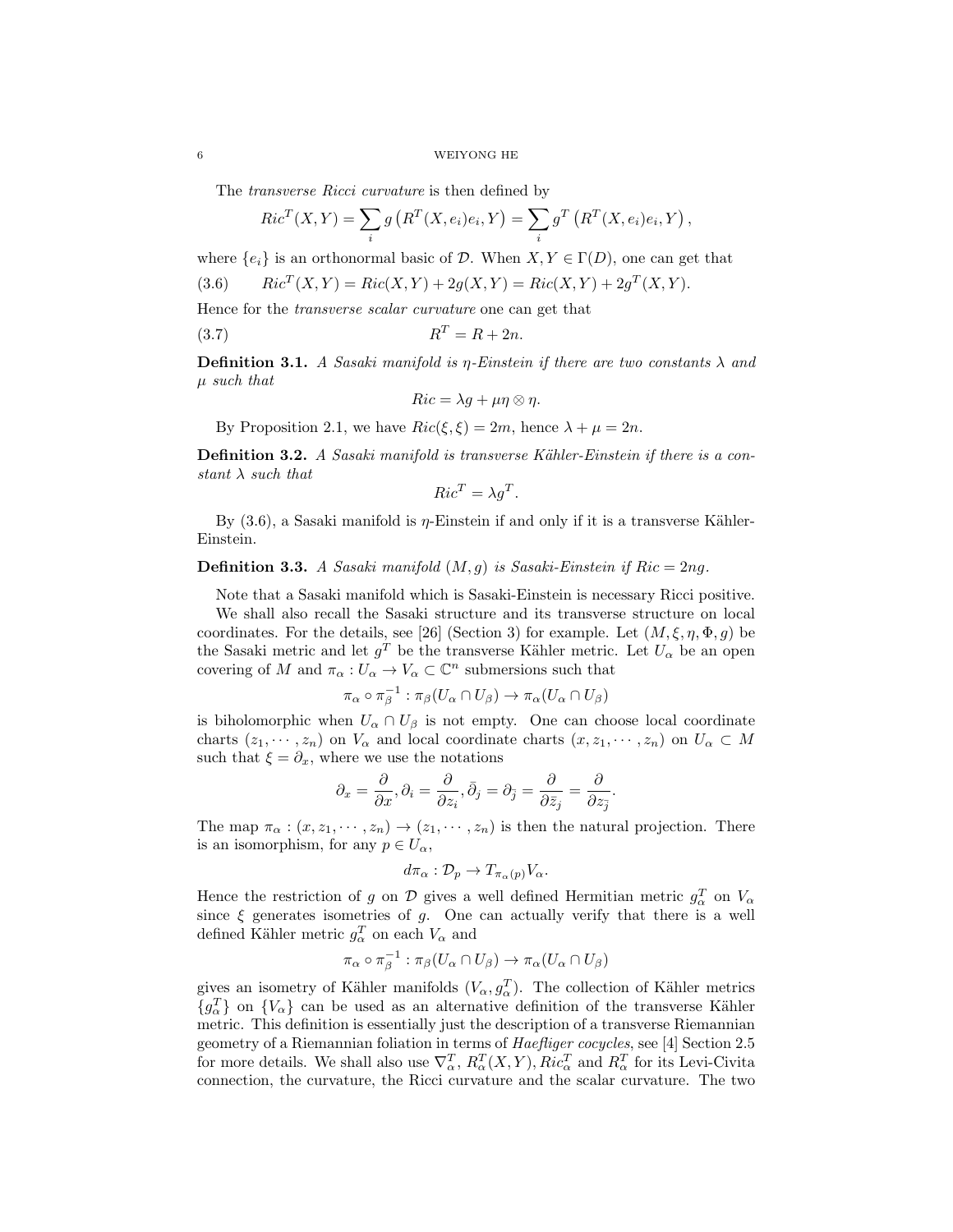definition of the transverse Kähler structure are actually equivalent. We can see that  $(\mathcal{D}\otimes\mathbb{C})^{(1,0)}$  is spanned by the vectors of the form  $\{\partial_i+a_i\partial_x\}, 1\leq i\leq n$ , where  $a_i = -\eta(\partial_i)$ . It is clear that

$$
d\eta(\partial_i + a_i \partial_x, \overline{\partial_j + a_j \partial_x}) = d\eta(\partial_i, \partial_{\overline{j}}),
$$

Hence the Kähler form of  $g_{\alpha}^T$  on  $V_{\alpha}$  is then the same as  $\frac{1}{2}d\eta$  restricted on the slice  ${x = constant}$  in  $U_\alpha$ . Moreover for any  $p \in U_\alpha$  and  $X, \overline{Y} \in \mathcal{D}_p$ , we have

$$
g^T(X, Y) = g^T_{\alpha}(d\pi_{\alpha}(X), d\pi_{\alpha}(Y)).
$$

Hence  $d\pi_\alpha: \mathcal{D}_p \to T_{\pi_\alpha(p)}V_\alpha$  gives the isometry of  $g^T$  on  $\mathcal{D}_p$  and  $g^T_\alpha$  on  $T_{\pi_\alpha(p)}V_\alpha$  for any  $p \in U_\alpha$ . For example one can easily check the following. For  $X, Y, Z \in \Gamma(\mathcal{D})$ and  $X_{\alpha} = d\pi_{\alpha}(X) \in TV_{\alpha}$ ,

$$
d\pi_{\alpha} (\nabla_X^T Y) = (\nabla_{\alpha}^T)_{X_{\alpha}} Y_{\alpha} = d\pi_{\alpha} (\nabla_X Y),
$$
  

$$
d\pi_{\alpha} (R^T (X, Y) Z) = R_{\alpha}^T (X_{\alpha}, Y_{\alpha}) Z_{\alpha}.
$$

In this paper we shall treat the transverse Kähler metric by these two equivalent descriptions. For example, one can then easily verify curvature identities for  $R<sup>T</sup>$ since  $R_{\alpha}^{T}$  is actually the curvature of the Kähler metric  $g_{\alpha}^{T}$  on  $V_{\alpha}$ . And it is very convenient to do local computations using  $g_{\alpha}^T$  on  $V_{\alpha}$ . While when we deal with some global features of  $g^T$ , such as integration by parts, we shall use  $g^T$ . For simplicity, we shall suppress the index  $\alpha$  without emphasis even when we do local computations on  $V_{\alpha}$ .

**Definition 3.4.** A p-form  $\theta$  on M is called basic if

$$
\iota_{\xi}\theta = 0, L_{\xi}\theta = 0.
$$

Let  $\Lambda_B^p$  be the sheaf of germs of basic p-forms and  $\Omega_B^p = \Gamma(S, \Lambda_B^p)$  the set of sections of  $\Lambda_B^p$ .

The exterior differential preserves basic forms. We set  $d_B = d|_{\Omega_B^p}$ . Thus the subalgebra  $\Omega_B(\mathcal{F}_{\xi})$  forms a subcomplex of the de Rham complex, and its cohomology ring  $H^*_B(\mathcal{F}_\xi)$  is called the *basic cohomology ring*. In particular, there is a transverse Hodge theory [23, 33, 68]. The transverse Hodge star operator  $*_B$  is defined in terms of the usual Hodge star by

$$
*_B\alpha=*(\eta\wedge\alpha).
$$

The adjoint  $d^*_B : \Omega_B^p \to \Omega^{p-1}$  of  $d_B$  is defined by

$$
d_B^* = - \ast_B d_B \ast_B.
$$

The basic Laplacian operator  $\Delta_B = d_B d_B^* + d_B^* d_B$ . The space  $\mathcal{H}_B^p(\mathcal{F}_\xi)$  of basic harmonic p-forms is then defined to be the kernel of  $\Delta_B : \Omega_B^p \to \Omega_B^p$ . The transverse Hodge Theorem [23] then says that each basic cohomology class has a unique harmonic representative.

When  $(M, \xi, \eta, g)$  is an Sasaki structure, there is a natural splitting of  $\Lambda_B^p \otimes \mathbb{C}$ such that

$$
\Lambda^p_B \otimes \mathbb{C} = \oplus \Lambda^{i,j}_B,
$$

where  $\Lambda_B^{i,j}$  is the bundle of type  $(i, j)$  basic forms. We thus have the well defined operators

$$
\partial_B : \Omega_B^{i,j} \to \Omega_B^{i+1,j},
$$
  

$$
\bar{\partial}_B : \Omega_B^{i,j} \to \Omega_B^{i,j+1}.
$$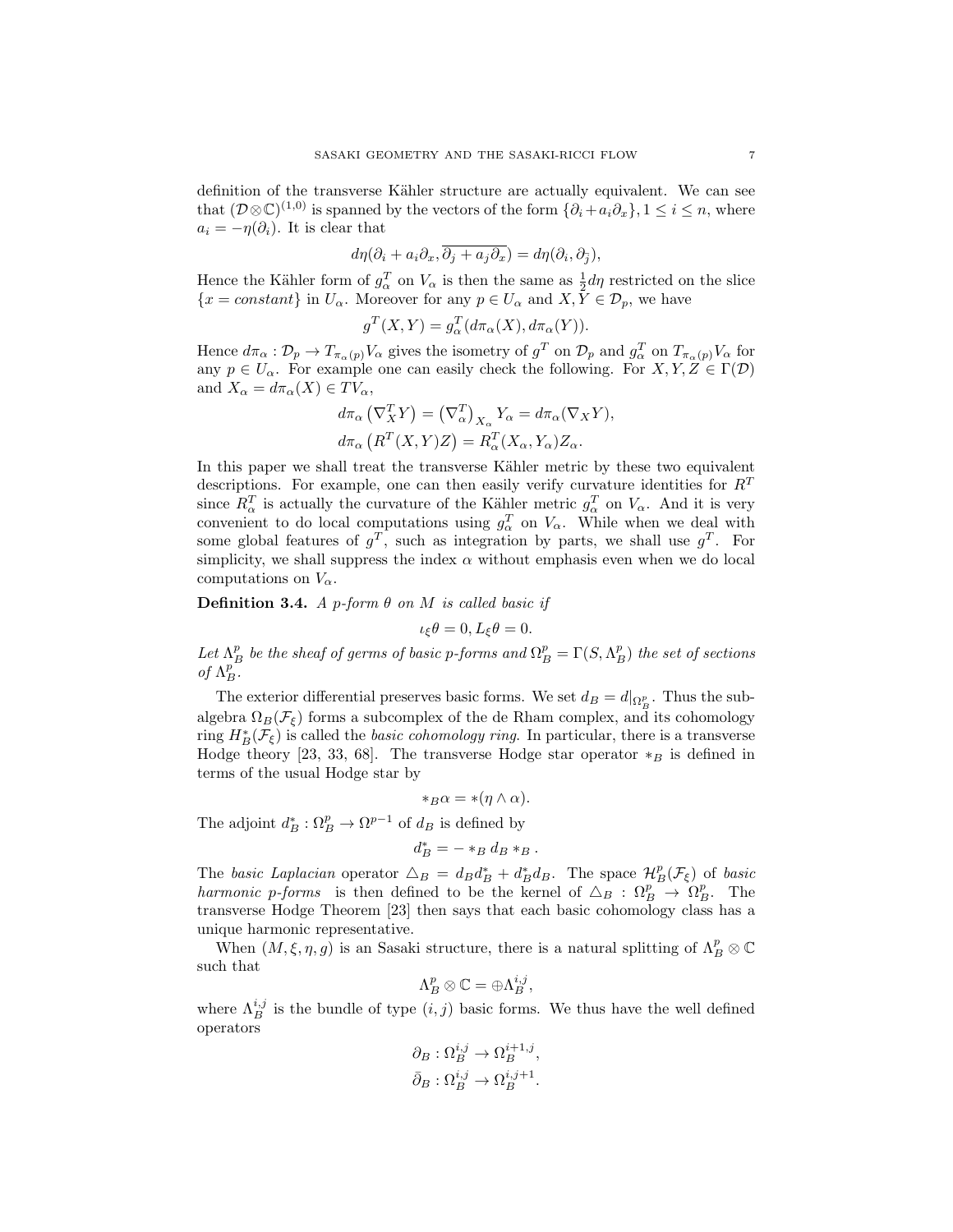Then we have  $d_B = \partial_B + \bar{\partial}_B$ . Set  $d_B^c = \frac{1}{2}$  $\sqrt{-1} (\bar{\partial}_B - \partial_B)$ . It is clear that √

$$
d_B d_B^c = \sqrt{-1} \partial_B \bar{\partial}_B, d_B^2 = (d_B^c)^2 = 0.
$$

We have the adjoint operators

$$
\partial_B^* = - *_{B} \circ \bar{\partial}_B \circ *_B : \Omega_B^{i,j} \to \Omega_B^{i-1,j}
$$

and

$$
\bar{\partial}_B^* = - *_{B} \circ \partial_B \circ *_B : \Omega_B^{i,j} \to \Omega_B^{i,j-1}
$$

of  $\partial_B$  and  $\bar{\partial}_B$  respectively. For simplicity we shall use  $\partial, \bar{\partial}, \bar{\partial}^*$  and  $\partial^*$  if there is not confusion. We can define

$$
\triangle^B_\partial = \partial \partial^* + \partial^* \partial, \triangle^B_{\bar{\partial}} = \bar{\partial} \bar{\partial}^* + \bar{\partial}^* \bar{\partial}.
$$

We define the operator  $L: \Omega_B^{i,j} \to \Omega_B^{i+1,j+1}$  by

$$
L\alpha = \alpha \wedge \frac{1}{2}d\eta,
$$

and its adjoint operator  $\Lambda : \Omega_B^{i+1,j+1} \to \Omega_B^{i,j}$  by

$$
\Lambda = - *_B \circ L \circ *_B
$$

As usual, one has

Proposition 3.5. On a Sasaki manifold, one has

 $[\Lambda, \partial] = -$ (3.8a)  $\qquad \qquad [\Lambda, \partial] = -\sqrt{-1}\bar{\partial}^*,$ 

(3.8b) 
$$
[\Lambda, \bar{\partial}] = \sqrt{-1} \partial^*,
$$

(3.8c) 
$$
\partial \bar{\partial}^* + \bar{\partial}^* \partial = \partial^* \bar{\partial} + \bar{\partial} \partial^* = 0,
$$

(3.8d) 
$$
\Delta_B = 2\Delta_{\partial}^B = 2\Delta_{\partial}^B.
$$

We shall also define the transverse Laplacian  $\Delta^T$  for basic functions and basic forms as

$$
\triangle^T = \frac{1}{2} g_T^{i\bar{j}} \left( \nabla_i^T \nabla_{\bar{j}}^T + \nabla_{\bar{j}}^T \nabla_i^T \right)
$$

The operator  $\Delta^T$  on basic forms is well-defined. This can be seen easily from the description of the transverse Kähler structure in terms of Haefliger cocycles. For basic functions, we have

$$
\triangle^T f = g_T^{i\bar{j}} \nabla_i^T \nabla_{\bar{j}}^T f = g_T^{i\bar{j}} \frac{\partial^2 f}{\partial z_i \partial z_{\bar{j}}} = -\triangle_{\bar{\partial}} f.
$$

Now we define a 2-form  $\rho^T$  called the transverse Ricci form as follows.

$$
\rho_{\alpha}^T = -\sqrt{-1}\partial\bar{\partial}\log \det(g_{\alpha}^T).
$$

One can see that the pull back forms  $\pi_{\alpha}^* \rho_{\alpha}^T$  patch together to give a global basic 2-form on M, which is denoted by  $\rho^T$ . As in the Kähler case  $\rho^T$  is  $d_B$  closed and define a basic cohomology class of type  $(1,1)$ . The basic cohomology class  $[\rho^T]$ is independent of the choice of transverse Kähler form in the space of Sasaki space. The basic cohomology class  $\lbrack \rho^T \rbrack / 2\pi$  is called the basic first Chern class of M, and is denoted by  $c_1^B(M)$ . If there exists a transverse Kähler Einstein with  $Ric^T = \lambda \rho^T$ for some constant  $\lambda$ , then  $c_1^B = \lambda [d\eta]_B$ . This implies that  $c_1^B$  definite depending on the sign of  $\lambda$  and  $c_1(D) = 0$  (see [26, 4] for example). As was pointed out by Boyer, Galicki and Matzeu [6], in the negative and zero basic first class case with  $c_1(D) = 0$  the results of El Kacimi-Alaoui [22] together with Yau's estimate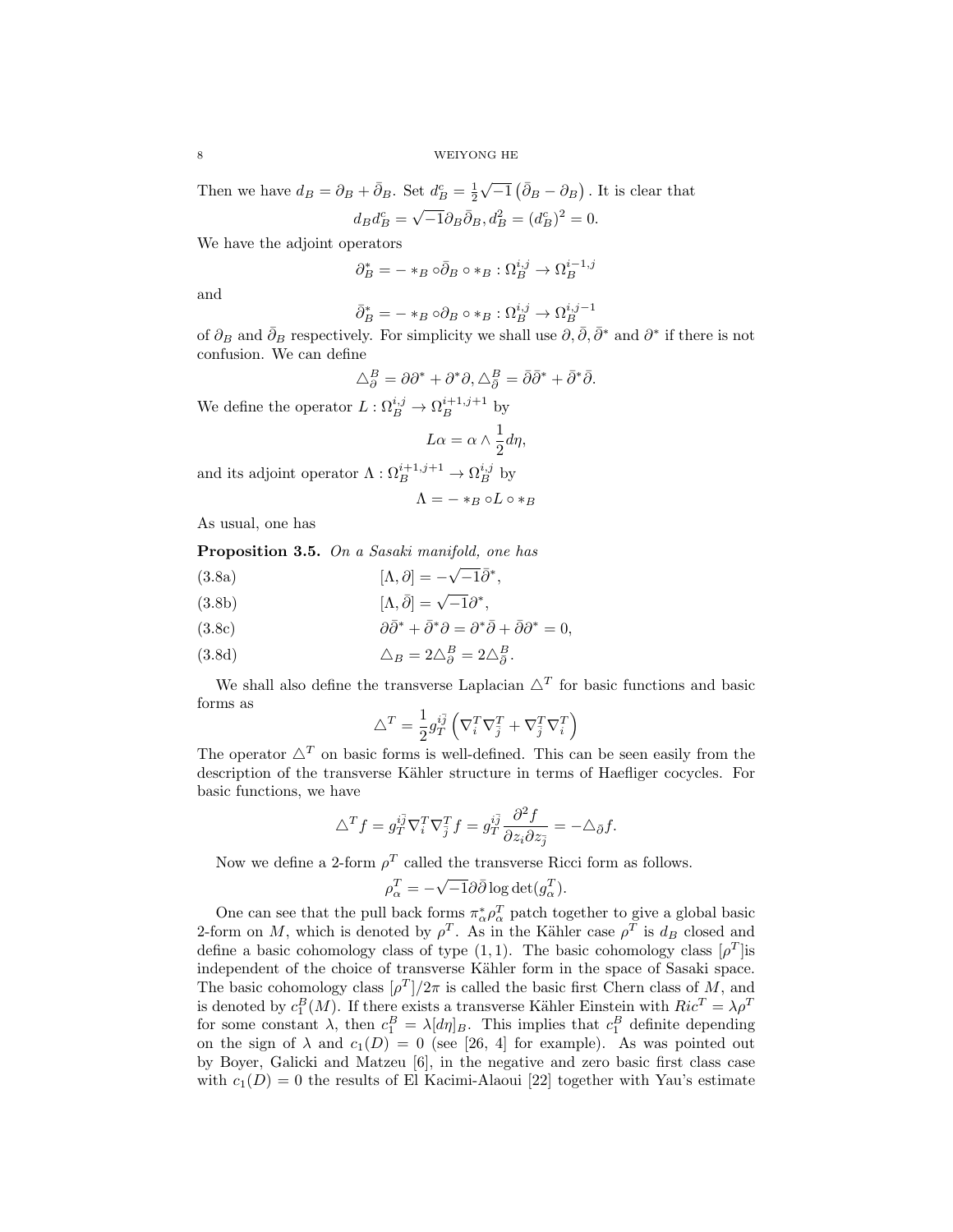[71] imply that the existence of transverse Kähler-Einstein metric. The remaining case is  $c_1^B = \lambda [d\eta]_B, \lambda > 0$  and this is the case which is related closely to the Sasaki-Einstein metrics. In this case, Futaki-Ono-Wang [26] proved that there is a Sasaki-Ricci soliton in  $c_1^B$  if M is toric in addition; by varying the Reeb vector field, they can prove the existence of a Sasaki-Einstein metric on M.

It is natural to deform one Sasaki structure to another, for example, to find Sasaki-Einstein metrics. There are many natural ways to deform a Sasaki structure, see [7] for example. In the present paper, we focus on the Sasaki-Ricci flow introduced in [63],

(3.9) 
$$
\frac{\partial}{\partial t}g^T = g^T - \lambda Ric^T,
$$

where  $\lambda$  is a positive constant if  $c_1^B > 0$ . By the so-called D-homothetic deformation, which is essentially just a rescaling of the transverse Kähler structure such that the new metric is still Sasaki,

$$
\tilde{\eta} = a\eta, \tilde{\xi} = a^{-1}\xi, \tilde{\Phi} = \Phi, \tilde{g} = ag + a(a-1)\eta \otimes \eta,
$$

we can assume that  $\lambda = 1$ . Roughly speaking, the Sasaki-Ricci flow is to deform a Sasaki metric in such a way that the transverse Kähler metric is deformed along its Ricci curvature. In particular, it induces a Kähler-Ricci flow

$$
\frac{\partial}{\partial t}g_{\alpha}^T = g_{\alpha}^T - Ric_{\alpha}^T
$$

on each  $V_{\alpha}$ . To study the Sasaki-Ricci flow, we are also interested in the space of Sasaki metrics

$$
\mathcal{H} = \{ \phi \in C_B^{\infty}(M), \eta_{\phi} \wedge (d\eta_{\phi})^n \neq 0, \eta_{\phi} = \eta + d_B^c \phi \}.
$$

This space is studied by Guan-Zhang [31, 32] and it can be viewed as an analogue of the space of Kähler metrics in a fixed Kähler class [38, 58, 19]. For any  $\phi \in \mathcal{H}$ , one can define a new Sasaki metric  $(\eta_{\phi}, \xi, K_{\phi}, g_{\phi})$  with the same Reeb vector field  $\xi$  such that

$$
\eta_{\phi} = \eta + d_B^c \phi, K_{\phi} = K - \xi \otimes d_B^c \phi \circ K.
$$

In terms of the potential  $\phi$ , one can write the Sasaki-Ricci flow [63] as

(3.10) 
$$
\frac{\partial \phi}{\partial t} = \log \frac{\det(g_{i\overline{j}}^T + \phi_{i\overline{j}})}{\det(g_{i\overline{j}}^T)} + \phi - F,
$$

where  $F$  satisfies

$$
\rho_g^T - d\eta = d_B d_B^c F.
$$

# 4. Perelman's W Functional on Sasaki Manifolds

In this section we show that Perelman's  $W$  functional [49] has its counterpart on Sasaki manifolds. First we go over Perelman's  $W$  functional on Kähler manifolds. In particular we repeat some computations of  $W$  functional when the metric q is only allowed to vary as Kähler metrics, which would be used when we consider  $W$ functional on Sasaki manifolds. On Sasaki manifolds, a natural requirement is that the functions appear in  $W$  functional are basic. This requirement fits the Sasaki structure very well and  $W$  functional behaves well under the Sasaki-Ricci flow. More or less, it can be viewed as Perelman's  $W$  functional for the transverse Kähler structure. Certainly there are some different features in the Sasaki setting. For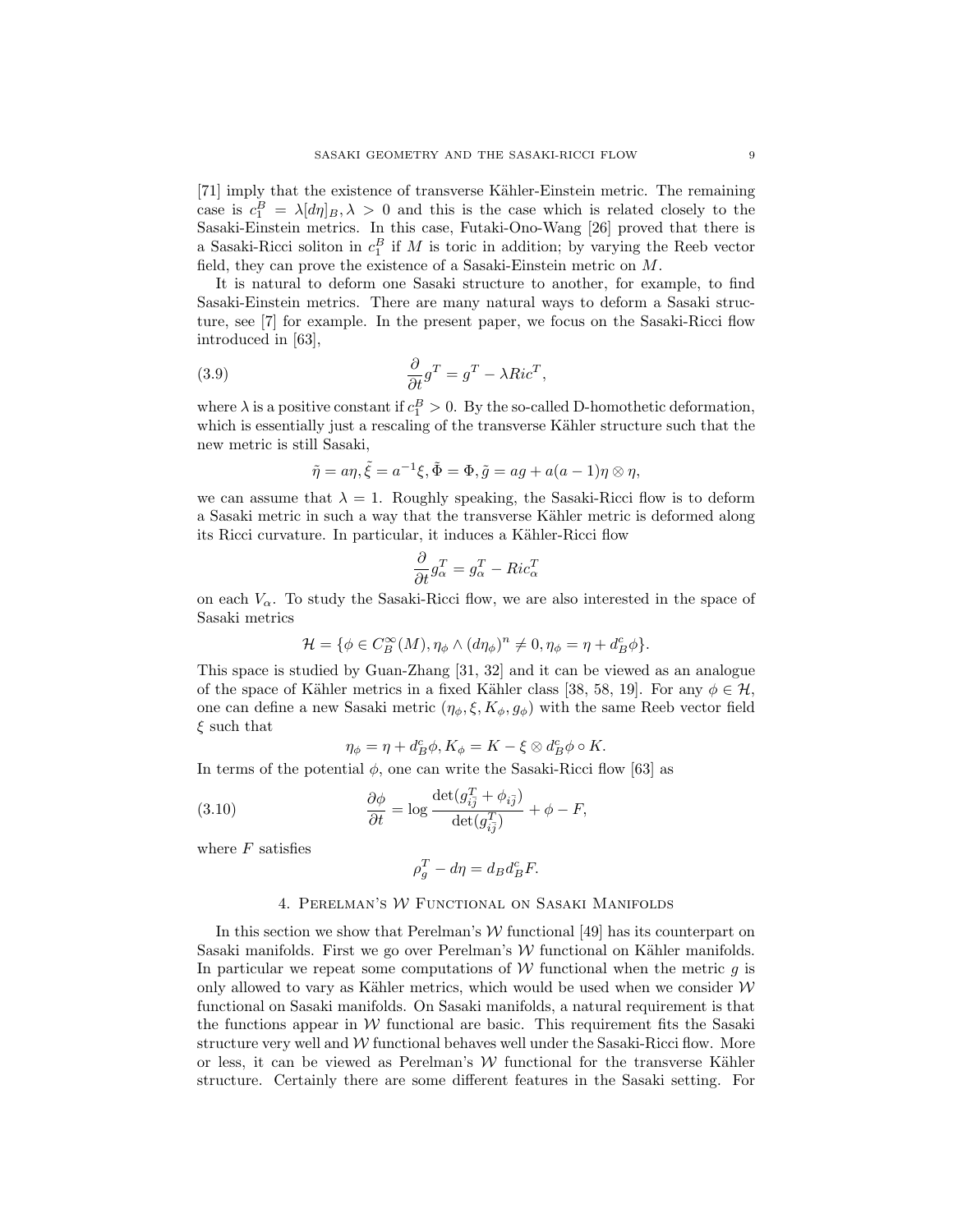example, the Sasaki structure is not preserved under scaling and the  $W$  functional on Sasaki manifolds is not scaling invariant either.

First we recall the Perelman's W functional when  $(M, g)$  is assumed to be a compact Kähler manifold of complex dimension  $n$ . Recall the  $W$  functional, for  $\tau > 0$ ,

(4.1) 
$$
\mathcal{W}(g,f,\tau) = \int_M \left( \tau(R + |\nabla f|^2) + f \right) e^{-f} \tau^{-n} dV,
$$

where  $f \in C^{\infty}(M)$  satisfies the constraint

$$
\int_M e^{-f} \tau^{-n} dV = 1.
$$

Let  $z = (z_1, z_2, \dots, z_n)$  be a holomorphic coordinate chart on M. We use the notation

$$
|\nabla f|^2 = g^{i\bar{j}} f_i f_{\bar{j}} = f_i f_{\bar{i}},
$$

where we use  $g_{i\bar{j}}$  to denote the metric g and  $g^{i\bar{j}}$  to denote its inverse.

Suppose  $\delta \tau = \sigma$ ,  $\delta f = h$ ,  $\delta g_{i\bar{j}} = v_{i\bar{j}}$  and  $v = g^{i\bar{j}}v_{i\bar{j}}$ . We also have  $\delta dV = vdV$ . Note that we assume there is for some function  $\psi$ , at least locally, such that  $v_{i\bar{j}} =$  $\partial_i\partial_{\bar{j}}\psi$ . Hence we will have  $v_{i\bar{j},j} = v_{,i}$ .

**Proposition 4.1.** We have the following first variation of  $W$ ,

(4.2) 
$$
\delta W(g, f, \tau) = \int_M \left( \sigma(R + \Delta f) - \tau v_{j\bar{i}} (R_{i\bar{j}} + f_{i\bar{j}}) + h \right) \tau^{-n} e^{-f} dV + \int_M \left( \tau (2\Delta f - f_i f_{\bar{i}} + R) + f \right) \left( v - h - n\sigma \tau^{-1} \right) \tau^{-n} e^{-f} dV.
$$

Proof. Since we shall use this computation in the Sasaki setting, we include the computations as follows. We compute

$$
\delta R = -v_{j\bar{i}} R_{i\bar{j}} - \Delta v,
$$
  
\n
$$
\delta(g^{i\bar{j}} f_i f_{\bar{j}}) = -v_{j\bar{i}} f_i f_{\bar{j}} + f_i h_{\bar{i}} + h_i f_{\bar{i}},
$$
  
\n
$$
\delta(\tau^{-n} e^{-f} dV) = (v - h - n\sigma \tau^{-1}) \tau^{-n} e^{-f} dV,
$$

where we use the following notation for tensors

$$
\langle v_{i\bar j},R_{i\bar j}\rangle=v_{i\bar j}R_{k\bar l}g^{i\bar l}g^{k\bar j}=v_{\bar ij}R_{i\bar j}.
$$

Hence we compute

(4.3)  
\n
$$
\delta W = \int_M (\sigma (R + f_i f_{\bar{i}}) + h) \tau^{-n} e^{-f} dV
$$
\n
$$
+ \int_M \tau \left( -v_{j\bar{i}} (R_{i\bar{j}} + f_i f_{\bar{j}}) - \Delta v + f_i h_{\bar{i}} + h_i f_{\bar{i}} \right) \tau^{-n} e^{-f} dV
$$
\n
$$
+ \int_M (\tau (R + f_i f_{\bar{i}}) + f) (v - h - n \sigma \tau^{-1}) \tau^{-n} e^{-f} dV.
$$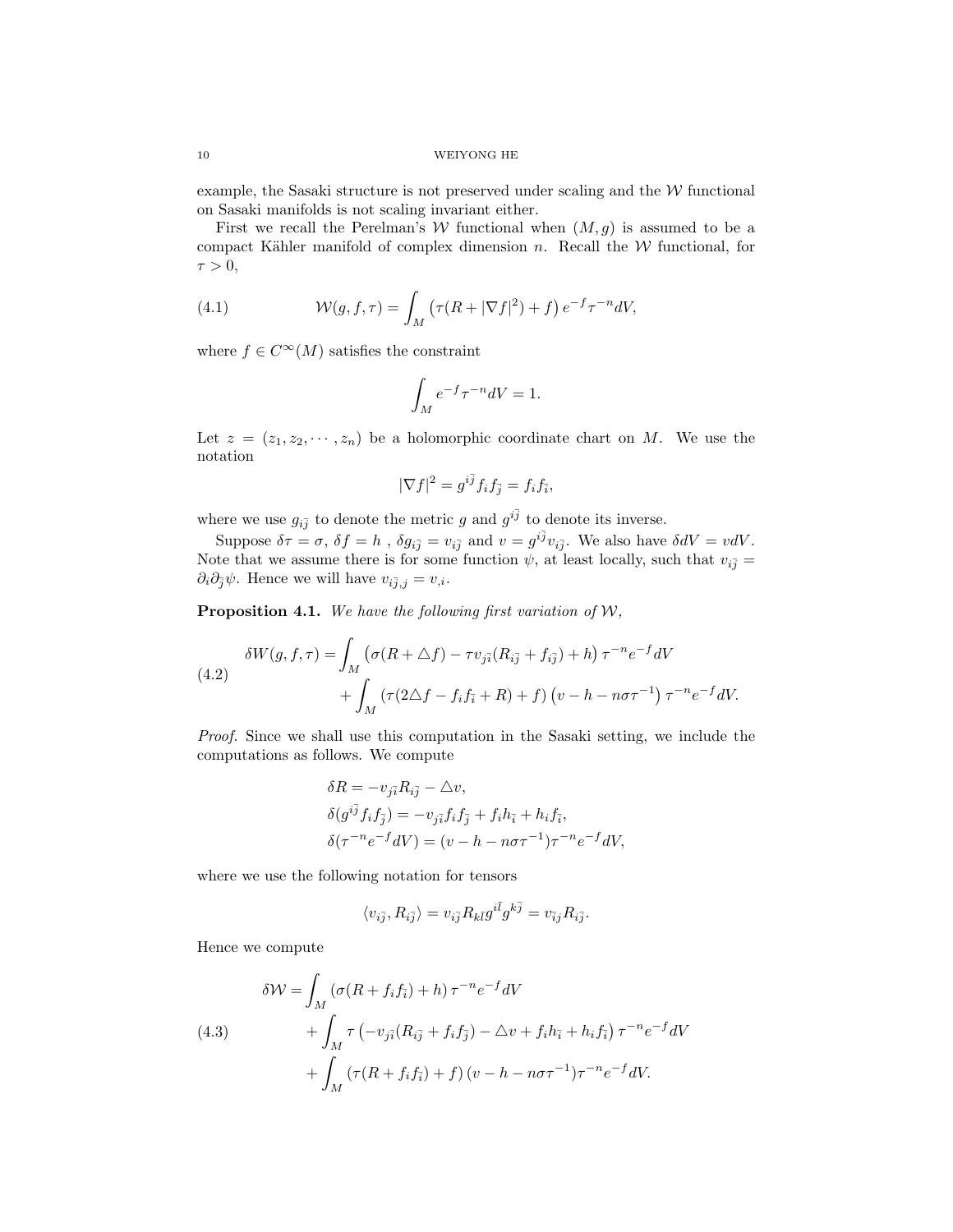We can compute, integration by parts,

(4.4a) 
$$
\int_M \Delta v e^{-f} dV = \int_M v (\Delta e^{-f}) dV = \int_M v (-\Delta f + f_i f_i) e^{-f} dV,
$$

(4.4b) 
$$
\int_M (f_i h_{\bar{i}} + h_i f_{\bar{i}}) e^{-f} dV = -2 \int_M h(\Delta f - f_i f_{\bar{i}}) e^{-f} dV,
$$

(4.4c) 
$$
\int_M v_{j\bar{i}} f_{i\bar{j}} e^{-f} dV = \int_M v_{j\bar{i}} f_i f_{\bar{j}} e^{-f} dV + \int_M v (\Delta f - f_i f_{\bar{i}}) e^{-f} dV.
$$

Applying (4.4) to (4.3), then straightforward computations show that

$$
\delta W(g, f, \tau) = \int_M \left( \sigma(R + \Delta f) - \tau v_{j\bar{i}} (R_{i\bar{j}} + f_{i\bar{j}}) + h \right) \tau^{-n} e^{-f} dV
$$

$$
+ \int_M \left( \tau (2\Delta f - f_i f_{\bar{i}} + R) + f \right) \left( v - h - n\sigma \tau^{-1} \right) \tau^{-n} e^{-f} dV,
$$

where we have used the fact that

$$
\int_M e^{-f} (\triangle f - f_i f_{\bar{i}}) dV = 0.
$$

If we choose

$$
v_{i\bar{j}} = \lambda g_{i\bar{j}} - (R_{i\bar{j}} + f_{i\bar{j}}), h = v - n\sigma\tau^{-1} = \lambda n - n\sigma\tau^{-1} - (R + \Delta f),
$$

where  $\lambda$  is a constant in (4.2). It then follows that

$$
\delta \mathcal{W}(g, f, \tau) = \int_M \left( \tau | R_{i\bar{j}} + f_{i\bar{j}} \right|^2 - (\lambda \tau - \sigma + 1)(R + \Delta f) + \lambda n - n\sigma \tau^{-1} \frac{e^{-f}}{\tau^n} dV
$$

$$
= \int_M \left| R_{i\bar{j}} + f_{i\bar{j}} - \frac{\lambda \tau - \sigma + 1}{2\tau} g_{i\bar{j}} \right|^2 \tau^{-n+1} e^{-f} dV - \frac{n}{4\tau} (\lambda \tau - \sigma - 1)^2.
$$

We choose  $\sigma = \lambda \tau - 1$ , then we get

(4.5) 
$$
\delta \mathcal{W}(g, f, \tau) = \int_M |R_{i\bar{j}} + f_{i\bar{j}} - \tau^{-1} g_{i\bar{j}}|^2 \tau^{-n+1} e^{-f} dV.
$$

We then consider the following evolution equations, which is the coupled Kähler-Ricci flow,

(4.6) 
$$
\begin{cases} \frac{\partial g_{i\bar{j}}}{\partial t} &= g_{i\bar{j}} - R_{i\bar{j}}, \\ \frac{\partial f}{\partial t} &= n\tau^{-1} - R - \Delta f + f_i f_{\bar{i}}, \\ \frac{\partial \tau}{\partial t} &= \tau - 1. \end{cases}
$$

Proposition 4.2. Under the evolution equations (4.6), we have

(4.7) 
$$
\frac{d\mathcal{W}}{dt} = \int_M |R_{i\bar{j}} + f_{i\bar{j}} - \tau^{-1} g_{i\bar{j}}|^2 \tau^{-n+1} e^{-f} dV + \int_M |f_{ij}|^2 \tau^{-n+1} e^{-f} dV.
$$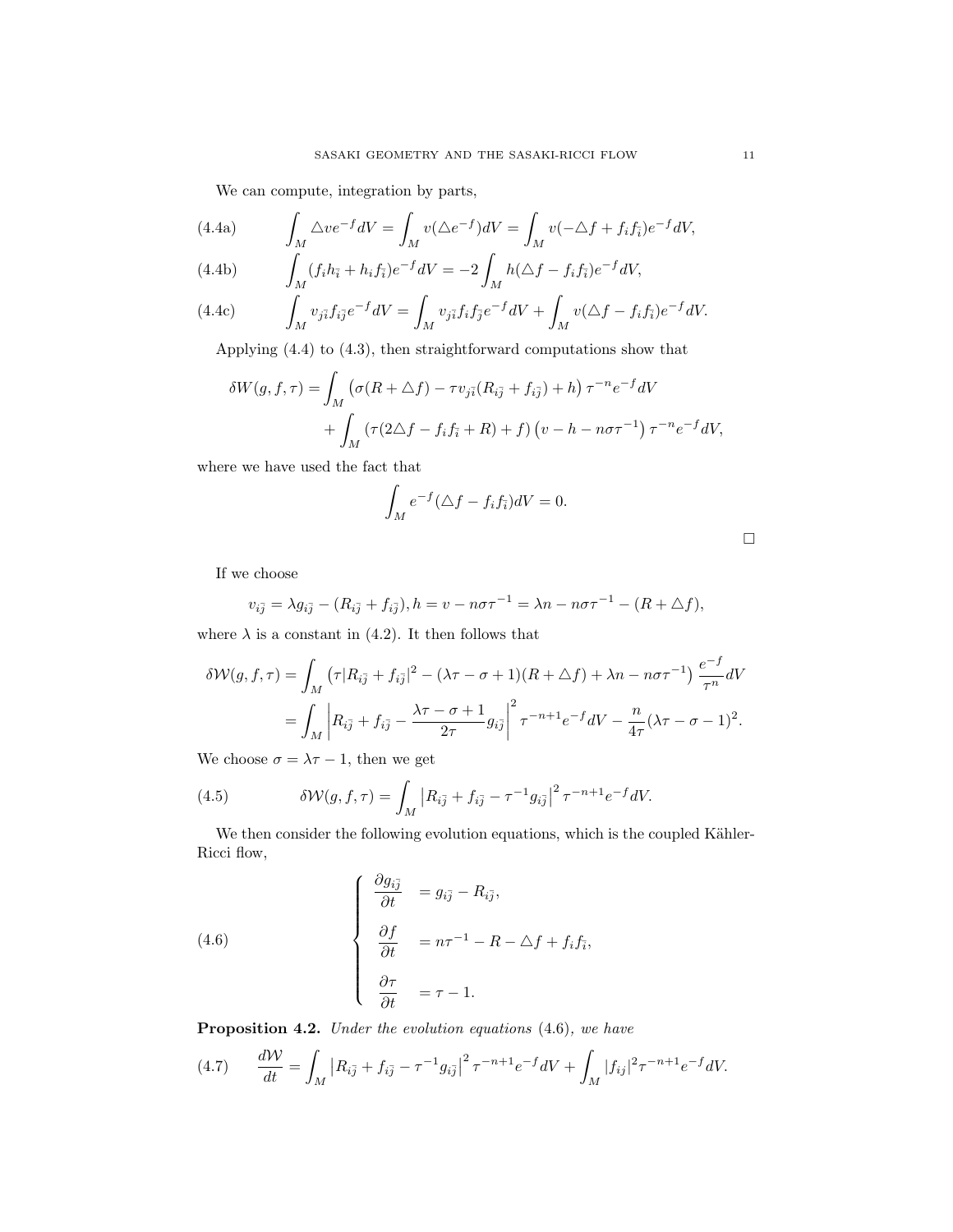Proof. This is Perelman's formula on Kähler manifolds. We will include the computations here since the similar computations are needed for the Sasaki case. By  $(4.2)$  and  $(4.6)$ , we compute

$$
\frac{d\mathcal{W}}{dt} = \int_{M} \left( (\tau - 1)(R + \Delta f) + \tau (R_{i\bar{j}} - g_{i\bar{j}})(R_{\bar{i}j} + f_{\bar{i}j}) \right) \tau^{-n} e^{-f} dV \n+ \int_{M} \left( n\tau^{-1} - R - \Delta f + f_{i} f_{\bar{i}} \right) \tau^{-n} e^{-f} dV \n+ \int_{M} \left( \tau (2\Delta f - f_{i} f_{\bar{i}} + R) + f \right) (\Delta^T f - f_{i} f_{\bar{i}}) \tau^{-n} e^{-f} dV \n= \int_{M} |R_{i\bar{j}} + f_{i\bar{j}} - \tau^{-1} g_{i\bar{j}}|^2 \tau^{-n+1} e^{-f} dV \n- \int_{M} f_{i\bar{j}} (R_{\bar{i}j} + f_{\bar{i}j}) \tau^{-n+1} e^{-f} dV + \int_{M} f_{i} f_{\bar{i}} \tau^{-n} e^{-f} dV \n+ \int_{M} \left( \tau (2\Delta f - f_{i} f_{\bar{i}} + R) + f \right) (\Delta f - f_{i} f_{\bar{i}}) \tau^{-n} e^{-f} dV.
$$

We then observe that

(4.9)  
\n
$$
\int_{M} f(\triangle f - f_{i}f_{\bar{i}})e^{-f}dV = -\int_{M} f\triangle(e^{-f})dV
$$
\n
$$
= -\int_{M} \triangle fe^{-f}dV
$$
\n
$$
= -\int_{M} f_{i}f_{\bar{i}}e^{-f}dV.
$$

We claim that

(4.10) 
$$
\int_{M} f_{i\bar{j}}(R_{\bar{i}j} + f_{\bar{i}j})e^{-f}dV = \int_{M} (2\Delta f - f_{i}f_{\bar{i}} + R)(\Delta f - f_{i}f_{\bar{i}})e^{-f}dV - \int_{M} |f_{i\bar{j}}|^{2}e^{-f}dV.
$$

The proof is complete by  $(4.8)$ ,  $(4.9)$  and  $(4.10)$ . To prove  $(4.10)$ , we compute, integration by parts,

$$
\int_{M} f_{i\bar{j}}(R_{\bar{i}j} + f_{\bar{i}j})e^{-f}dV = \int_{M} \left( -f_{i}(R_{\bar{i}j} + f_{\bar{i}j})_{,\bar{j}} + f_{i}f_{\bar{j}}(R_{\bar{i}j} + f_{\bar{i}j}) \right) e^{-f}dV
$$
\n
$$
(4.11) = \int_{M} \left( -f_{i}(R_{\bar{i}} + (\triangle f)_{\bar{i}}) + f_{i}f_{\bar{j}}(R_{\bar{i}j} + f_{\bar{i}j}) \right) e^{-f}dV
$$
\n
$$
= \int_{M} \left( \triangle f - f_{i}f_{\bar{i}} \right)(R + \triangle f) + f_{i}f_{\bar{j}}(R_{\bar{i}j} + f_{\bar{i}j}) e^{-f}dV.
$$

We can then compute that

(4.12) 
$$
\int_M f_i f_{\bar{j}} f_{\bar{i}j} e^{-f} dV = \int_M \left( -f_{ij} f_{\bar{j}} f_{\bar{i}} - \Delta f |\nabla f|^2 + |\nabla f|^4 \right) e^{-f} dV.
$$

We also have

(4.13) 
$$
R_{\bar{i}j}f_i = f_{ij\bar{i}} - f_{i\bar{i}j}.
$$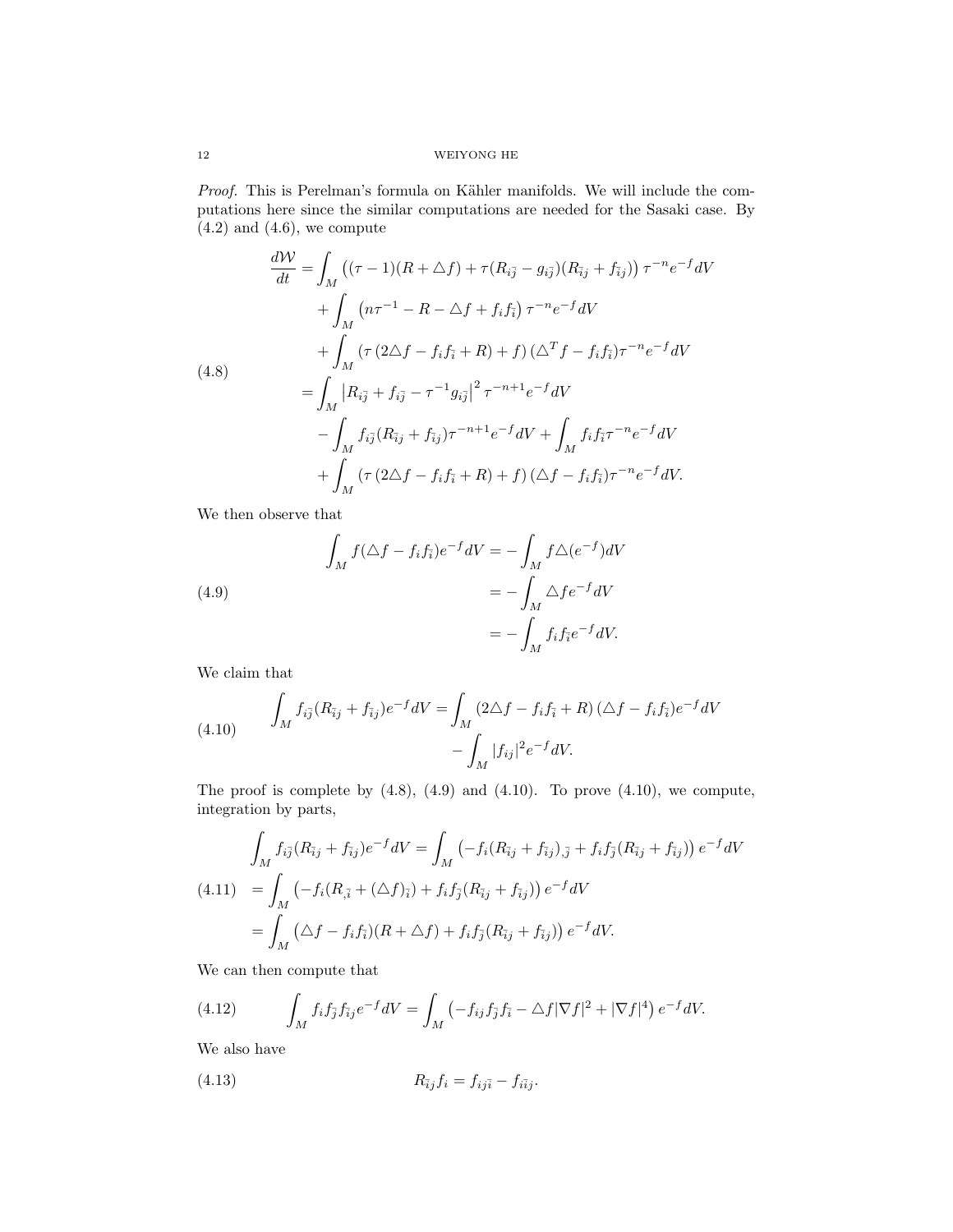Hence we get that

(4.14) 
$$
\int_{M} f_{i} f_{\bar{j}} R_{\bar{i}j} e^{-f} dV = \int_{M} f_{\bar{j}} (f_{i j \bar{i}} - f_{i \bar{i} j}) e^{-f} dV
$$

$$
= \int_{M} \left( -|f_{i j}|^{2} + f_{i j} f_{\bar{i}} f_{\bar{j}} + (\Delta f)^{2} - \Delta f |\nabla f|^{2} \right) e^{-f} dV.
$$

By  $(4.12)$  and  $(4.14)$ , we get hat

$$
\int_M f_i f_{\bar{j}} (R_{\bar{i}j} + f_{\bar{i}j}) e^{-f} dV = \int_M \left( (\Delta f - |\nabla f|^2)^2 - |f_{ij}|^2 \right) e^{-f} dV.
$$

This with  $(4.11)$  proves the claim.

From  $(4.7)$ , it follows directly that W is strictly increasing along the evolution equations (4.6) unless

$$
R_{i\bar{j}} + f_{i\bar{j}} - \tau^{-1} g_{i\bar{j}} = 0, f_{ij} = 0,
$$

which implies that  $\nabla f$  is a (real) holomorphic vector field and q is a Kähler-Ricci (gradient-shrinking) soliton.

Now we consider that  $(M, \xi, \eta, \Phi, g)$  is a  $2n+1$  dimensional Sasaki manifold. Let

(4.15) 
$$
\mathcal{W}(g,f,\tau) = \int_M \left( \tau (R^T + |\nabla f|^2) + f \right) e^{-f} dV,
$$

where  $f \in C_B^{\infty}(M)$  (namely  $df(\xi)=0$ ) and satisfies

(4.16) 
$$
\int_M \tau^{-n} e^{-f} dV = 1.
$$

For f basic,  $|\nabla f|^2 = |\nabla^T f|^2 = g_T^{i\bar{j}} f_i f_{\bar{j}}$ . Recall that  $R^T$  is the transverse scalar curvature and satisfies

$$
R^T = R + 2n.
$$

So W functional in  $(4.15)$  can be viewed as Perelman's W functional restricted on basic functions and transverse Kahler structure. Note that the normalization condition  $(4.16)$  is not exactly the same as in Perelman's W functional; in particular,  $W$  functional is not scaling invariant and is not invariant under  $D$ -homothetic deformation either.

When f is basic, one can see that the integrand in  $(4.15)$  is only involved with the transverse Kähler structure. Hence when we compute the first variation of  $\mathcal{W}$ , all the local computations are just mimic the computations as in the Kähler case. Under the Sasaki-Ricci flow, the Reeb vector field and the transverse holomorphic structure are both invariant, and the metrics are bundle-like; we shall see that when one applies integration by parts, the expressions involved behave essentially the same as in the Kähler case. Hence we would get the similar monotonicity for  $W$  functional along the Sasaki-Ricci flow.

One can choose a local coordinate chart  $(x, z_1, \dots, z_n)$  on a small neighborhood U such that (see  $[29]$  for instance)

(4.17)  
\n
$$
\xi = \partial_x
$$
\n
$$
\eta = dx - \sqrt{-1} \left( G_j dz_j - G_{\bar{j}} dz_{\bar{j}} \right)
$$
\n
$$
\Phi = \sqrt{-1} \left( X_j \otimes dz_j - X_{\bar{j}} dz_{\bar{j}} \right)
$$
\n
$$
g = \eta \otimes \eta + g_{i\bar{j}}^T dz_i \otimes dz_{\bar{j}},
$$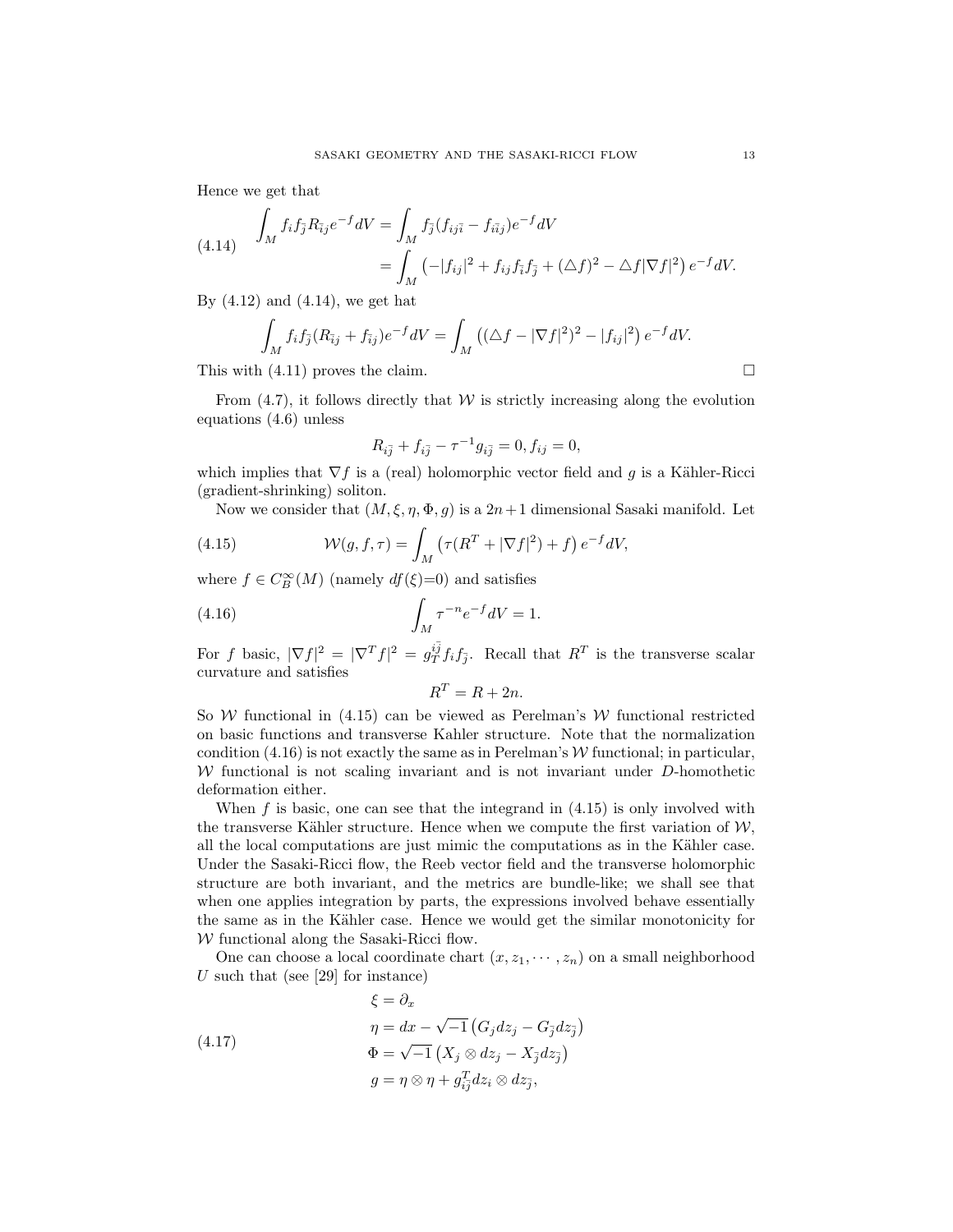where  $G: U \to \mathbb{R}$  is a (local) real basic function such that  $\partial_x G = 0$ , and we use the notations  $G_i = \partial_i G, G_{\bar{j}} = \partial_{\bar{j}} G, X_j = \partial_i + \sqrt{-1} G_i \partial_x, X_{\bar{j}} = \bar{X}_i$ , and  $g_{i\bar{j}}^T = 2 G_{i\bar{j}} =$  $2\partial_i\partial_{\bar{j}}G$ . Then  $\mathcal{D}\otimes\mathbb{C}$  is spanned by  $\{X_i, X_{\bar{j}}\}, 1\leq i,j\leq n$ . It is clear that

$$
\Phi X_i = \sqrt{-1}X_i, \Phi X_{\bar{j}} = -\sqrt{-1}X_{\bar{j}}.
$$

We can also compute that

$$
[X_i,X_j]=[X_{\bar{i}},X_{\bar{j}}]=[\xi,X_i]=[\xi,X_{\bar{j}}]=0
$$

and

$$
[X_i, X_{\bar{j}}] = -2\sqrt{-1}G_{i\bar{j}}\partial_x.
$$

The transverse Kähler metric is given by  $g^T = g_{i\bar{j}}^T dz_i \otimes dz_{\bar{j}}$ , where  $g_{i\bar{j}}^T = g^T(\partial_i, \partial_j) =$  $g^T(X_i, X_j) = 2G_{i\bar{j}}$ . We also use  $g_T^{i\bar{j}}$  to denote the inverse of  $g_{i\bar{j}}^T$ .

We consider that the variation of the Sasaki structure which fixes  $\xi$  and the transverse holomorphic structure such that  $\delta g_{i\bar{j}}^T = v_{i\bar{j}} = v(X_i, X_j) = v(\partial_i, \partial_j)$ , and there is a basic function  $\psi$  such that  $v_{i\bar{j}} = \psi_{i\bar{j}}$ . Let  $v = g_T^{i\bar{j}} v_{i\bar{j}}$ . Hence we have  $v_{i\bar{j},j} = v_{,i}$  (this holds if there exists a local basic function  $\psi$  such that  $v_{i\bar{j}} = \psi_{i\bar{j}}$ ). Suppose  $\delta f = h \in C_B^{\infty}(M)$ ,  $\delta \tau = \sigma$ , then

**Proposition 4.3.** The first variation of W on Sasaki manifolds is given by

$$
(4.18)
$$

$$
\delta W(g, f, \tau) = \int_M \left( \sigma (R^T + \Delta^T f) - \tau v_{j\bar{i}} (R^T_{i\bar{j}} + f_{i\bar{j}}) + h \right) \tau^{-n} e^{-f} dV
$$

$$
+ \int_M \left( \tau (2\Delta^T f - |\nabla^T f|^2 + R^T) + f \right) \left( v - h - n\sigma \tau^{-1} \right) \tau^{-n} e^{-f} dV.
$$

Proof. The proof is almost identical to Proposition 4.1. First of all, since the integrand involves only the transverse Kähler structure, the local computations are exactly the same in terms of transverse Kähler structure. For example, the variation of the transverse scalar curvature takes the form of

$$
\delta R^T = \delta (g_{T}^{i\bar{j}} R^T_{i\bar{j}}) = -\delta (g_{T}^{i\bar{j}} \partial_i \partial_{\bar{j}} \log \det (g_{i\bar{j}})^T)
$$
  
=  $-\Delta^T v - \langle v_{i\bar{j}}, R^T_{i\bar{j}} \rangle_g r$ .

Hence we need to check that integration by parts as in (4.4) also holds with the similar formula in the Sasaki case. We shall give a proof of  $(4.4c)$ ; while  $(4.4a)$ and (4.4b) are quite obvious. To verify (4.4c), we write the integrand as the inner product of two basic forms (see (9.2) for the inner product of two basic forms),

$$
\int_M v_{i\overline{j}} f_{j\overline{i}} e^{-f} dV = (v_{i\overline{j}} dz_i \wedge dz_{\overline{j}}, e^{-f} \partial \overline{\partial} f).
$$

Let  $\Phi = v_{i\bar{j}}dz_i \wedge dz_{\bar{j}}$  and  $\Psi = \partial\bar{\partial}h$  be two basic forms. We have

(4.19) 
$$
(\Phi, \Psi) = \sqrt{-1} (\Lambda \Phi, \Delta_{\bar{\partial}} h).
$$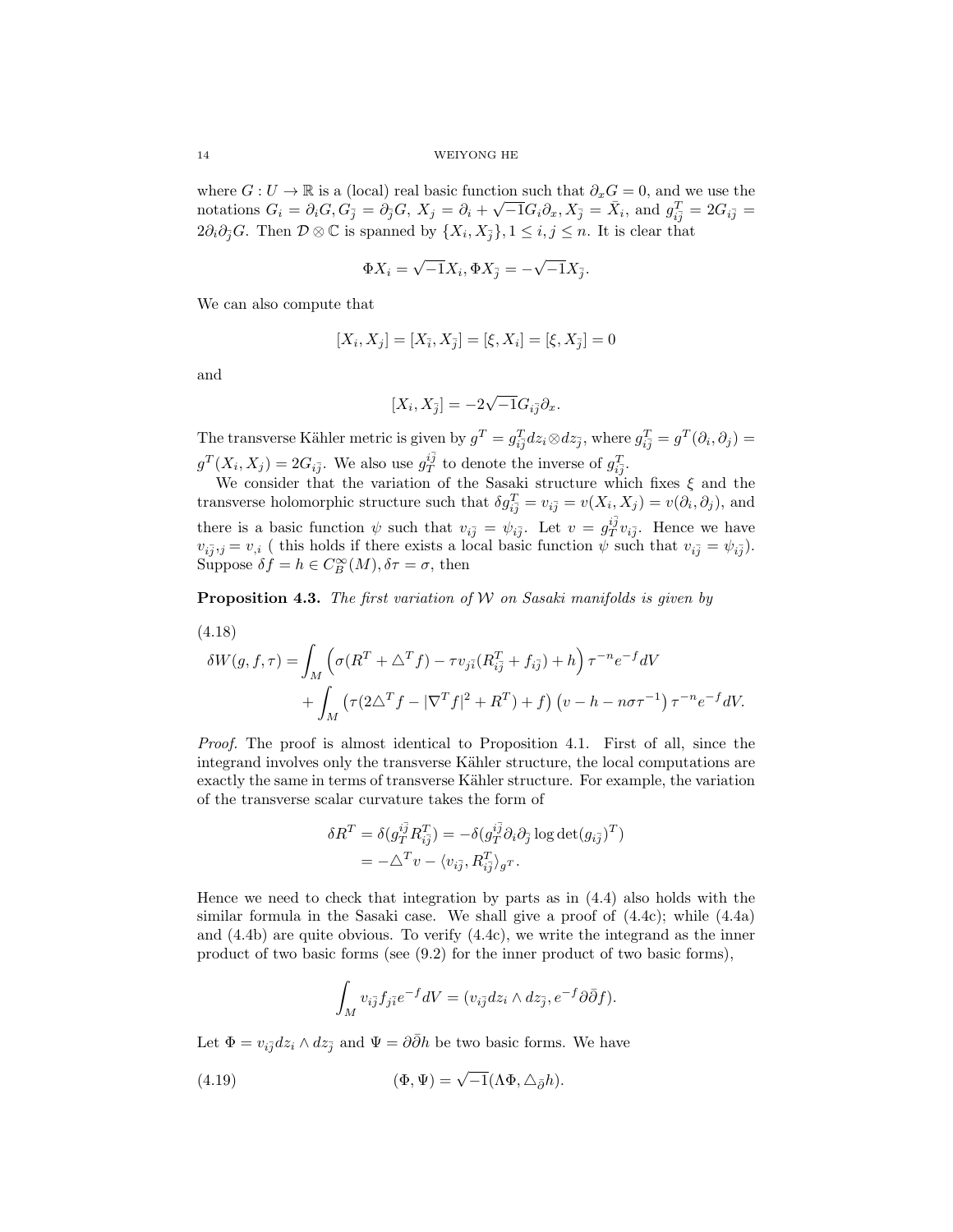Actually, using (3.8b), we can get

(4.20)  
\n
$$
(\Lambda \Phi, \Delta_{\bar{\partial}} h) = (\Lambda \Phi, \bar{\partial}^* \bar{\partial} h)
$$
\n
$$
= (\bar{\partial} \Lambda \Phi, \bar{\partial} h)
$$
\n
$$
= (\Lambda \bar{\partial} \Phi - [\Lambda, \bar{\partial}] \Phi, \bar{\partial} h)
$$
\n
$$
= (-\sqrt{-1} \partial^* \Phi, \bar{\partial} h)
$$
\n
$$
= -\sqrt{-1} (\Phi, \partial \bar{\partial} h) = -\sqrt{-1} (\Phi, \Psi).
$$

Note that  $\partial \bar{\partial} (e^{-f}) = -\partial \bar{\partial} f e^{-f} + \partial f \wedge \bar{\partial} f e^{-f}$ , we have

$$
\int_{M} v_{i\overline{j}} f_{j\overline{i}} e^{-f} = \int_{M} (\Phi, -\partial \overline{\partial} (e^{-f})) dV + \int_{M} (\Phi, \partial f \wedge \overline{\partial} f e^{-f}) dV
$$
\n
$$
= \int_{M} (\sqrt{-1} \Lambda \Phi, \Delta_{\overline{\partial}} (e^{-f})) dV + \int_{M} v_{i\overline{j}} f_{i\overline{i}} f_{j} e^{-f} dV
$$
\n
$$
= \int_{M} (\sqrt{-1} \Lambda \Phi, -\Delta^{T} (e^{-f})) dV + \int_{M} v_{i\overline{j}} f_{\overline{i}} f_{j} e^{-f} dV
$$
\n
$$
= \int_{M} v (\Delta^{T} f - |\nabla^{T} f|^{2}) e^{-f} dV + \int_{M} v_{i\overline{j}} f_{\overline{i}} f_{j} e^{-f} dV,
$$

where we use the fact that  $\sqrt{-1}\Lambda\Phi = \Lambda(\sqrt{-1}\Phi) = g_T^{i\bar{j}}v_{i\bar{j}} = v$  and  $\Delta^T = -\Delta_{\bar{\partial}}$  for basic functions.  $\square$ 

We then consider the  $W$  functional on the coupled Sasaki-Ricci flow

(4.22) 
$$
\begin{cases} \frac{\partial g_{i\bar{j}}}{\partial t} = g_{i\bar{j}}^T - R_{i\bar{j}}^T, \\ \frac{\partial f}{\partial t} = n\tau^{-1} - R^T - \Delta f + f_i f_{\bar{i}}, \\ \frac{\partial \tau}{\partial t} = \tau - 1. \end{cases}
$$

The evolution equation for f in  $(4.22)$  is actually a *backward heat equation* where the quantities are computed by the metric  $g$  at time  $t$ . Note that the Sasaki-Ricci flow always has a long time solution. For any time T, if  $f(T) \in C_B^{\infty}(M)$ , we shall prove that the backward heat equation for  $f$  in  $(4.22)$  has a unique smooth solution  $f: [0, T] \to C^{\infty}_B(M)$  (see Proposition 4.9 below). Under the coupled Sasaki-Ricci flow  $(4.22)$ , we have

**Proposition 4.4.** Under the coupled Sasaki-Ricci flow  $(4.22)$ , then W functional on Sasaki manifolds satisfies

$$
(4.23) \quad \frac{d\mathcal{W}}{dt} = \int_M \left| R_{i\bar{j}}^T + f_{i\bar{j}} - \tau^{-1} g_{i\bar{j}}^T \right|^2 \tau^{-n+1} e^{-f} dV + \int_M |f_{ij}|^2 \tau^{-n+1} e^{-f} dV.
$$

*Proof.* Note that we assume that the function  $f$  is basic. The computations then follow from Proposition 4.3 and the proof as in Proposition 4.2 once we show the corresponding formula of integration by parts as in  $(4.11)$ ,  $(4.12)$  and  $(4.14)$  hold. All local computations are the same since the integrand involves only transverse Kähler structure. We then finish our proof by showing the following general formula of integration by parts on Sasaki manifolds (see Proposition 4.6 below). Hence the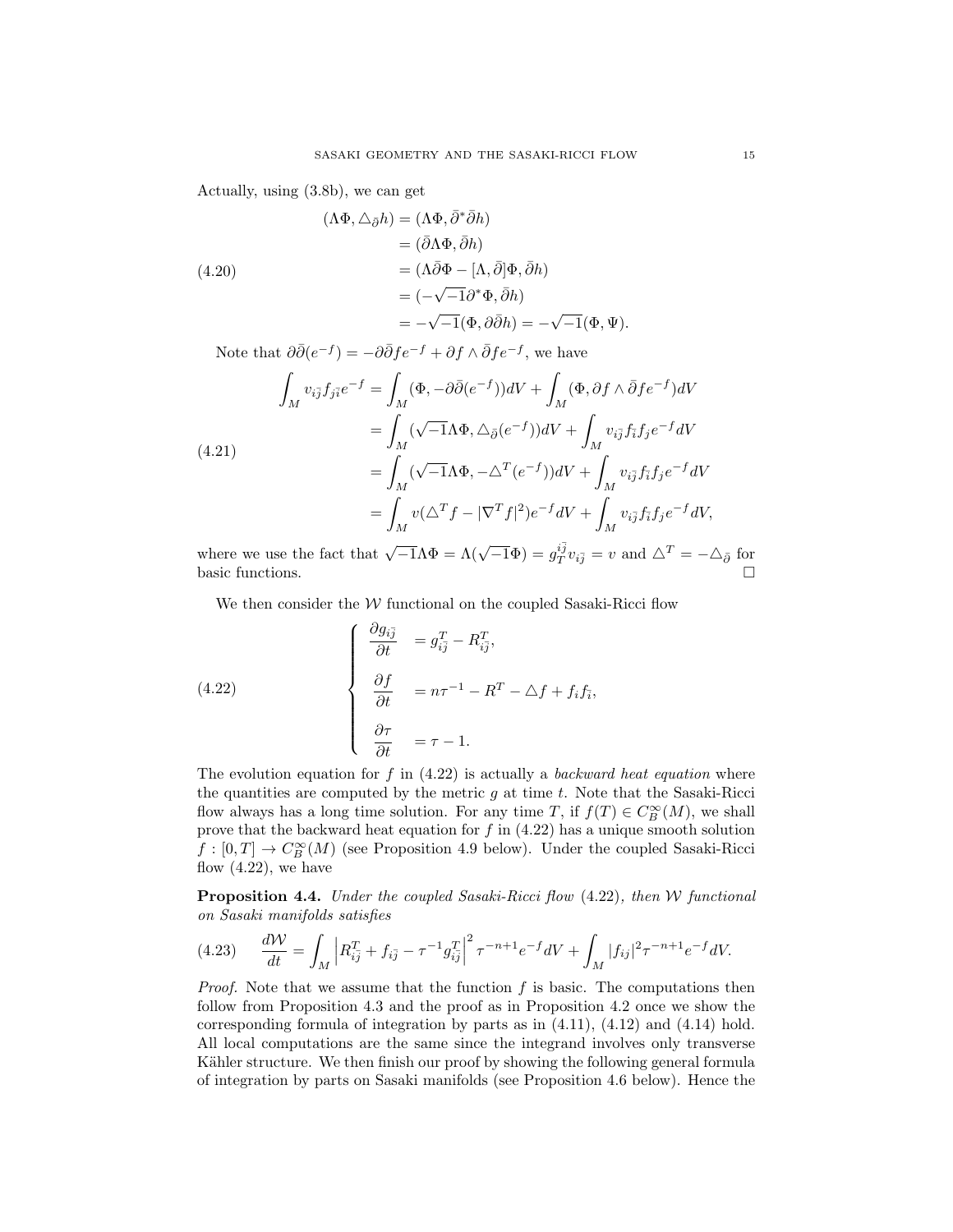$W$  functional is monotone increasing under the coupled Sasaki-Ricci flow; and it is strictly increasing unless  $g, f$  satisfy

$$
R_{i\bar{j}}^T + f_{i\bar{j}} - \tau^{-1} g_{i\bar{j}}^T = 0, f_{ij} = 0,
$$

namely, q is a Sasaki-Ricci soliton.  $\square$ 

Remark 4.5. Sasaki-Ricci soliton was defined and studied in Futaki-Ono-Wang [26]; the authors proved the existence of Sasaki-Ricci soliton on toric Sasaki manifolds for a fixed Reeb vector field; in particular they proved the existence of Sasaki-Einstein metrics on toric Sasaki manifolds for a particular choice of Reeb vector field; namely for the Reeb vector field such that the transverse Futaki invariant (see [7, 26] for the generalization of Futaki invariant [25] to Sasaki manifolds) is zero. Such a Reeb vector field satisfies a beautiful variational property of the volume functional on Sasaki manifolds, as studied in Martelli-Sparks-Yau [40, 41].

Actually one can prove some general formula of integration by parts on Sasaki manifolds when the integrand is involved with basic functions and basic forms. The formula in Proposition 4.6 implies that when the integrand involved only the transverse Kähler structure, basic functions and forms, integration by parts takes the formula as in the Kähler setting, with the corresponding terms involved with the Kähler metric replaced by the transverse Kähler metric. Hence Proposition 4.3 and 4.4 can be proved directly using the computations in Kähler setting (see Proposition 4.1 and 4.2) and Proposition 4.6 below.

Let  $\phi$  be a basic  $(p, q)$  form  $(\phi \in \Omega_B^{p,q})$  such that  $\phi = \phi_{A\bar{B}}dz_A \wedge dz_{\bar{B}}, |A|$  $p, |B| = q$ , where A, B are multi-index such that  $A = \alpha_1 \alpha_2 \cdots \alpha_p$ ,  $B = \beta_1 \cdots \beta_q$ and  $dz_A = dz_{\alpha_1} \wedge \cdots \wedge dz_{\alpha_p}$ ,  $dz_{\bar{B}} = dz_{\bar{\beta}_1} \wedge \cdots \wedge dz_{\bar{\beta}_q}$ . Then the tensor

$$
g_T^{i\bar{j}}\nabla^T_i\nabla^T_{\bar{j}}\phi=g_T^{i\bar{j}}\nabla^T_i\nabla^T_{\bar{j}}\phi_{A\bar{B}}dz_A\wedge dz_{\bar{B}}
$$

is well defined and it is still a basic form. Again we can see this easily from the description of the transverse Kähler structure in terms of Haefliger cocycles. Then we have,

**Proposition 4.6.** Let  $\phi$  and  $\psi$  be two basic  $(p, q)$  forms, then we have the following formula of integration by parts,

$$
(4.24)\quad \int_M g_T^{i\bar{j}} \nabla_{i}^T \nabla_{\bar{j}}^T \phi_{A\bar{B}} \overline{\psi_{C\bar{D}}} g_T^{A\bar{C}} g_T^{B\bar{D}} dV = -\int_M g_T^{i\bar{j}} \nabla_{\bar{j}}^T \psi_{A\bar{B}} \overline{\nabla_{\bar{i}}^T \psi_{C\bar{D}}} g_T^{A\bar{C}} g_T^{B\bar{D}} dV.
$$

*Proof.* For simplicity, we only prove that  $\phi$ ,  $\psi$  are (1, 1) forms. The general case can be proved similarly. First denote the connection of the transverse Kähler metric as

$$
\Gamma_{ij}^k = g_T^{k\bar{l}} \frac{\partial g_{i\bar{l}}^T}{\partial z_j}.
$$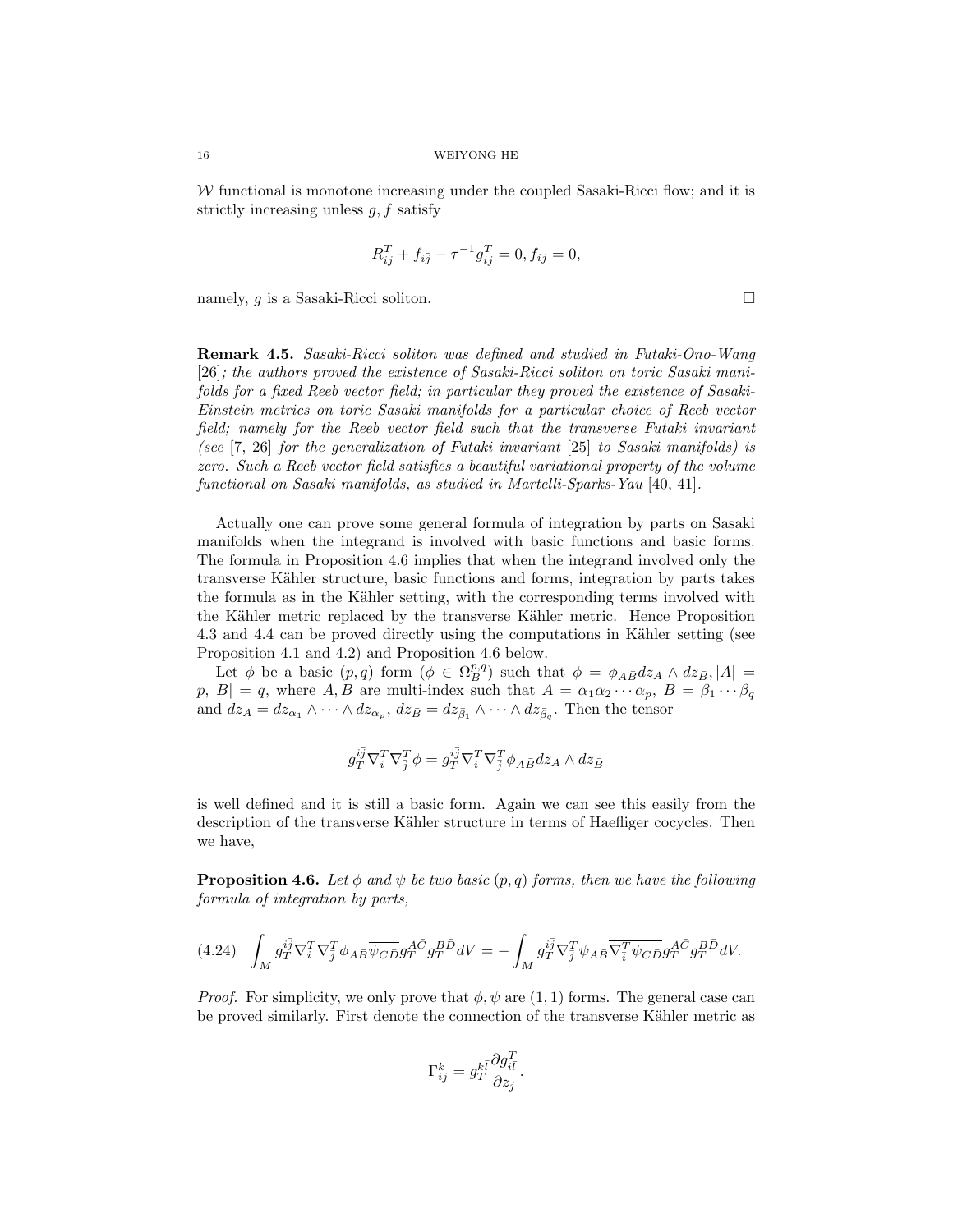Choose a local coordinate chart  $(x, z_1, z_2, \dots, z_n)$  as in (4.17). Then we have

$$
g_T^{i\bar{j}} \nabla_i^T \nabla_{\bar{j}}^T \phi_{A\bar{B}} = \nabla_i^T \left( g_T^{i\bar{j}} \nabla_{\bar{j}}^T \phi_{A\bar{B}} \right)
$$
  
\n
$$
= \frac{\partial}{\partial z_i} \left( g_T^{i\bar{j}} \nabla_{\bar{j}}^T \phi_{A\bar{B}} \right) + \Gamma_{ik}^i g_T^{k\bar{j}} \phi_{A\bar{B}} - \Gamma_{iA}^p g_T^{i\bar{j}} \nabla_{\bar{j}}^T \phi_{p\bar{B}},
$$
  
\n(4.25) 
$$
\overline{\nabla_{\bar{i}}^T \psi_{C\bar{D}} g_T^{A\bar{C}} g_T^{\bar{B}D}} = \nabla_i^T \left( \overline{\psi_{C\bar{D}}} g_T^{A\bar{C}} g_T^{\bar{B}D} \right)
$$
  
\n
$$
= \frac{\partial}{\partial z_i} \overline{\psi_{C\bar{D}}} g_T^{A\bar{C}} g_T^{\bar{B}D} + \Gamma_{ik}^A \overline{\psi_{C\bar{D}}} g_T^{k\bar{C}} g_T^{\bar{B}D},
$$
  
\n
$$
dV = c \det(g_{i\bar{j}}^T) dx \wedge dZ \wedge d\bar{Z},
$$

where

$$
dZ = dz_1 \wedge \cdots \wedge dz_n, d\bar{Z} = dz_{\bar{1}} \wedge \cdots \wedge dz_{\bar{n}}, c = (\sqrt{-1})^n \frac{n!}{2^n}
$$

Now define a vector field

$$
X = g_T^{i\bar{j}} \nabla_{\bar{j}}^T \phi_{A\bar{B}} \overline{\psi_{C\bar{D}}} g_T^{A\bar{C}} g_T^{\bar{B}D} \frac{\partial}{\partial z_i}.
$$

One can check directly that  $X$  is globally defined on  $M$ . Hence we can get a  $2n$ form  $\alpha$  on  $M$  such that

 $\alpha = \iota_X dV = c(-1)^i g_T^{i\bar{j}} \nabla_{\bar{j}}^T \phi_{AB} \overline{\psi_{CD}} g_T^{A\bar{C}} g_P^{\bar{B}D} \det(g_{i\bar{j}}^T) dx \wedge dz_1 \wedge \cdots \hat{dz_i} \cdots dz_n \wedge d\bar{Z}.$ Then straightforward computation shows that

$$
d\alpha = c \frac{\partial}{\partial z_i} \left( g_T^{i\bar{j}} \nabla_{\bar{j}}^T \phi_{A\bar{B}} \overline{\psi_{CD}} g_T^{A\bar{C}} g_T^{\bar{B}D} \det(g_{i\bar{j}}^T) \right) dx \wedge dZ \wedge d\bar{Z}.
$$

Hence

$$
\int_M \frac{\partial}{\partial z_i} \left( g_T^{i\bar{j}} \nabla_{\bar{j}}^T \phi_{A\bar{B}} \overline{\psi_{C\bar{D}}} g_T^{A\bar{C}} g_T^{\bar{B}D} \det(g_{i\bar{j}}^T) \right) dx \wedge dZ \wedge d\bar{Z} = 0.
$$

 $J_M$ <br>It follows that

$$
\int_{M} \frac{\partial}{\partial z_{i}} \left( g_{T}^{i\bar{j}} \nabla_{\bar{j}}^{T} \phi_{A\bar{B}} \right) \overline{\psi_{C\bar{D}}} g_{T}^{A\bar{C}} g_{T}^{B\bar{D}} \det(g_{i\bar{j}}^{T}) dx \wedge dZ \wedge d\bar{Z}
$$
\n
$$
= - \int_{M} g_{T}^{i\bar{j}} \nabla_{\bar{j}}^{T} \phi_{A\bar{B}} \frac{\partial}{\partial z_{i}} \left( \overline{\psi_{C\bar{D}}} g_{T}^{A\bar{C}} g_{T}^{B\bar{D}} \det(g_{i\bar{j}}^{T}) \right) dx \wedge dZ \wedge d\bar{Z}
$$
\n
$$
= - \int_{M} g_{T}^{i\bar{j}} \nabla_{\bar{j}}^{T} \phi_{A\bar{B}} \frac{\partial}{\partial z_{i}} \left( \overline{\psi_{C\bar{D}}} g_{T}^{A\bar{C}} g_{T}^{B\bar{D}} \right) \det(g_{i\bar{j}}^{T}) dx \wedge dZ \wedge d\bar{Z}
$$
\n
$$
- \int_{M} g_{T}^{i\bar{j}} \nabla_{\bar{j}}^{T} \phi_{A\bar{B}} \overline{\psi_{C\bar{D}}} g_{T}^{A\bar{C}} g_{T}^{\bar{B}D} \frac{\partial \det(g_{i\bar{j}}^{T})}{\partial z_{i}} dx \wedge dZ \wedge d\bar{Z}.
$$
\nNote that

Note that

(4.27) 
$$
\frac{\partial}{\partial z_k} \det(g_{i\bar{j}}^T) = \Gamma_{ik}^i \det(g_{i\bar{j}}^T).
$$

Taking (4.25) and (4.27) into account, then (4.24) follows from (4.26).  $\Box$ 

Sometimes it is more convenient to write the 
$$
W
$$
 functional as, taking  $w = e^{-f/2}$ ,

(4.28) 
$$
\mathcal{W}(g, w, \tau) = \int_M \left( \tau \left( R^T w^2 + 4|\nabla w|^2 \right) - w^2 \log w^2 \right) \tau^{-n} dV,
$$
  
where  $w \in C^\infty(M)$  such that  $dw(\xi) = 0$  and

where  $w \in C_B^{\infty}(M)$  such that  $dw(\xi) = 0$  and

$$
\int_M w^2 \tau^{-n} dV = 1.
$$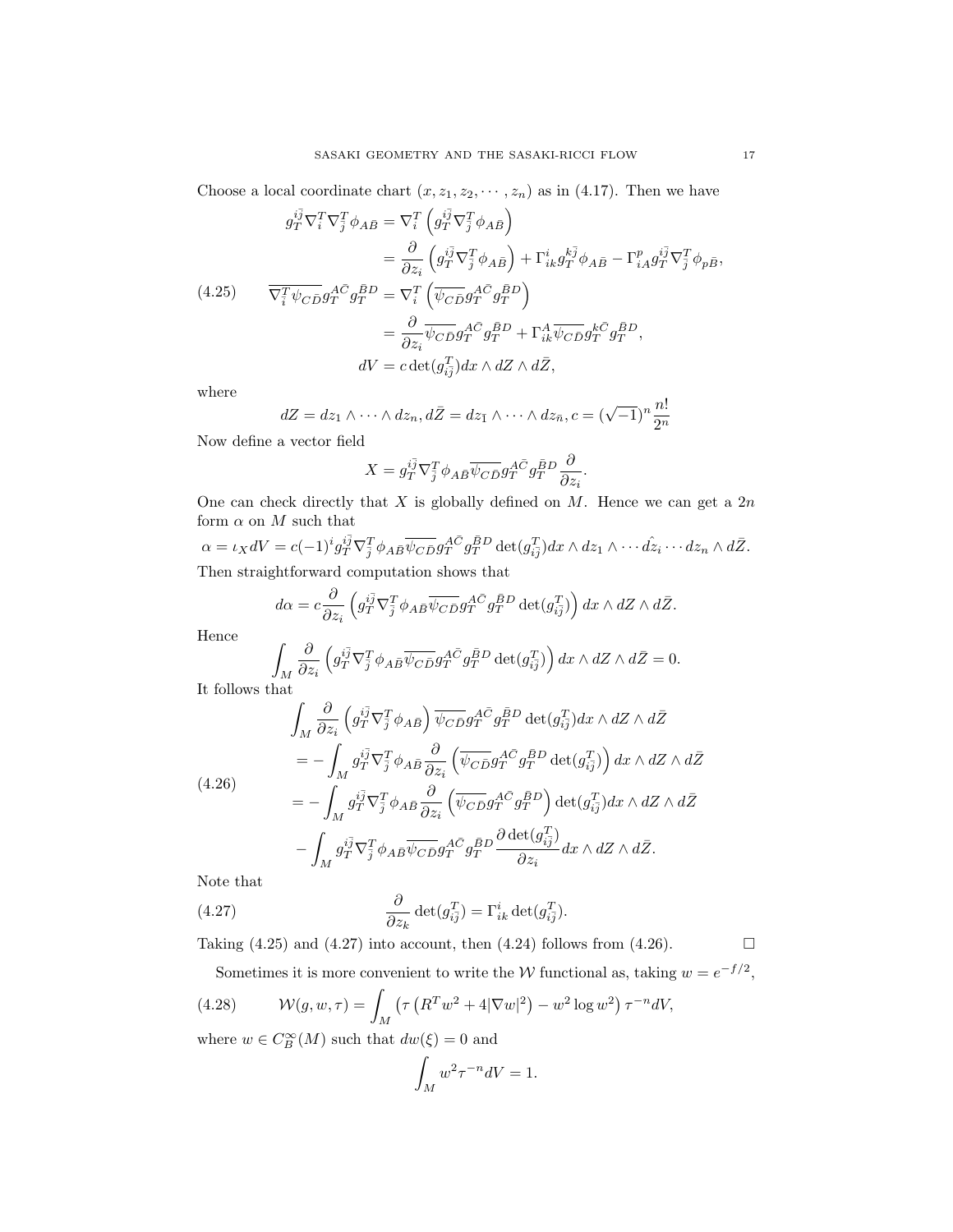When  $w$  in (4.28) is not assumed to be a basic function, Rothaus' result [54] can be applied to get that there is a nonnegative minimizer  $w_0$ . Furthermore, Rothaus [54] showed that a nonnegative minimizer has to be positive everywhere and smooth. Hence one can get a smooth minimizer for (4.1) by letting  $f_0 = -2 \log w_0$ . When w is assumed to be basic, Rothaus' results certainly imply that  $W(g, w, \tau)$  is bounded from below, hence we can define  $\mu$  functional as

(4.29) 
$$
\mu(g,\tau) = \inf_f \mathcal{W}(g,f,\tau),
$$

where  $df(\xi) = 0$  such that  $\int_M \tau^{-n}e^{-f}dV = 1$  and it is finite. We could also mimic his proof (for (4.28)) by using a variational approach for  $w \in W^{1,2}_B(M)$  instead of  $W^{1,2}(M)$ , where  $W^{1,2}_B(M)$  is the closure of  $C^{\infty}_B(M)$  in  $W^{1,2}(M)$ . One can actually show that there is a nonnegative minimizer without too much change as in [54], Section 1. We summarize Rothaus' results as follows.

**Theorem 4.7** (Rothaus [54]). There is a minimizer  $w_0 \in W_B^{1,2}(M)$  of (4.28) which is nonnegative. Moreover,  $w_0$  is strictly positive and smooth.

*Proof.* First of all, we show that there exists a nonnegative minimizer  $w_0 \in W_B^{1,2}$ . For simplicity we assume  $\tau = 1$ . The statement is a special case considered by Rothaus applied to  $W_B^{1,2}$  instead of  $W^{1,2}$ . The proof follows the line in [54] and it is almost identical ([54], Section 1). The only difference is to prove that a minimizer  $w_0$  is actually a weak solution of the equation,

(4.30) 
$$
4\Delta w_0 + w_0 \log w_0^2 - R^T w_0 + \mu(g, 1) w_0 = 0.
$$

The proof is slightly more involved and we need that  $R<sup>T</sup>$  is a basic function. we shall prove this in Appendix. Once we show that  $w_0$  is a weak solution of  $(4.30)$ and it is bounded, we can actually apply Rothaus' result to show get that  $w_0$ is strictly positive (see Lemma on page 114, [54]); hence we would get a smooth minimizer.  $\Box$ 

Actually what we really need is the fact that the  $\mu$  functional is nondecreasing along the Sasaki-Ricci flow, which would be enough for us in essence and does not really depend on the above theorem. The proof is similar as in Ricci flow case if we replace a minimizer by a minimizing sequence.

**Proposition 4.8.** Let  $\tau_0$  be a positive constant and

$$
\tau(t) = (\tau_0 - 1)e^t + 1 > 0, t \in [0, T]
$$

Then the functional  $\mu(g(t), \tau(t))$  is monotone increasing along the Sasaki-Ricci flow on  $[0, T]$ .

*Proof.* It is clear that  $\tau(t)$  satisfies  $\partial_t \tau = \tau - 1$  with  $\tau(0) = \tau_0$ . Suppose at time T, there is a minimizing sequence  $\{f_k(T)\}\$  such that

$$
\mathcal{W}_k = \mathcal{W}(g(T), f_k(T), \tau(T)) \to \mu(g(T), \tau(T)), k \to \infty.
$$

By Proposition 4.9 below, there is a basic function  $f_k(t)$  satisfies (4.28). Hence by Proposition 4.4, we have that

$$
\mathcal{W}_k(t) = \mathcal{W}(g(t), f_k(t), \tau) \leq \mathcal{W}_k.
$$

Hence  $\mu(g(t), \tau(t)) \leq \mathcal{W}_k(t) \leq \mathcal{W}_k$ . Let  $k \to \infty$ , we get  $\mu(g(t), \tau(t)) \leq \mu(g(T), \tau(T))$ . Ő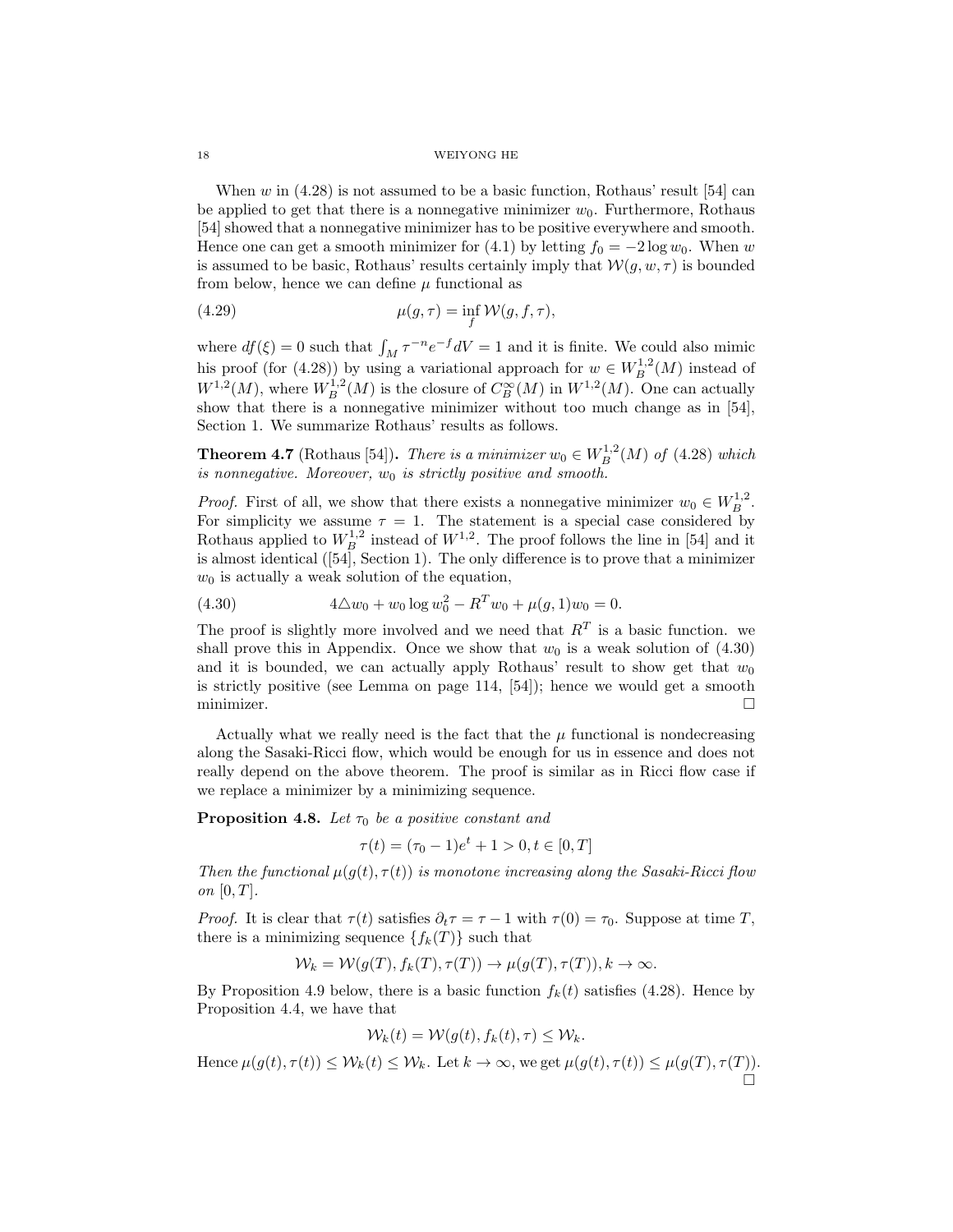Now we consider the backward heat equation

(4.31) 
$$
\frac{\partial f}{\partial t} = n\tau^{-1} - R^T - \Delta f + |\nabla f|^2,
$$

where  $\tau$  is a positive number depending only on time such that  $\partial_t \tau = \tau - 1$ . The corresponding backward heat equation for w is

(4.32) 
$$
\frac{\partial w}{\partial t} = -\triangle w + (R^T - n\tau^{-1})w.
$$

**Proposition 4.9.** Suppose the Sasaki-Ricci flow exists in  $[0, T]$ , then for any  $w(T) \in C^{\infty}(M)$ , there is a unique solution  $w(t) \in C^{\infty}(M)$  of (4.32) for  $t \in [0, T]$ . If  $w(T) \geq 0$ , then  $w(t) \geq 0$ ; and if in addition  $w(T)$  is not identically zero, then  $w(t) > 0$  for  $t \in [0,T)$ . Moreover if  $w(T) \in C_B^{\infty}(M)$ , then  $w(t) \in C_B^{\infty}(M)$ . As a consequence, then for any  $f(T) \in C_B^{\infty}(M)$ , there exists a unique solution  $f(t) \in C_B^{\infty}(M)$  for any  $t \in [0,T]$ . If  $w(T) \in W_B^{1,2}$  is nonnegative, then  $w(t) \in C_B^{\infty}$ and it is nonnegative.

*Proof.* The proof is similar as in the Ricci flow case (c.f [34] for example) and f is basic due to the maximum principle. Let  $s = T - t$  and  $\tilde{f}(s) = \exp(-f(s))$ , then one can compute that

$$
\frac{\partial \tilde{f}}{\partial s} = \triangle_{g(s)} \tilde{f} - (R^T - n\tau^{-1})\tilde{f},
$$

such that  $\tilde{f}(0) \in C_B^{\infty}(M)$ . This is a linear equation for  $\tilde{f}$  and there exists a unique smooth solution if  $\tilde{f}(0)$  is smooth. Now if  $\tilde{f}(0) \geq 0$ , then  $\tilde{f} \geq 0$  and if it is positive at one point in addition, we claim that  $\tilde{f} > 0$  for any  $s \in [0, T]$ . Suppose  $s_0 \in (0, T]$ such that  $s_0 = T - t_0$ . Let  $h(t)$  satisfies the heat equation

$$
\frac{\partial h}{\partial t} = \triangle h
$$

on  $(t_0, T]$  such that  $\lim_{t \to t_0} h \to \delta_p$  for any  $p \in M$ , where  $\delta_p$  is the delta function. Consider  $\tilde{f}(T-t)$  for  $t \in [t_0, T]$ , then by direct computations we can get that

(4.33) 
$$
\frac{d}{dt} \int_M \tau^{-n} \tilde{f}(T-t)h(t)dV = 0.
$$

It is clear that  $h > 0$  in  $(t_0, T]$ . Then

$$
\tilde{f}(p,T-t_0) = \int_M \tilde{f}(q,T-t)\delta_p(q)dV(q) = \tau^n(t_0)\lim_{t\to t_0}\int_M \tau^{-n}\tilde{f}(T-t)h(t)dV.
$$

Hence by (4.33) we get

$$
\tilde{f}(p,T-t_0) = \tau^n(t_0)\tau^{-n}(T)\int_M \tilde{f}(0)h(T)dV \ge 0.
$$

And it is clear that if  $\tilde{f}(0) > 0$  somewhere, then  $\tilde{f}(p, T-t_0) > 0$  for any p. Suppose  $\tilde{f}(0)$  is basic, then for  $\xi \tilde{f}$  we have

$$
\frac{\partial(\xi \tilde{f})}{\partial s} = \Delta_{g(s)}(\xi \tilde{f}) - (R^T - n\tau^{-1})(\xi \tilde{f}).
$$

since  $R^T$  is basic. Hence by the uniqueness of the solution we know that  $\xi \tilde{f} \equiv 0$  if  $\xi \tilde{f}(0) = 0$ . Let  $f(T - t) = -\log \tilde{f}(T - t)$ , then it satisfies (4.31). If  $\tilde{f}(0) \in W^{1,2}$ , then by the standard regularity theory for the linear parabolic theory, we have  $\tilde{f}(t) \in C^{\infty}$ .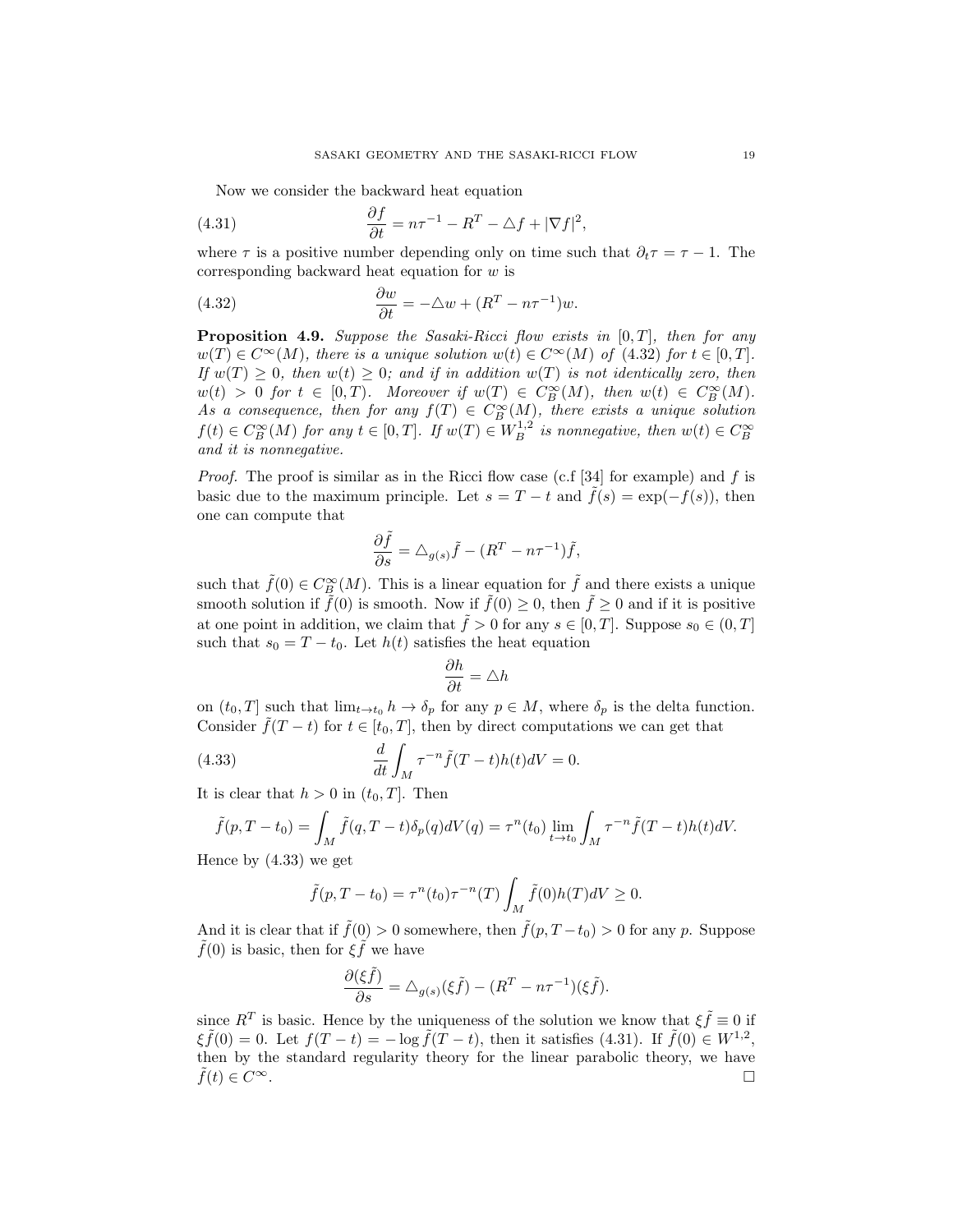5. The Ricci Potential and the Scalar Curvature along the Flow

We consider the (transverse) scalar curvature and the (transverse) Ricci potential along the Sasaki-Ricci flow. The following discussions and computation follow closely the Kähler setting [60].

First we show that there is a uniform lower bound on the transverse Ricci potential  $u(x, t)$ , which is defined by

(5.1) 
$$
g_{i\bar{j}}^T - R_{i\bar{j}}^T = \partial_i \bar{\partial}_j u
$$

with the normalized condition

$$
\int_M e^{-u} dV_g = 1.
$$

Note that  $u \in C_B^{\infty}(M)$ . We compute

$$
\partial_t \partial_i \bar{\partial}_j u(x,t) = g_{i\bar{j}}^T - R_{i\bar{j}}^T + \partial_t \partial_i \bar{\partial}_j \log(g_{i\bar{j}}^T(x,0) + \partial_i \bar{\partial}_j \phi(x,t))
$$
  
=  $\partial_i \bar{\partial}_j (u + \Delta^T u).$ 

Hence there exists a time dependent constant  $A(t)$  such that

(5.3) 
$$
\frac{\partial u}{\partial t} = \Delta^T u + u + A,
$$

where

$$
A = -\int_M ue^{-u}dV_g
$$

in view of the normalized condition (5.2).

**Lemma 5.1.**  $A(t)$  is uniformly bounded.

*Proof.* It is clear that  $f(t) = te^{-t} \le e^{-1}$  is bounded from above for any  $t \in \mathbb{R}$ . It then follows that

$$
A(t) = -\int_M ue^{-u}dV_g \ge -e^{-1} \int_M dV_g.
$$

Note that the volume of  $(M, \xi, g)$  is a constant along the flow.

Let  $\tau_0 = 1$  (hence  $\tau \equiv 1$ ) and consider the functional  $\mu(g(t), 1)$ . Hence

$$
\mu(g(0),1) \le \mu(g(t),1).
$$

Note that  $R^T = n - \Delta^T u$ ; hence we get that

$$
W(g(t), u(t), 1) = \int_M (R^T + u_i u_{\bar{i}} + u) e^{-u} dV_g = n + \int_M u e^{-u} dV_g.
$$

It follows that

$$
\int_M ue^{-u}dV_g \ge \mathcal{W}(g(t), u(t), 1) - n \ge \mu(g(0), 1) - n.
$$

It follows that

$$
A(t) = -\int_M ue^{-u}dV_g \le -\mu(g(0), 1) + n.
$$

**Proposition 5.2.** The transverse scalar curvature  $R<sup>T</sup>$  satisfies

(5.4) 
$$
\frac{\partial R^T}{\partial t} = \Delta^T R^T - R^T + |Ric^T|^2.
$$

In particular,  $R^T$  is bounded from below.

 $\Box$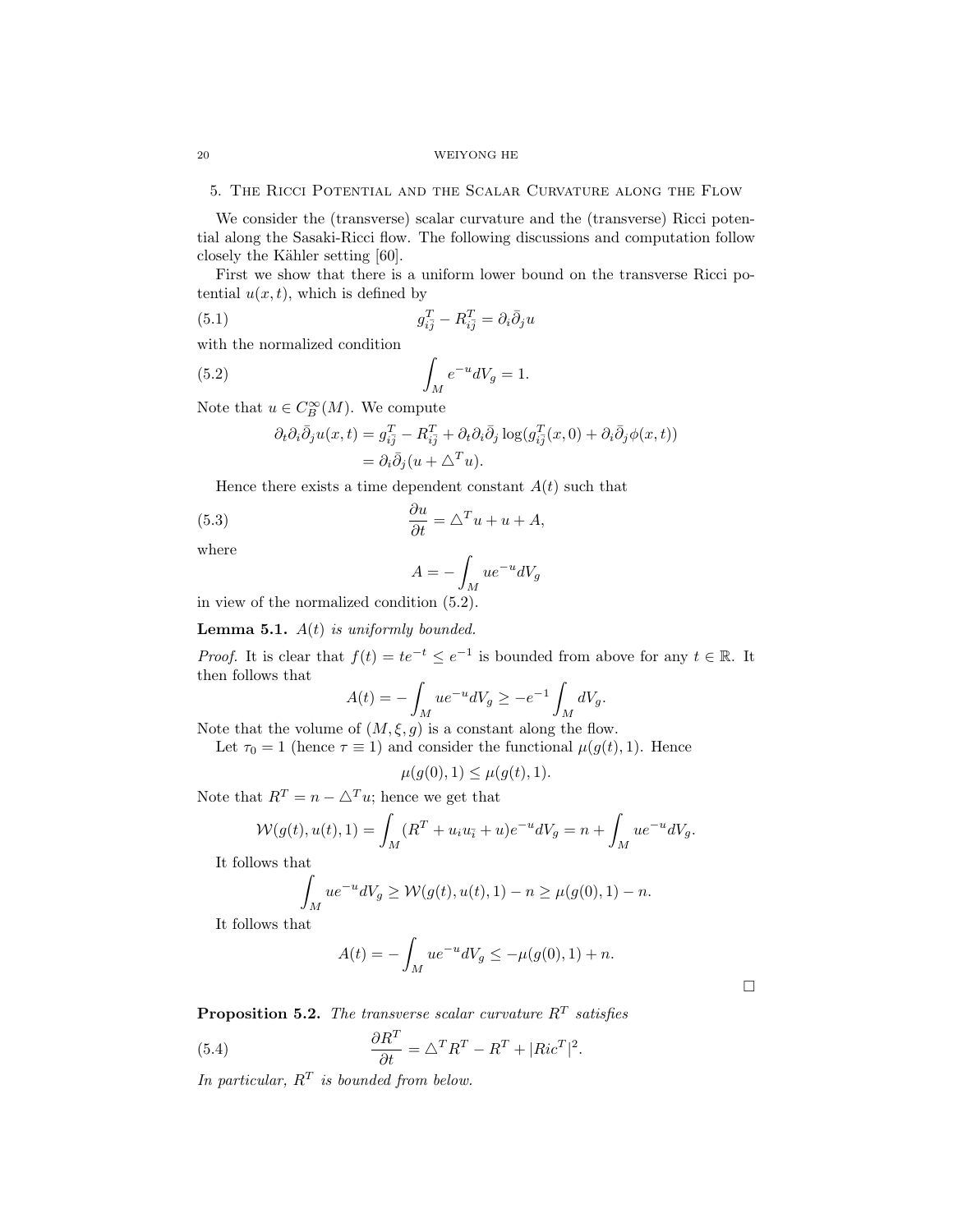*Proof.* A straightforward computation gives (5.4). Note that  $R^T \in C_B^{\infty}(M)$ ; then  $\triangle^T R^T = \triangle R^T$ . Hence by the maximum principle  $R^T$  is bounded from below.  $\square$ 

**Lemma 5.3.**  $u(x, t)$  is uniformly bounded from below.

*Proof.* By Lemma 5.1 and Proposition 5.2,  $-R^T + A(t)$  is bounded from above. Suppose  $u(x_0, t_0)$  is very negative at  $(x_0, t_0)$  such that

$$
u(x_0, t_0) + \max_{x,t} (n - R^T + A) \ll 0.
$$

Then we can get that

(5.5) 
$$
\frac{\partial u}{\partial t} = n - R^T + u + A < 0
$$

at  $(x_0, t_0)$ . It follows that  $u(x, t) \leq u(x_0, t_0)$  for  $t \geq t_0$ . Since  $u(x, t)$  is smooth, there exists a neighborhood U of  $x_0$  such that for any  $x \in U$ ,

$$
u(x, t_0) + \max_{x,t} (n - R^T + A) \ll 0.
$$

It then follows from (5.5) that  $u(x,t) \leq u(x,t_0)$  for any  $(x,t) \in U \times [t_0,\infty)$ . We can get that

$$
u(x,t) \le e^{t-t_0}(C + u(x,t_0))
$$
 by  $\frac{\partial u}{\partial t} \le C + u$ .

Hence for  $(x, t) \in U \times [t_0, \infty)$ ,

$$
u(x,t) \le -C_1 e^t,
$$

where  $C_1$  depends on  $t_0$ . Then  $\partial \phi / \partial t = u$  implies that

$$
\phi(x,t) \le \phi(x,t_0) - C_1 e^{t-t_0} \le -C_2 e^t
$$

for t big enough and  $x \in U$ . On the other hand, by the normalized condition

$$
\int_M e^{-u} dV_g = 1,
$$

we can get that

$$
u(x(t),t) = \max_{x} u(x,t) \ge -C.
$$

By (5.3), we get that

$$
\frac{\partial}{\partial t}(u - \phi) = n - R^T + A \le C.
$$

Hence

$$
u(x(t),t) - \phi(x(t),t) \le \max_{x} (u(x,0) - \phi(x,0)) + Ct.
$$

It then follows that

(5.6) 
$$
\max_{x} \phi(x,t) \geq -C - Ct.
$$

It is clear that  $n + \Delta_{g(0)}^T \phi = n + \Delta_{g(0)} \phi > 0$ . Let  $G_0$  be the Green function of  $g(0)$ and apply Green's formula to  $\phi(x, t)$  with respect to the metric  $g(0)$ . We can get for  $t \geq t_0$  and any x,

$$
\phi(x,t) = \int_M \phi dV_0 - \int_M \Delta_{g(0)}(y,t)G_0(x,y)dV_0(y)
$$
  
\n
$$
\leq Vol_0(M\backslash U) \max_x \phi(x,t) + Vol_0(U) \int_U \phi(y,t)dV_0(y) + C
$$
  
\n
$$
\leq Vol_0(M\backslash U) \max_x \phi(x,t) - C_3 e^t + C.
$$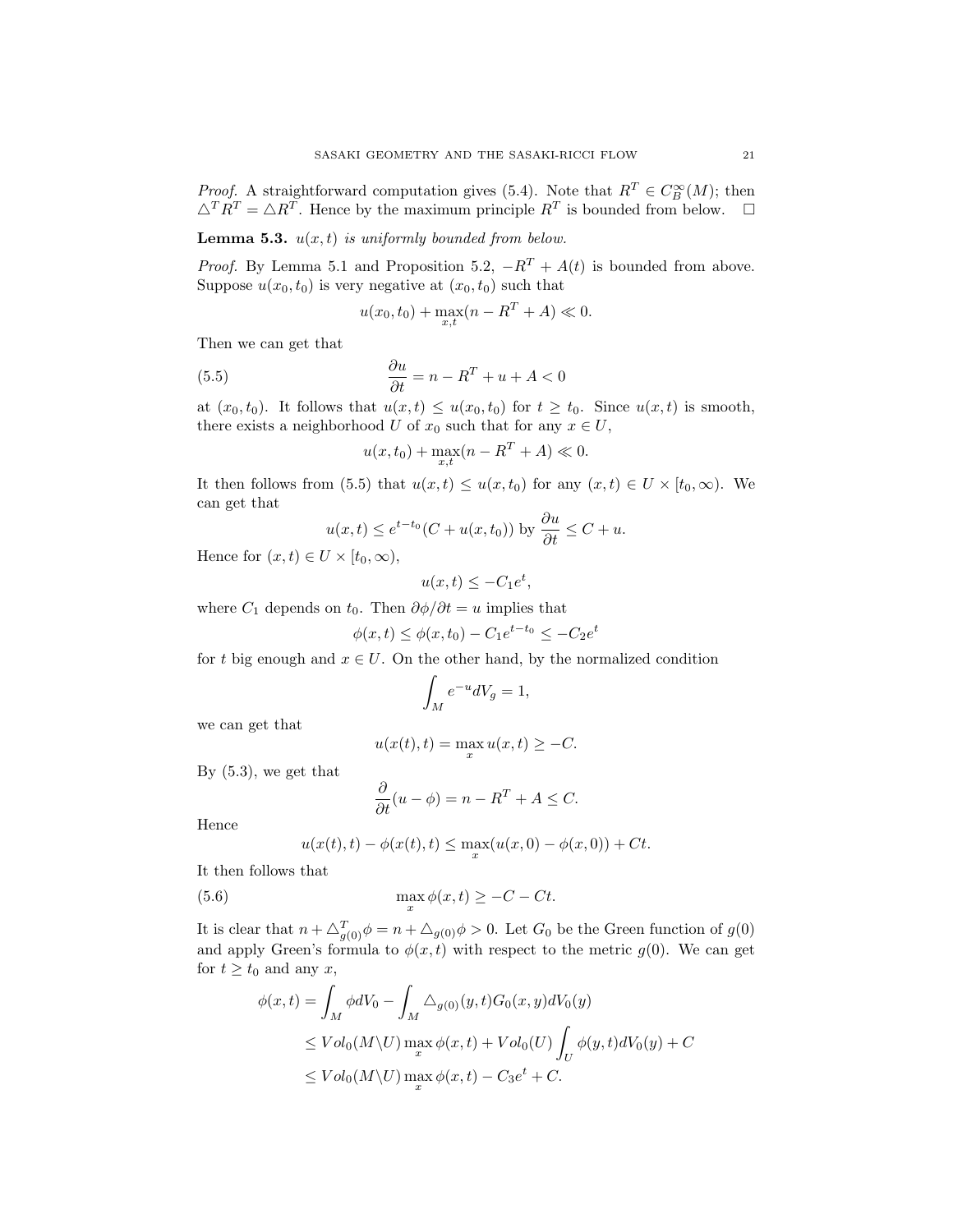Since  $Vol_0(M\backslash U) < Vol_0(M) = 1$ , we get that

(5.7) 
$$
\max_x \phi(x,t) \le -C_4 e^t + C_5.
$$

Note that all constants  $C_1, C_2, C_3, C_4, C_5$  are independent of  $t \geq t_0$ . For t big enough, (5.6) contradicts (5.7). Hence there exists a constant  $B \ge 1$  such that  $u(x,t) \geq -B$  for any  $(x,t)$ .

We shall use the notation

$$
\Box f = \left(\frac{\partial}{\partial t} - \triangle\right) f.
$$

Note that  $u$  is basic; standard computations give that

(5.8) 
$$
\Box(\Delta u) = -|u_{i\bar{j}}|^2 + \Delta u,
$$

$$
\Box(|u_i|^2) = -|u_{ij}|^2 - |u_{i\bar{j}}|^2 + |u_i|^2.
$$

**Lemma 5.4.** There is a uniform constant  $C$  such that

(5.9) 
$$
|u_i|^2 \leq C(u+2B),
$$

$$
R^T \leq C(u+2B).
$$

*Proof.* By Lemma 5.3, there is a uniform constant  $B \ge 1$  such that  $u(x,t) + B > 0$ . Denote

$$
H = \frac{|u_i|^2}{u + 2B}.
$$

Then straightforward computations (see (5.8)) give that

$$
(5.10) \quad \Box H = \frac{-|u_{ij}|^2 - |u_{i\bar{j}}|^2}{u + 2B} + \frac{|u_i|^2(2B - A)}{(u + 2B)^2} + \frac{2\text{Re}(u_{\bar{j}}(|u_i|^2)_j)}{(u + 2B)^2} - \frac{2|u_i|^4}{(u + 2B)^3}.
$$

We compute

$$
H_j = \frac{(|u_i|^2)_j}{u+2B} - \frac{|u_i|^2 u_j}{(u+2B)^2}.
$$

Hence

(5.11) 
$$
\frac{\text{Re}(u_{\bar{j}}(|u_i|^2)_j)}{(u+2B)^2} - \frac{|u_i|^4}{(u+2B)^3} = \frac{\text{Re}(u_{\bar{j}}H_j)}{u+2B}.
$$

It is clear that

$$
|u_{\bar{j}}(|u_i|^2)_j| \leq |u_i|^2(|u_{ij}| + |u_{i\bar{j}}|).
$$

Then by Cauchy-Schwarz inequality, we compute

(5.12) 
$$
\frac{|u_{\bar{j}}(|u_i|^2)_j|}{(u+2B)^2} \le \frac{|u_i|^4}{2(u+2B)^3} + \frac{|u_{ij}|^2 + |u_{i\bar{j}}|^2}{u+2B}.
$$

Taking (5.10), (5.11) and (5.12) into account, we can choose  $\epsilon < 1/4$ , such that

(5.13) 
$$
\Box H \le \frac{|u_i|^2 (2B - A)}{(u + 2B)^2} - \frac{\epsilon}{2} \frac{|u_i|^4}{(u + 2B)^3} + (2 - \epsilon) \frac{\text{Re}(u_{\overline{j}} H_j)}{u + 2B}.
$$

Suppose that

$$
\frac{|u_i|^2}{u+2B} \to \infty, \text{ when } t \to \infty.
$$

Then there exists time  $T$  such that

(5.14) 
$$
\max_{M \times [0,T]} \frac{|u_i|^2}{u+2B} > 2(2B-A)\epsilon^{-1}
$$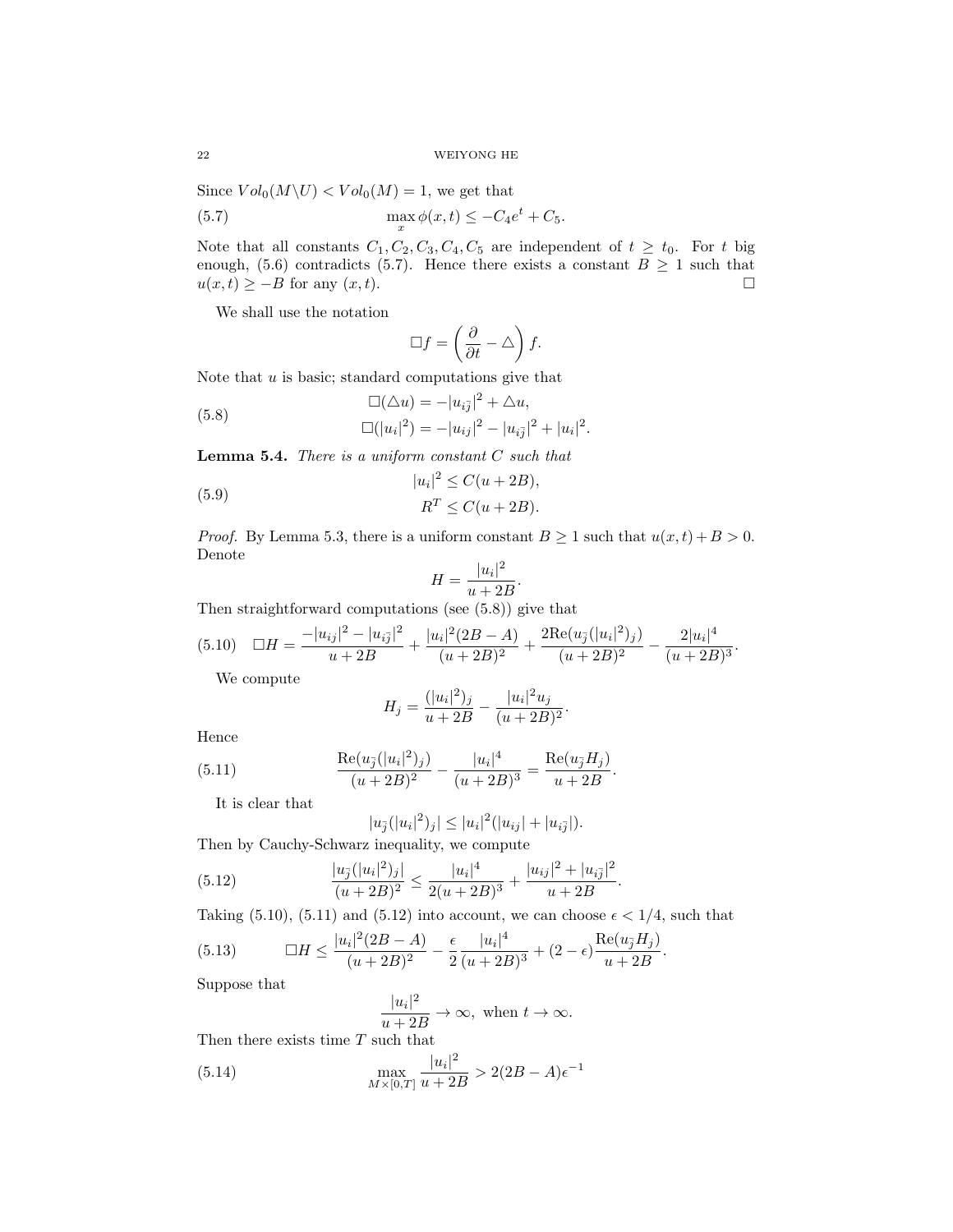and the maximum is obtained at some point  $(p, T) \in M \times [0, T]$ . Since at  $(p, T)$ ,

$$
\Box H \ge 0, H_j = 0,
$$

it then follows from (5.13) that

$$
0 \le \Box H \le \frac{|u_i|^2}{(u+2B)^2} \left( 2B - A - \frac{\epsilon}{2} \frac{|u_i|^2}{u+2B} \right),
$$

which contradicts  $(5.14)$ . Hence there exists a uniform constant C such that

$$
|u_i|^2 \le C(u + 2B).
$$

Now we prove that  $-\Delta u$  is bounded from above by  $C(u + 2B)$  for some C. Let

.

$$
K = \frac{-\Delta u}{u + 2B}, \ \ G = K + \frac{2|u_i|^2}{u + 2B}
$$

Straightforward computations give that

$$
\Box K = \frac{|u_{i\bar{j}}|^2}{u + 2B} + \frac{(-\triangle u)(2B - A)}{(u + 2B)^2} + 2\frac{\text{Re}(u_{\bar{j}}K_j)}{u + 2B}
$$

and

$$
\Box G = \frac{-2|u_{ij}|^2 - |u_{i\bar{j}}|^2}{u + 2B} + \frac{(-\triangle u + 2|u_i|^2)(2B - A)}{(u + 2B)^2} + 2\frac{\operatorname{Re}(u_{\bar{j}})G_j}{u + 2B}.
$$

Hence at the maximum point of  $G$ ,

$$
0 \leq \Box G \leq \frac{-|u_{i\overline{j}}|^2}{u+2B} + \frac{-\triangle u(2B-A)}{(u+2B)^2} + \frac{2(2B-A)|u_i|^2}{(u+2B)^2}.
$$

We can choose a local coordinate

$$
(\triangle u)^2 = (u_{i\bar{i}})^2 \leq nu_{i\bar{i}}^2 = n|u_{i\bar{j}}|^2.
$$

It then follows that

$$
-\frac{|u_{i\bar{j}}|^2}{u+2B}+\frac{-\triangle u(2B-A)}{(u+2B)^2}\leq \frac{-\triangle u}{u+2B}\left(\frac{2B-A}{u+2B}-\frac{-\triangle u}{n}\right).
$$

By the similar argument (the maximum principle as above), it is clear that

$$
\frac{-\triangle u}{u+2B}\leq C
$$

for some uniform constant C. Since  $R^T = n - \Delta u$ , the proof is complete.

In view of Lemma 5.4, we need to bound the Ricci potential from above to bound

the scalar curvature and  $|\nabla u|$ ; this bound can be obtained once we can bound the diameter of the manifold along the flow.

**Proposition 5.5.** There is a uniform constant  $C$  such that

$$
u(y,t) \leq C d_t^2(x,y) + C,
$$
  
\n
$$
R^T(y,t) \leq C d_t^2(x,y) + C,
$$
  
\n
$$
|\nabla u| \leq C d_t(x,y) + C,
$$

where  $d_t$  is the distance function with respect to  $g(t)$  and  $u(x,t) = \min_{y \in M} u(y,t)$ .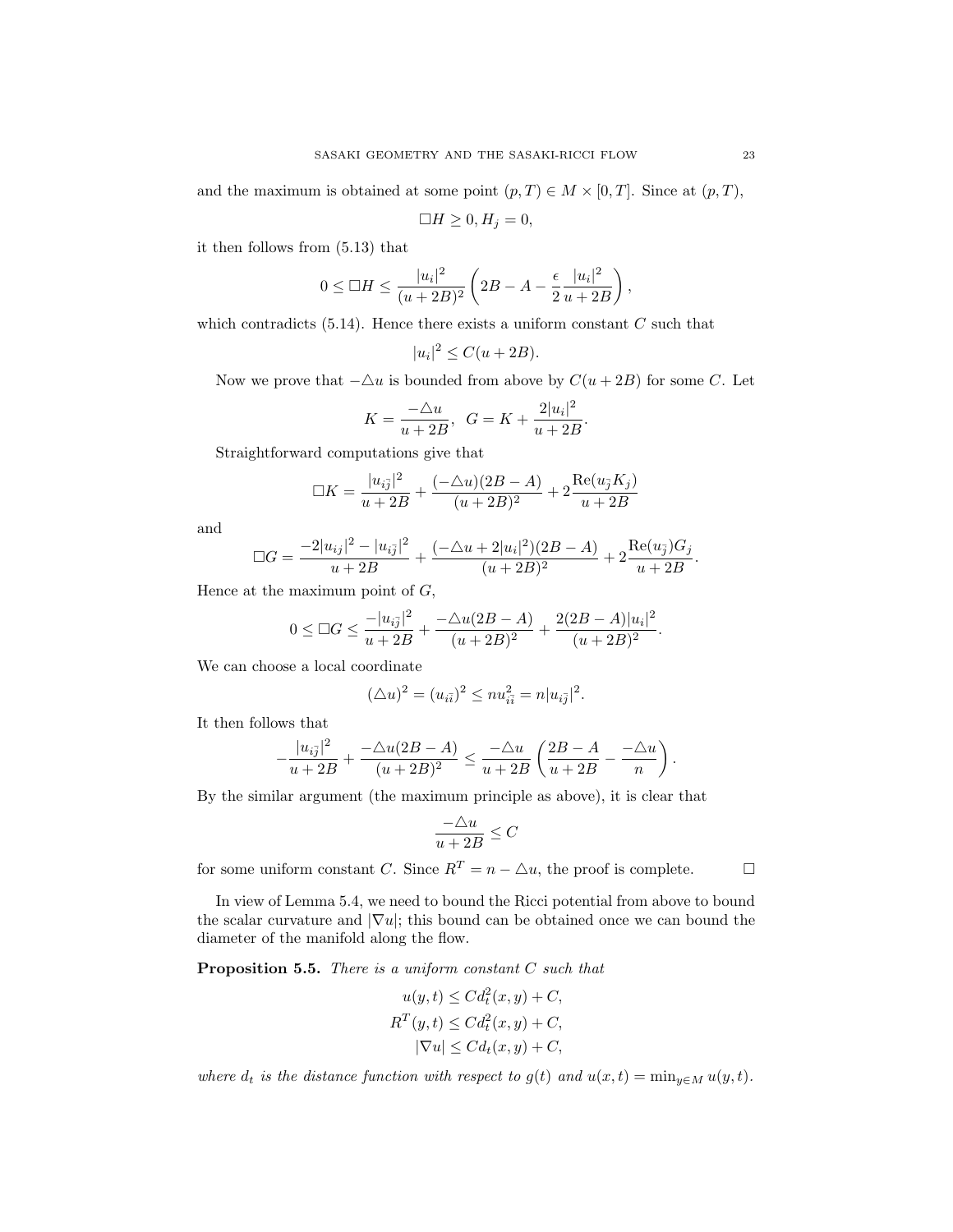*Proof.* We assume that  $u + B \ge 0$  for some positive constant  $B \ge 1$ . Note that  $|\nabla u|^2 = |u_i|^2$  since u is basic. By Lemma 5.4,

$$
|\nabla \sqrt{u+2B}| \leq C.
$$

Hence

$$
\sqrt{u(y,t)+2B} - \sqrt{u(z,t)+2B} \leq C d_t(y,z).
$$

Note that by the normalization condition,

$$
u(x,t) = \min_{y \in M} u(y,t) \le C,
$$

where  $C$  is a uniform constant.

It then follows that

$$
\sqrt{u(y,t) + 2B} \le C d_t(y,x) + \sqrt{2B}.
$$

Hence there is a uniform constant  $C$  such that

(5.15) 
$$
u(y,t) \leq C d_t^2(x,y) + C.
$$

The other two estimates are direct consequence of Lemma 5.4 and (5.15).  $\Box$ 

So far the discussions above are pretty much the same as in the Kähler setting [60]. But we shall see that the Sasaki structure plays a crucial in the following discussion.

# 6. The Bound on Diameter — Regular or Quasi-regular Case

In this section we consider that  $(M, \xi, g)$  is regular or quasi-regular as a Sasaki structure. We shall use the  $W$  functional on Sasaki manifolds to derive some noncollapsing results along the Sasaki-Ricci flow and then prove that the diameter is uniformly bounded along the Sasaki-Ricci flow. This result can be viewed as generalization of Perelman's results on Kähler-Ricci flow to Kähler orbifolds which are underlying Kähler orbifolds of Sasaki manifolds. However the smooth Sasaki structure makes it possible to get these results without detailed discussion of the orbifold singularities on the underlying K¨ahler orbifolds. In particular, one can allow the singular set to be co-dimension 2. The discussion follows closely the Kähler case  $[60]$  except that the W functional in the Sasaki-Ricci flow involves only basic functions while the distance function of a Sasaki metric is not basic. To overcome this difficulty, we shall explore the relation of the Sasaki structure with its distance function.

When  $\xi$  is fixed and the metrics are under deformation generated by basic potentials  $\phi$  such that

$$
\eta_{\phi} = \eta + d_B^c \phi,
$$

the distance along the  $\xi$  direction does not change under the deformation. Hence we shall introduce the *transverse distance* adapt to the Sasaki structures with  $\xi$  fixed when M is regular or quasi-regular. Recall that the Reeb vector field  $\xi$  defines a foliation of M through its orbits. The orbits are compact when  $(M, \xi, g)$  is regular or quasi-regular. Moreover, M is a principle  $S<sup>1</sup>$  bundle (or orbibundle) on a Kähler manifold (or orbifold) Z such that  $\pi : (M, g) \to (Z, h)$  is a orbifold Riemannian submersion and

$$
g = \pi^* h + \eta \otimes \eta.
$$

When  $(M, \xi, g)$  is regular (or quasi-regular), the transverse distance is closely related to the distance function on the Kähler manifold (or orbifold)  $Z$ , and the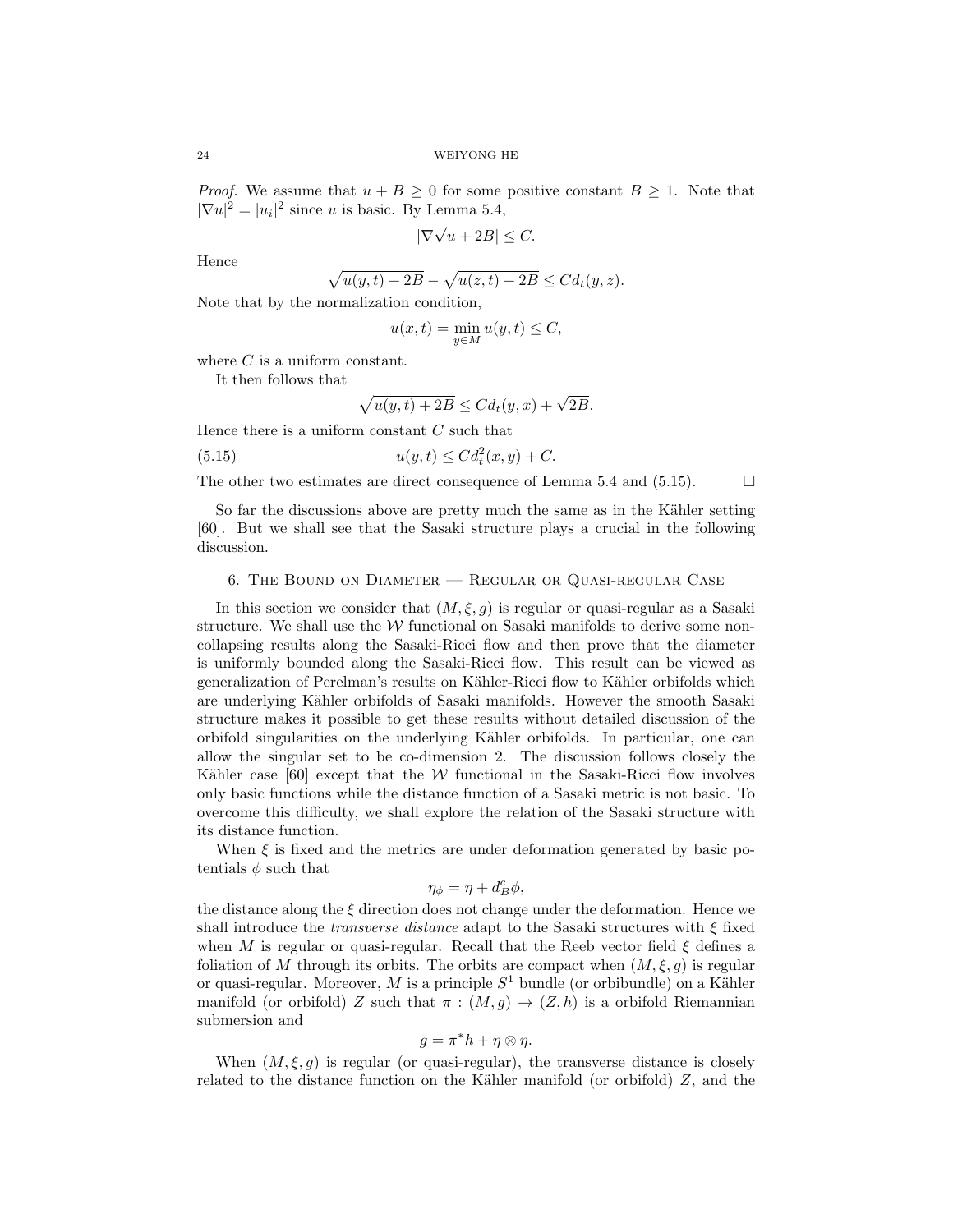results in the Sasaki-Ricci flow on M can be viewed as the corresponding results in the Kähler-Ricci flow on  $Z$ , even though we shall not deal with the Kähler-Ricci flow for the orbifold  $Z$  directly. Nevertheless we can apply the similar arguments as in the Ricci flow and the Kähler-Ricci flow, for example, see [49, 60, 34] for more details.

Note that the orbit  $\xi_x$  is compact for any x. We can define the transverse distance function as

(6.1) 
$$
d_g^T(x, y) := d(\xi_x, \xi_y),
$$

where d is the distance function defined by g. Note that  $d_g^T$  is not a distance function on M and we shall use  $d^T(x, y)$  when there is no confusion. We also define the *transverse diameter* of a Sasaki structure  $(M, \xi, g)$  as

$$
d_g^T = \max_{x,y \in M} d_g^T(x,y).
$$

**Proposition 6.1.** Let  $(M, \xi, g)$  be a regular or quasi-regular Sasaki structure. For any point  $p \in \xi_x$ , there exists a point  $q \in \xi_y$  such that

$$
d^T(x, y) = d(p, q)
$$

In particular,

(6.2) 
$$
d^{T}(x, y) = d(x, \xi_{y}) = d(y, \xi_{x}).
$$

As a consequence, the transverse distance function  $d^T$  satisfies the triangle inequality,

(6.3) 
$$
d^{T}(x, z) \leq d^{T}(x, y) + d^{T}(y, z).
$$

Hence for any  $p \in M$ ,  $d^T(p,x)$  is a basic Lipschitz function such that

$$
\langle \xi, \nabla d^T(p, x) \rangle = 0.
$$

Moreover, let  $\pi : (M, g) \to (Z, h)$  be the (orbifold) Riemannian submersion, we have

(6.4) 
$$
d^{T}(x,y) = d_{h}(\pi(x), \pi(y)).
$$

Proof. Proposition 6.1 is indeed a consequence of results of Reinhart [51] and Molino [45] on Riemannian foliations (dimension 1) and bundle-like metrics ; see, for example, Section 3 (Proposition 3.5, Lemma 3.7, Proposition 3.7) in [45]. Molino proved not only the orbifold structure of foliation space  $M/\mathcal{F}_{\xi} = Z$ , but constructed the local (orbifold) coordinates of  $(Z, h)$  from some tubular neighborhood of orbits of  $\xi$ . With this construction it is not hard to check that (6.4) holds.

We shall give a proof for completeness. Since  $\xi_x$  and  $\xi_y$  are both compact, there exist  $\bar{x} \in \xi_x, \bar{y} \in \xi_y$ , such that

$$
d(\bar{x}, \bar{y}) = d^T(x, y).
$$

Now we want to prove that for any  $p \in \xi_x$ , there exists  $q \in \xi_y$  such that  $d(p, q) =$  $d^T(x,y)$ . Let  $\gamma : [0,1] \to M$  be the geodesic such that  $\gamma(0) = \bar{x}, \gamma(1) = \bar{y}$ , and the length of  $\gamma$  is  $d(\bar{x}, \bar{y})$ . Recall that  $\xi$  generates a  $S^1$  action on  $(M, g)$  and g is invariant under the action. For any  $p \in \xi_x$ , there exists an isomorphism  $\lambda : (M, g) \to (M, g)$ , which is an element in  $S^1$  generated by  $\xi$ , such that,  $\lambda(\bar{x}) = p$ . Let  $q = \lambda(\bar{y})$  and  $\bar{\gamma} = \lambda \circ \gamma$ . Since  $\lambda^* g = g$ ,  $\bar{\gamma}$  is also a geodesic which connects p and q such that the length of  $\bar{\gamma}$  is the same as the length of  $\gamma$ . It follows that  $d(p,q) = d^T(x,y)$ . As a direct consequence,  $(6.2)$  holds.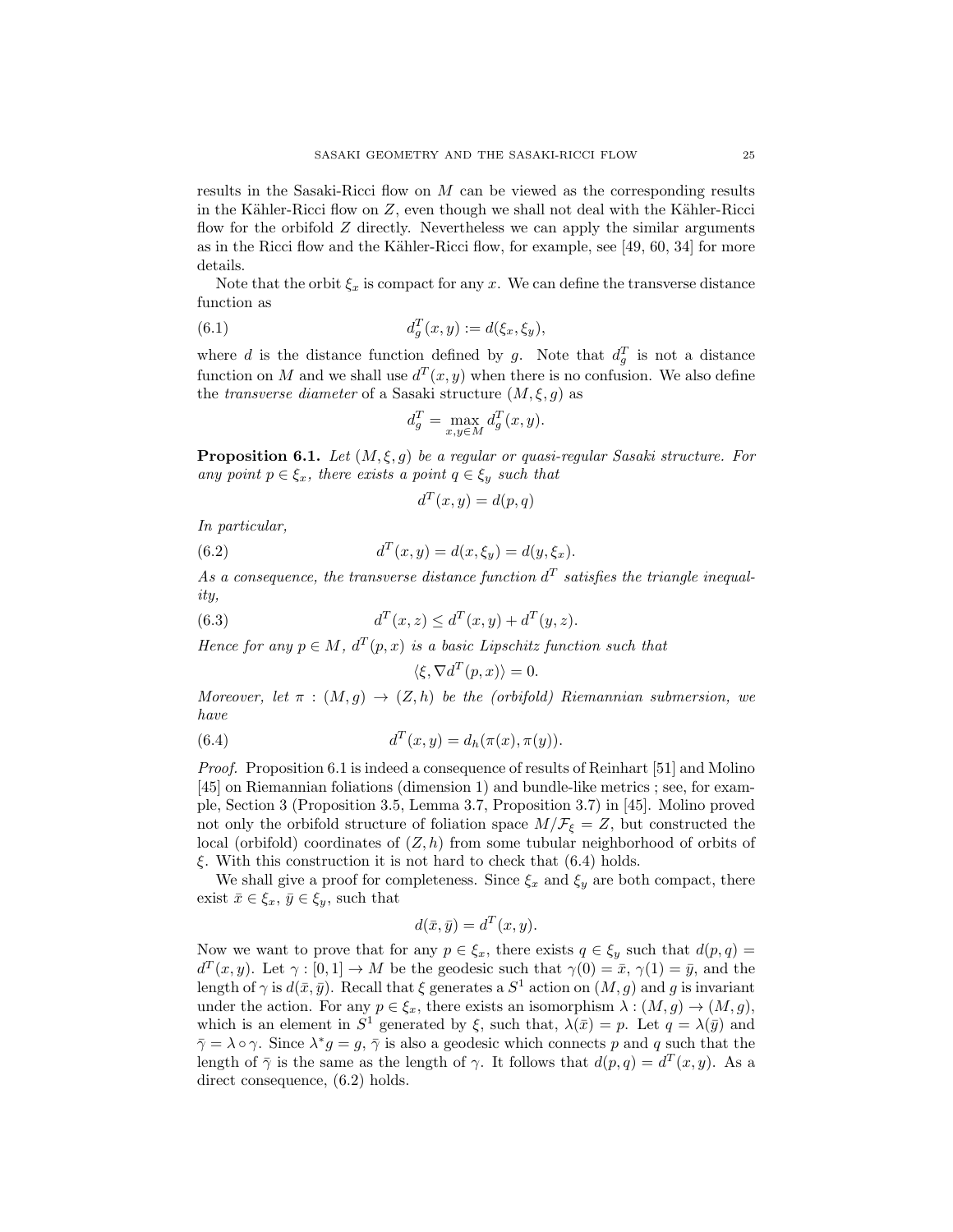For  $x, y, z \in M$ , we can choose  $o \in \xi_x, p \in \xi_y$  and  $q \in \xi_z$  such that

$$
d(o, p) = dT(x, y)
$$
 and  $d(p, q) = dT(y, z)$ .

It then follows that

(6.5) 
$$
d^{T}(x, y) + d^{T}(y, z) = d(o, p) + d(p, q) \ge d(o, q) \ge d^{T}(x, z).
$$

In particular, (6.5) together with  $d^T(x,y) \leq d(x,y)$  for any  $x, y \in M$  imply that  $d^T$  is a Lipschitz function on M. For any  $p \in M$  fixed,  $f(x) = d^T(p, x)$  is constant for x along the geodesics (the orbits) generated by  $\xi$ , hence it is a (Lipschitz) basic function.

Now we prove (6.4). Suppose  $p \in \xi_x, q \in \xi_y$  such that  $d^T(p,q) = d(p,q)$  $d(\xi_x, \xi_y)$ . Let  $\gamma(t)$  be one shortest geodesic such that  $\gamma(0) = p, \gamma(1) = q$ . By the first variation formula of geodesics, we have  $\langle \dot{\gamma}(1), \xi \rangle = 0$  at  $T_qM$ . By Proposition 1 in [51],  $\dot{\gamma}(t) \perp \xi$  for any t. Hence  $\gamma(t)$  is an orthogonal geodesic such that the projection  $\pi(\gamma(t))$  is also a geodesic in  $(Z, h)$ , see [45] Proposition 3.5 for example. It is clear that  $\gamma$  only intersects any orbit of  $\xi$  at most once, it follows that  $\pi(\gamma)$ does not intersect with itself. Moreover the length of  $\gamma$  (with respect to  $g$ ) is equal to the length of  $\pi(\gamma)$  with respect to h. This gives  $d^T(p,q) \geq d_h(\pi(p,\pi(q)))$ .

Any geodesic in  $(Z, h)$  can locally be lifted up to an orthogonal geodesic on  $(M, g)$  which has the same length. Suppose for  $\pi(p) \neq \pi(q) \in Z$ , let  $\gamma(t)$  be a shortest geodesic connecting them. We can divide  $\gamma$  into short segments such that each segment has a lift (an orthogonal geodesic) in  $(M, g)$ . Note that any orthogonal geodesic in  $(M, g)$  can be slid along the orbit of  $\xi$ . So we can construct a lift of  $\gamma$  from the local lifts by sliding them. This gives a piece-wise curve in M which connects p and a point  $\tilde{q}$  in  $\xi_q$  and it has the same length as  $\gamma$ . This gives  $d^T(p,q) \leq d_h(\pi(p), \pi(q))$ . Hence it completes the proof.

We can define a *transverse ball*  $B_{\xi,g}(x,r)$  as follows,

(6.6) 
$$
B_{\xi,g}(x,r) = \{y : d^T(x,y) < r\}.
$$

By Proposition 6.1, we have

(6.7) 
$$
B_{\xi,g}(x,r) = \{y : d(\xi_x, y) < r\}.
$$

The following non-collapsing theorem for a transverse ball holds along the Sasaki-Ricci flow, similar to the Ricci flow (Kähler-Ricci flow).

**Lemma 6.2.** Let  $(M, \xi, g_0)$  be a regular or quasi-regular Sasaki structure and let  $g(t)$  be the solution of the Sasaki-Ricci flow with the initial metric  $g_0$ . Then there exists a positive constant C such that for every  $x \in M$ , if  $R^T \leq Cr^{-2}$  on  $B_{\xi, g(t)}(x, r)$ for  $r \in (0, r_0]$ , where  $r_0$  is a fixed sufficiently small positive number, then

$$
Vol(B_{\xi,g(t)}(x,r)) \ge Cr^{2n}
$$

.

*Proof.* Let  $g(t)$  be the solution of Sasaki-Ricci flow. Since  $R^T$  is bounded from below, we can assume that  $r_0$  is small enough such that  $R^T(x,t) \geq -r_0^{-2}$  for any  $x, t$ . We argue by contradiction; suppose the result is not true, then there exists sequences  $(p_k, t_k) \in M \times [0, \infty)$  and  $t_k \to \infty$  such that  $R^T \leq Cr_k^{-2}$  in  $B_k = B_{\xi,g(t_k)}(p_k,r_k)$ , but  $Vol(B_k)r_k^{-2n} \to 0$  as  $k \to \infty$ . Let  $\Phi$  be the cut-off function  $\Phi : [0, \infty) \to [0, 1]$  such that  $\Phi$  equals 1 on  $[0, 1/2]$ , decreases on  $[1/2, 1]$ with derivative bounded by 4 and equals 0 on  $[1, \infty)$ . Denote  $\tau_k = r_k^2$  and define

$$
w_k = e^{C_k} \Phi(r_k^{-1} d_k^T(p_k, x)),
$$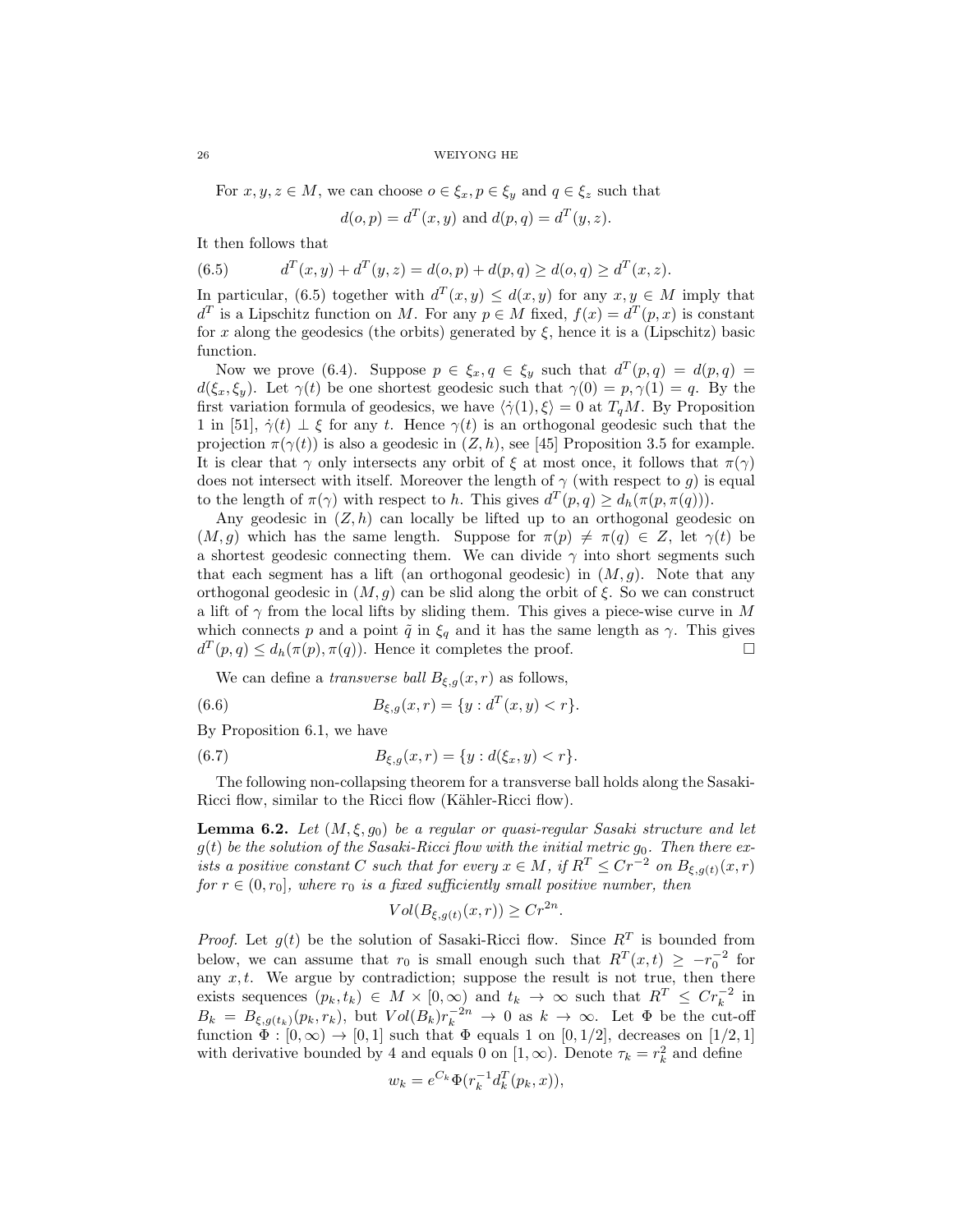where  $d_k^T$  is the transverse distance with respect to time  $t_k$  and  $C_k$  is the constant such that

$$
1 = \int_M w_k^2 \tau_k^{-n} dV_k = e^{2C_k} \tau_k^{-2n} \int_M \Phi^2(\tau_k^{-1} d_k^T(p_k, x)) dV_k \le e^{2C_k} \tau_k^{-2n} Vol(B_k),
$$

where we use  $dV_k$  to denote the volume element with respect to  $g(t_k)$ . Hence  $C_k \to \infty$  since  $Vol(B_k)r_k^{-2n} \to 0$  when  $k \to \infty$ . We compute (with  $g_k = g(t_k)$ )

(6.8) 
$$
\mathcal{W}_k = \tau_k^{-n} \int_M (r_k^2 (R^T w_k^2 + 4|\nabla^T w_k|^2) - w_k^2 \log w_k^2) dV_k
$$

$$
\leq e^{2C_k} \tau_k^{-2n} \int_M (4|\Phi_k'|^2 - \Phi_k^2 \log \Phi_k^2) dV_k + r_k^2 \max_{B_k} R^T - 2C_k,
$$

where  $W_k = \mathcal{W}(g_k, w_k, \tau_k)$  and  $\Phi_k = \Phi(r_k^{-1} d_k^T(p_k, x))$ . Let

$$
B_k(r) = B_{\xi, g_k}(p_k, r), \text{ and } V_k(r) = Vol(B_k(r)).
$$

For any  $k$  fixed,

(6.9) 
$$
\lim_{r \to 0} \frac{V_k(r)}{V_k(r/2)} = 2^{2n} = 4^n.
$$

The proof of (6.9) can run as follows. Recall that  $\pi : M \to Z$  is a Riemannian submersion over the orbifold Z and M is the  $S<sup>1</sup>$  principle orbibundle over Z. For any  $p_k \in M$ ,  $\pi(p_k) \in \pi(B_k(r)) \subset Z$  and  $\pi(B_k(r))$  is the geodesic r ball centered at  $\pi(p_k)$  with respect to  $h_k$ . Hence when r small enough,  $B_k(r)$  is a trivial  $S^1$  bundle over the geodesic r ball  $B_{h_k}(r)$  of  $(Z, h_k)$  centered at  $\pi(p_k)$ .  $\pi(p_k)$  can be either a smooth point or an orbifold singularity in  $Z$ . Nevertheless, we have,

$$
\lim_{r \to 0} \frac{Vol(B_{h_k}(r))}{Vol(B_{h_k}(r/2))} = 2^{2n} = 4^n.
$$

Note that the orbifold singularities in  $Z$  is a measure zero set and does not contribute when we compute volume. Without loss of generality, we can assume that  $B_{h_k}(r)$  contains only smooth points. Otherwise, we can only consider the set  $\Sigma$  of smooth points in  $B_{h_k}(r)$ . For generic points (smooth points on Z), any  $S^1$  fibre has the same length. We denote the length of a generic  $S<sup>1</sup>$  fibre by l. Note that we have

$$
g_k = \pi^* h_k + \eta_k \otimes \eta_k,
$$

and  $dvol_{g_k} = \pi^*(dvol_{h_k}) \wedge \eta_k$ . It follows that

$$
Vol_k(B_k(r)) = \int_{B_k(r)} dvol_{g_k} = \int_{B_{h_k}(r) \times S^1} \pi^*(dvol_{h_k}) \wedge \eta_k = l \times Vol(B_{h_k}(r))).
$$

This proves (6.9).

We can assume that, in addition,

(6.10) 
$$
V_k(r_k) \leq 5^n V_k(r_k/2).
$$

Otherwise, let  $r_k^i = 2^{-i}r_k$  for  $i \in \mathbb{N}$ . By (6.9), we can choose  $i_0$  to be the smallest number such that

$$
V_k(r_k^{i_0}) \le 5^n V_k(r_k^{i_0}/2).
$$

Hence for any  $i \leq i_0 - 1$ ,

(6.11) 
$$
V_k(r_k^i) > 5^n V_k(r_k^i/2) = 5^n V_k(r_k^{i+1}).
$$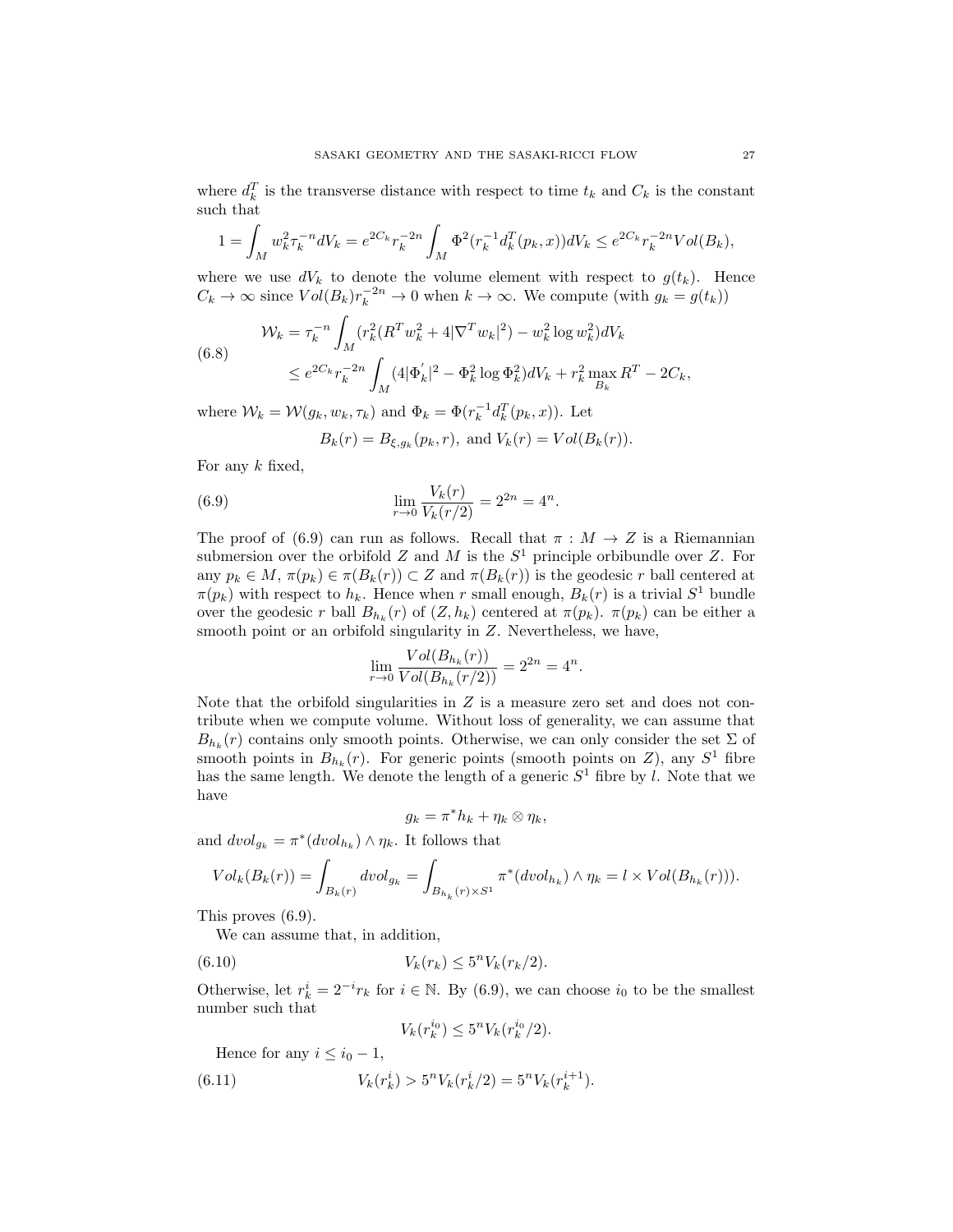By using (6.11) repeatedly, we can get that

$$
\left(r_k^{i_0}\right)^{-2n} V_k(r_k^{i_0}) \le \left(\frac{4}{5}\right)^{ni_0} r_k^{-2n} V_k(r_k) \to 0
$$

when  $k \to \infty$ . Hence we can replace  $r_k$  by  $r_k^{i_0}$ , which satisfies (6.10) in addition. We then compute, by (6.10),

$$
\int_M (4|\Phi'_k|^2 - \Phi_k^2 \log \Phi_k^2)dV_k \le C(V_k(r_k) - V_k(r_k/2))
$$
  

$$
\le C5^n V_k(r_k/2)
$$
  

$$
\le C5^n \int_M \Phi_k^2 dV_k.
$$

Hence we compute, by (6.8) and the above,

$$
\mathcal{W}_k \le C 5^n \tau_k^{-n} \int_M w_k^2 dV_k + C - 2C_k \le C - 2C_k.
$$

Note that  $\mu(g(t), 1 + (\tau_0 - 1)e^t)$  is non-decreasing function on t. Choose  $\tau_0^k =$  $1 - (1 - r_k^2)e^{-t_k}$ , then we get that

$$
\mu(g(0), \tau_0^k) \le \mu(g(t_k), r_k^2) \le \mathcal{W}_k \to -\infty.
$$

Contradiction since  $\mu(g(0), \tau)$  is a continuous function of  $\tau$  in  $(0, \infty)$  and  $\tau_0^k \to 1$ when  $k \to \infty$ .

 $\Box$ 

Lemma 6.2 is not purely local (it is global in  $\xi$  direction); while  $\xi$  generates isometries of  $g$ , one can further obtain local non-collapsing results and it should be viewed as the corresponding non-collapsing result of the Kähler-Ricci flow on Kähler orbifolds. Now we can bound the diameter of the manifold along the Sasaki-Ricci flow.

**Theorem 6.3.** Let  $(M, \xi, g_0)$  be a regular or quasi-regular Sasaki structure and let  $g(t)$  be the solution of the Sasaki-Ricci flow with the initial metric  $g_0$ . Then the transverse diameters  $d_{g(t)}^T$  are uniformly bounded. As a consequence there is a uniform constant C such that  $diam(M, g(t)) \leq C$ .

*Proof.* We argue by contradiction. Note that the orbits of  $\xi$  are closed geodesics and the length of these closed geodesics does not change along the flow, hence it is uniformly bounded. Suppose the generic orbits have length  $l = l(M, \xi, g_0)$ . Then for any  $x, y \in M$ ,

(6.12) 
$$
d_t(x, y) \le d_t^T(x, y) + l,
$$

where  $d_t$  and  $d_t^T$  are the distance function and transverse distance with respect to  $g(t)$ . Hence we only need to prove that the transverse diameter  $d_t^T$  is uniformly bounded along the flow  $g(t)$ . Let  $u(x, t)$  be the transverse Ricci potential defined in  $(5.1)$ . Recall that  $u(x, t)$  is uniformly bounded from below by Lemma 5.3. Choose a point  $x_t \in M$  such that

$$
u(x_t, t) = \min_{y \in M} u(y, t).
$$

Denote

$$
d_t(y) = d_t(x_t, y), \ d_t^T(y) = d_t^T(x_t, y).
$$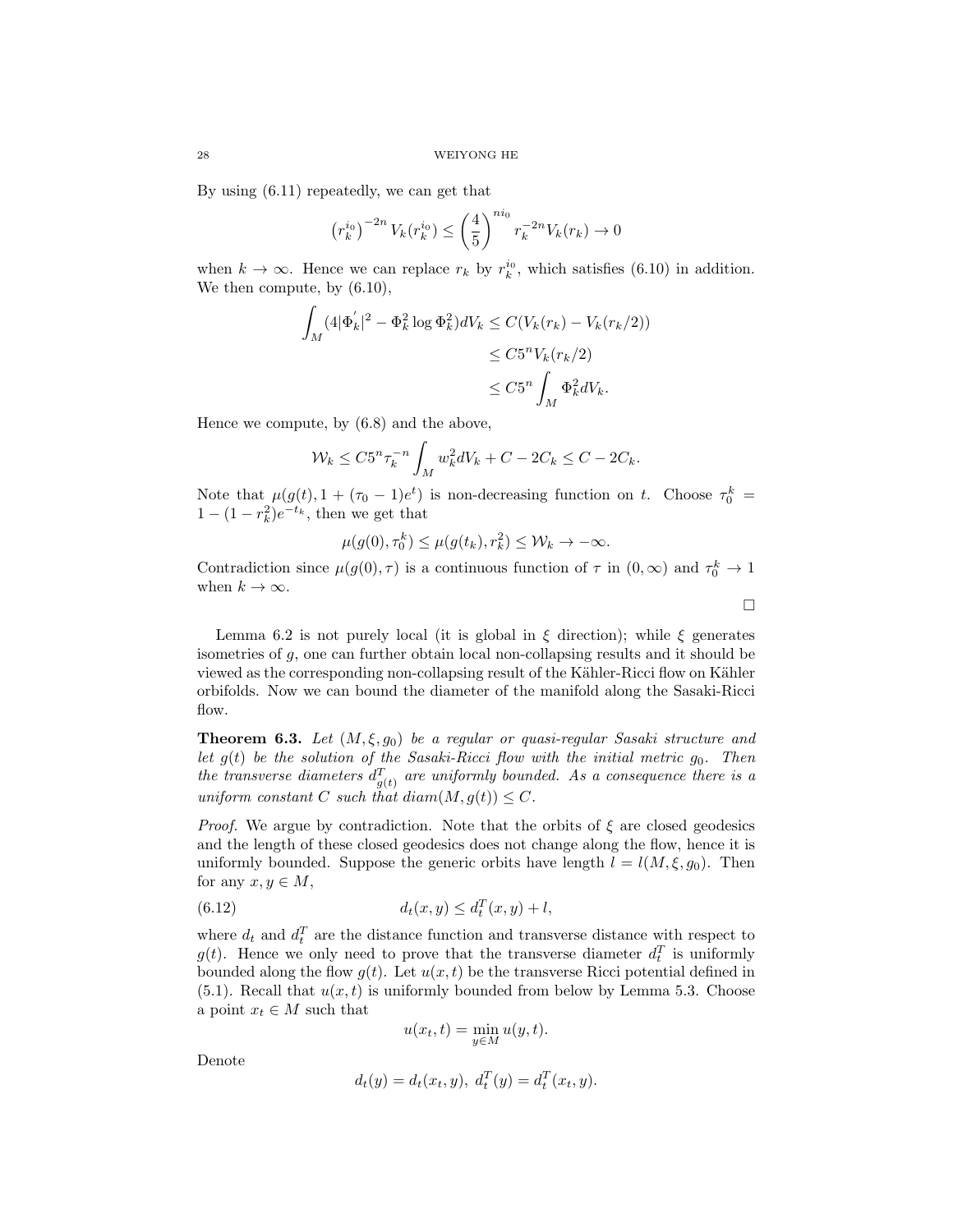Let  $B_{\xi}(k_1,k_2) = \{y : 2^{k_1} \le d_t^T(y) \le 2^{k_2}\}\.$  Consider the transverse annulus  $B_{\xi}(k, k+1)$ 1)  $k \geq 0$ . By Proposition 5.5 and (6.12), we have  $R^T \leq C2^{2k}$  on  $B_{\xi}(k, k+1)$ . The transverse annulus  $B_{\xi}(k, k+1)$  contains at least  $2^{2k-1}$  transverse ball of radius  $2^{-k}$ which are not intersected with each other. When  $k$  is large enough, by Lemma 6.2, we have (with  $r = 2^{-k}$ )

$$
Vol(B_{\xi}(k, k+1)) \ge \sum_{i} Vol(B_{\xi, g(t)}(p_i, 2^{-k})) \ge 2^{2k-1} 2^{-kn} C,
$$

where  $\{p_i\}$  are centers of  $2^{2k-1}$  transverse balls contained in  $B_{\xi}(k, k+1)$ .

Claim 6.4. For every  $\epsilon > 0$ , there exists  $k_1, k_2$  such that  $k_2 - k_1 \gg 1$  such that if  $d_t^T$  is large enough, then

- (1)  $Vol(B_{\xi}(k_1,k_2)) < \epsilon,$
- (2)  $Vol(B_{\xi}(k_1, k_2)) \leq 2^{10n} Vol(B_{\xi}(k_1 + 2, k_2 2)).$
- (3) There exists  $r_1, r_2$  and a uniform constant C such that  $r_1 \in [k_1, k_1+1], r_2 \in$  $[k_2-1, k_2]$  and

$$
\int_{B_{\xi}(r_1,r_2)} R^T dV \le CVol(B_{\xi}(k_1,k_2)).
$$

Assume that the diameter of  $(M, g(t))$  is not uniformly bounded in t. Hence there exists a sequence  $t_i \to \infty$  such that  $d_{t_i}^T \to \infty$ . Let  $\epsilon_i \to 0$  be a sequence of positive numbers. By Claim 6.4, there exist sequences  $k_1^i, k_2^i$  such that

(6.13) 
$$
V_i(k_1^i, k_2^i) := Vol_{t_i}(B_{\xi, t_i}(k_1^i, k_2^i)) < \epsilon_i,
$$

$$
V_i(k_1^i, k_2^i) \le 2^{10n} V_i(k_1^i + 2, k_2^i - 2).
$$

For each *i*, we can also find  $r_1^i$  and  $r_2^i$  as in Claim 6.4. Let  $\Phi_i$ , for each *i*, be a cut-off function such that  $\Phi_i(t) = 1$  for  $t \in [2^{k_1^i + 2}, 2^{k_2^i - 2}]$  and equals zero for t in  $(-\infty, 2^{r_1^i}] \cup$  $[2^{r_2^i}, \infty)$  with the derivative bounded by 2. Define  $w_i(y) = e^{C_i} \Phi_i(d_{t_i}^T(x_i, y))$ , where  $x_i = x_{t_i}$  such that

$$
\int_M w_i^2 dV_i = 1.
$$

This implies that

$$
1 = \int_M w_i^2 dV_i = e^{2C_i} \int_M \Phi_i^2 dV_i \le e^{2C_i} V_i(k_1^i, k_2^i) = e^{2C_i} \epsilon_i.
$$

It follows that  $C_i \to \infty$  when  $i \to \infty$ . We compute

(6.14) 
$$
W_i = \mathcal{W}(g(t_i), w_i, 1)
$$

$$
\leq e^{2C_i} \int_M (4|\Phi'_i|^2 - \Phi_i^2 \log \Phi_i^2) dV_i + \int_M R^T w_i^2 dV_i - 2C_i.
$$

First of all we have, by Claim  $6.4$  (see  $(6.13)$ ),

$$
\int_{M} R^{T} w_{i}^{2} dV_{i} \leq e^{2C_{i}} \int_{B_{\xi, t_{i}}(r_{1}^{i}, r_{2}^{i})} R^{T} dV_{i}
$$
\n
$$
\leq e^{2C_{i}} C V_{i} (k_{1}^{i}, k_{2}^{i})
$$
\n
$$
\leq e^{2C_{i}} C 2^{10n} V_{i} (k_{1}^{i} + 2, k_{2}^{i} - 2)
$$
\n
$$
\leq C 2^{10n} \int_{M} w_{i}^{2} dV_{i}
$$
\n
$$
= C 2^{10n}.
$$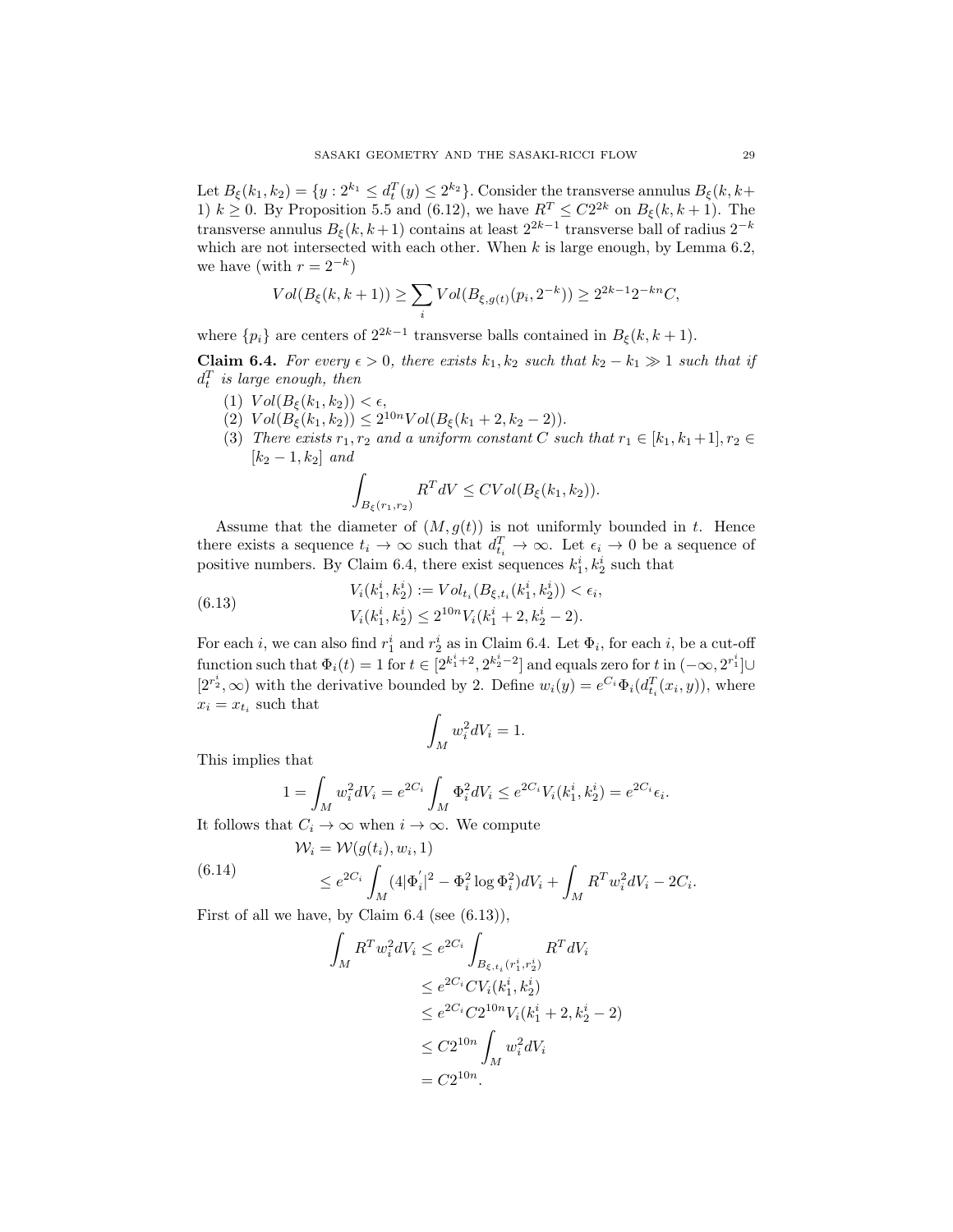Similarly, we have

$$
e^{2C_i} \int_M (4|\Phi'_i|^2 - \Phi_i^2 \log \Phi_i^2) dV_i \leq Ce^{2C_i} V_i(k_1^i, k_2^i)
$$
  
\n
$$
\leq e^{2C_i} C 2^{10n} V_i(k_1^i + 2, k_2^i - 2)
$$
  
\n
$$
\leq C 2^{10n} \int_M w_i^2 dV_i
$$
  
\n
$$
= C 2^{10n}.
$$

Hence we get

$$
\mathcal{W}_i \leq C - 2C_i
$$

for some uniform constant C. By the monotonicity of  $\mu(g(t), 1)$  (with  $\tau_0 \equiv 1$ ), we get that

$$
\mu(g(0), 1) \le \mu(g(t_i), 1) \le \mathcal{W}_i \le C - 2C_i.
$$

Contradiction since  $C_i \rightarrow \infty$ . Therefore, there is a uniform bound on the diameter of  $(M, g(t))$ .

Now we prove Claim 6.4, hence finish the proof of Theorem 6.3.

*Proof.* Note that the volume of  $M$  remains a constant along the flow. If the diameter of  $(M, g(t))$  is not uniformly bounded, then for any  $\epsilon > 0$ , if the diameter of  $(M, g(t))$  large enough, there exists K big enough such that for all  $k_2 > k_1 \geq K$ ,  $Vol(B_{\xi}(k_1, k_2)) < \epsilon$ . If the estimate (2) does not hold, we have

$$
Vol(B_{\xi}(k_1, k_2)) \ge 2^{10n} Vol(B_{\xi}(k_1 + 2, k_2 - 2)).
$$

We then consider  $B_{\xi}(k_1 + 2, k_2 - 2)$  instead and ask whether (2) holds or not for  $B_{\xi}(k_1 + 2, k_2 - 2)$ . We repeat this step if we do not find two numbers such that  $(1)$  and  $(2)$  are both satisfied. Suppose for every p, at p-th step we cannot find two numbers. Then we would have

$$
Vol(B_{\xi}(k_1, k_2)) \ge 2^{10np} Vol(B_{\xi}(k_1 + 2p, k_2 - 2p)).
$$

We can assume that

$$
k_1 + 2p \le k, k_2 - 2p \ge k + 1.
$$

In particular, we can choose  $k \gg 1$  such that

$$
k_1 = \frac{k}{2}, k_2 = \frac{3k}{2}, \text{ and } p = \left[\frac{k}{4}\right] - 1.
$$

It then follows that

$$
\epsilon > Vol(B_{\xi}(k_1, k_2)) \ge 2^{10np} Vol(B_{\xi}(k, k+1)) \ge 2^{10np} C 2^{-2nk} 2^{2k-1}.
$$

Note that  $10p > 2k$  when k is big. This gives a contradiction if k is big enough.

We define a transverse metric sphere  $S_{\xi}(x, r)$  as

$$
S_{\xi}(x,r) = \{y : d_t^T(x,y) = r\}.
$$

Hence we have

$$
\frac{d}{dr}Vol(B_{\xi,g}(x,r)) = Vol(S_{\xi}(x,r)).
$$

Given  $k_1 \ll k_2$  in (1) and (2), there exists  $r_1 \in [k_1, k_1 + 1]$  such that for  $r = 2^{r_1}$ ,

$$
Vol(S_{\xi}(x,r)) \leq \frac{2Vol(B(k_1,k_2))}{2^{k_1}}.
$$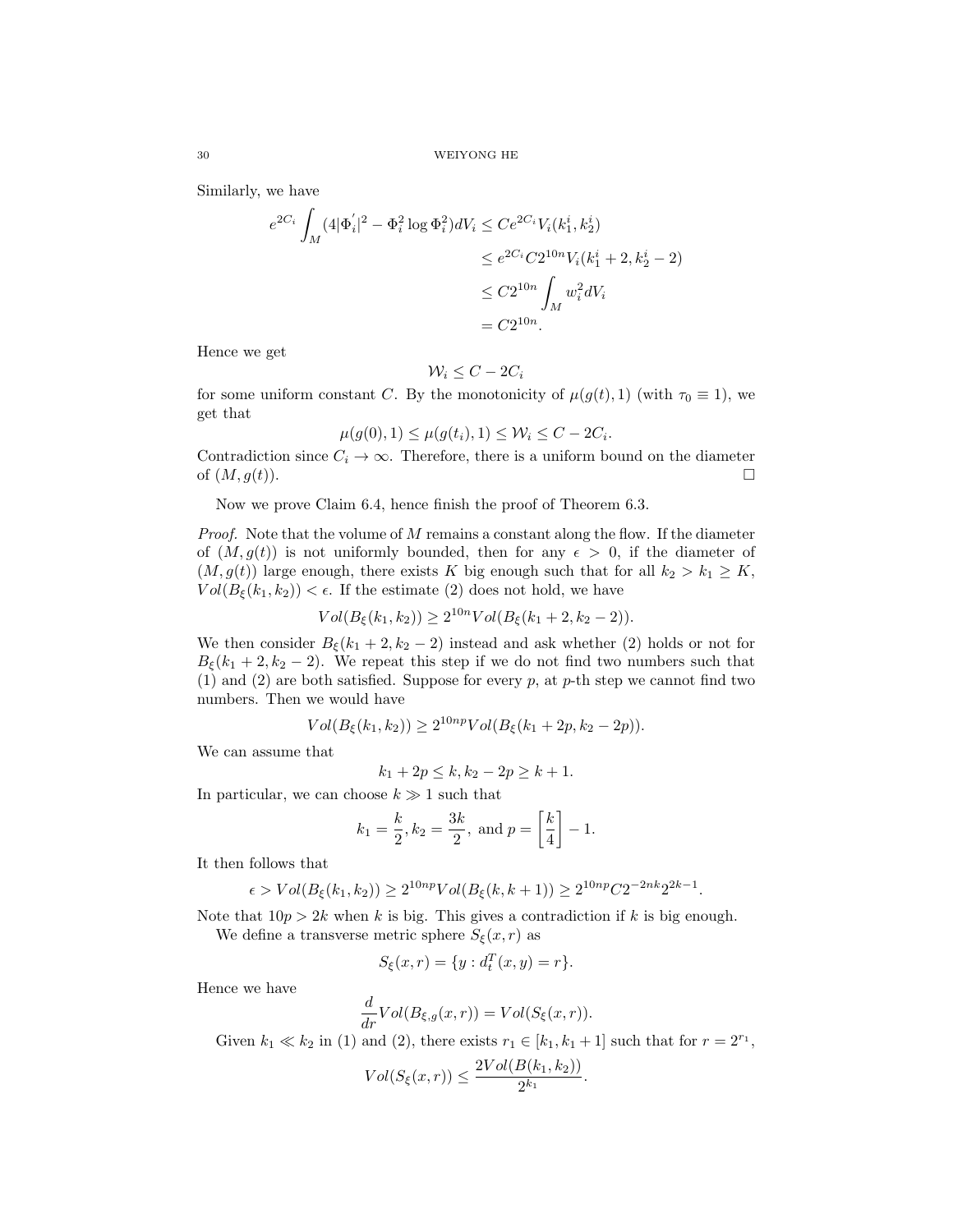Suppose not, we have

$$
Vol(B(k_1, k_1 + 1)) = \int_{2^{k_1}}^{2^{k_1 + 1}} Vol(S_{\xi}(x, r)) dr \ge 2Vol(B_{\xi}(k_1, k_2)).
$$

Contradiction since  $k_1 \ll k_2$ . Similarly there exists  $r_2 \in [k_2 - 1, k_2]$  such that

$$
Vol(S_{\xi}(x, 2^{r_2})) \leq \frac{2Vol(B(k_1, k_2))}{2^{k_2}}.
$$

We have the estimate,

$$
\int_{B_{\xi}(r_1,r_2)} R^T - nVol(B_{\xi}(r_1,r_2)) = \int_{B_{\xi}(r_1,r_2)} (R^T - n)
$$
\n
$$
= - \int_{B_{\xi}(r_1,r_2)} \triangle u
$$
\n(6.15)\n
$$
\leq \int_{S_{\xi}(x,2^{r_1})} |\nabla u| + \int_{S_{\xi}(x,2^{r_2})} |\nabla u|
$$
\n
$$
\leq 2CVol(B_{\xi}(k_1,k_2)) \left( \frac{1}{2^{k_1}} 2^{k_1+1} + \frac{1}{2^{k_2}} 2^{k_2} \right)
$$
\n
$$
\leq CVol(B_{\xi}(k_1,k_2)),
$$

where we have used the estimate of  $|\nabla u|$  in Proposition 5.5.

Remark 6.5. Note that the transverse distance function is Lipschitz, hence the integration by parts in (6.15) is justified.

# 7. Irregular Sasaki Structure and Approximation

When a Sasaki structure  $(M, \xi, \eta, \Phi, g)$  is irregular, Rukimbira [55] proved that one can always approximate an irregular Sasaki structure by a sequence of quasiregular Sasaki structures  $(M, \xi_i, \eta_i, \Phi_i, g_i)$  ([55], see Theorem 7.1.10, [4] also). In particular, one can choose  $\xi_i = \xi + \rho_i$  for  $\rho_i$  in a commutative Lie algebra spanned by the vector fields defining  $\bar{\mathcal{F}}_{\xi}$ , the closure of  $\mathcal{F}_{\xi}$ ; moreover  $\lim \rho_i \to 0$  and  $\eta_i$ ,  $\Phi_i$ ,  $g_i$  can be expressed in terms of  $\rho_i$ ; see [4] Theorem 7.1.10 for more details. We can then study the behavior of the Sasaki-Ricci flow for each quasilinear Sasaki metric  $(M, \xi_i, \eta_i, K_i, g_i)$ . Note that the transverse diameter of  $g_i(t)$  is uniformly bounded along the Sasaki-Ricci flow for any  $t$  and  $i$  large enough, by Theorem 6.3. Since  $R^T$  and  $\nabla u$  are both basic, the approximation above is then enough to bound the transverse scalar curvature  $R^T$  and  $\nabla u$ . Note that the generic orbits for  $(M, \xi, K, g)$  are not close, hence the length of the generic orbits of  $(M, \xi_i, K_i, g_i)$  do not have a uniform bound when  $i \to \infty$ . However for a compact Sasaki manifold (or K-contact) manifold, there always exists some close orbits of  $\xi$  ([2]). Under the Sasaki-Ricci flow, the length of these closed orbits does not change. Hence we can get some close orbit of  $\xi$  on  $(M, \xi_i, K_i, g_i)$  under approximation which has a uniformly bounded length. This suffices to prove that the diameter is uniformly bounded along the Sasaki-Ricci flow for irregular Sasaki structure.

The main result in this section is as follows,

**Theorem 7.1.** Let  $(M, \xi, g_0)$  be a Sasaki structure and let  $g(t)$  be the solution of the Sasaki-Ricci flow with the initial metric  $g_0$ . There is a uniform constant C such that  $R_0^T(t) \leq C$ ,  $|\nabla u_0(t)| \leq C$  and the diameter is also uniformly bounded.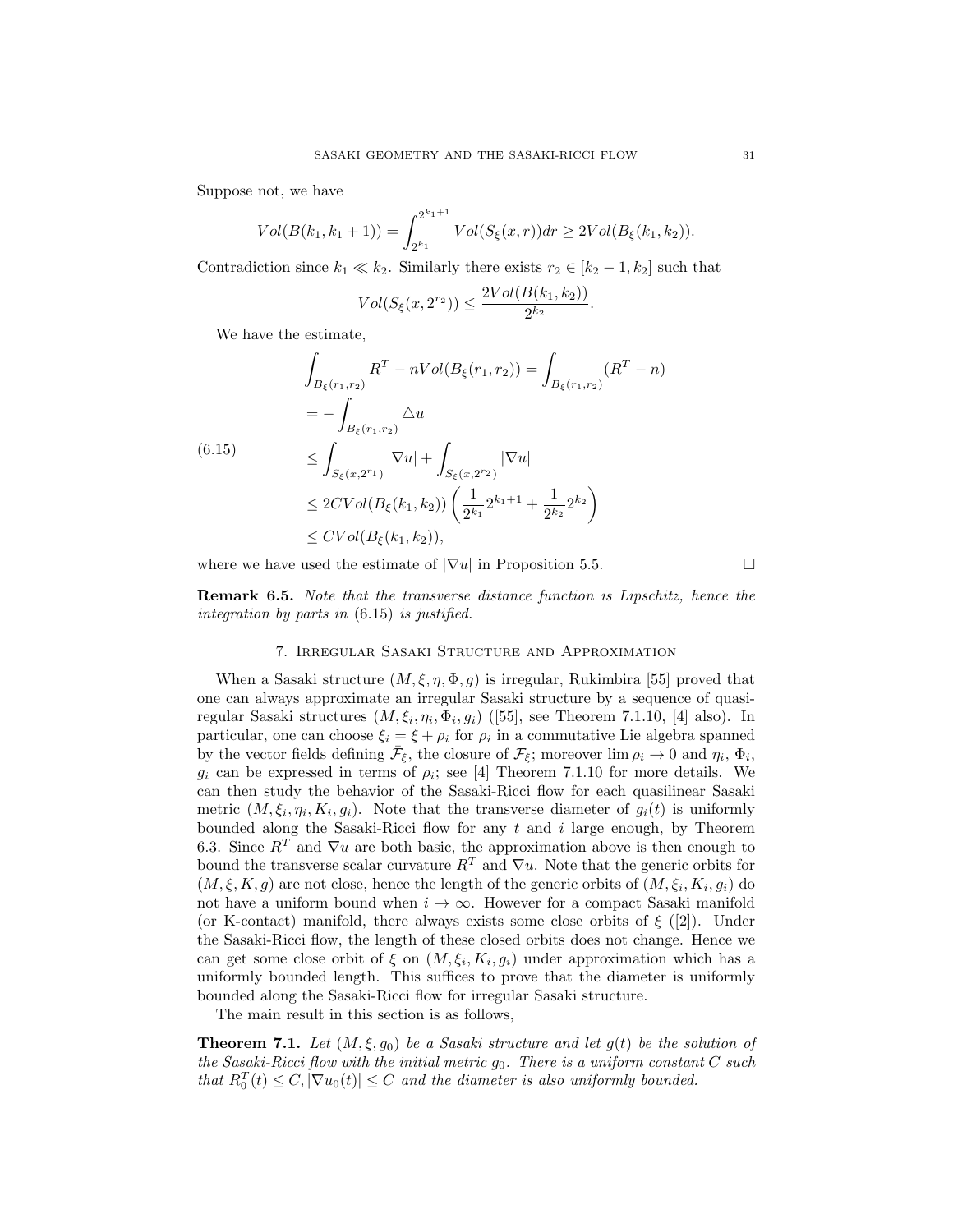To prove this result, first let us recall the following proposition proved in [63].

**Proposition 7.2** (Smoczyk-Wang-Zhang, [63]). Let  $g(t)$  be the solution of the Sasaki-Ricci flow with initial metric  $g_0$ . Then for any  $T \in (0,\infty)$ , there is a constant C such that

$$
\|\phi(t)\|_{C^k(M,g_0)} \leq C, \|g(t)\|_{C^k} \leq C
$$

where C depends on  $g_0, T, k$ .

We can prove a stability result of the Sasaki-Ricci flow under approximation using the above estimate.

**Proposition 7.3.** Let  $(M, \xi_0, \eta_0, \Phi_0, g_0)$  be a Sasaki structure and  $g_0(t)$  be the solution of the Sasaki-Ricci flow with initial metric  $g_0$ . Suppose  $(M, \xi_j, \eta_j, \Phi_j, g_j)$ be a sequence of Sasaki structures such that  $(M, \xi_j, \eta_j, \Phi_j, g_j) \rightarrow (M, \xi_0, \eta_0, \Phi_0, g_0)$ in  $C^{\infty}$  topology when  $j \to \infty$  (we choose a sequence as in the proof of Theorem 7.1.10, [4]). Then for any  $\epsilon$  and  $T \in (0,\infty)$ , there is a constant  $N = N(\epsilon, k, T)$ such that when  $j \geq N$ ,  $t \in [0, T]$ ,

$$
||g_j(t) - g_0(t)||_{C^k(M, g_0)} \le \epsilon.
$$

Proof. The statement is a standard stability result for parabolic equations. Suppose  $g_k(t)$  is the solution of the Sasaki-Ricci flow for the initial metric  $g_k$ , and the corresponding potential  $\phi_k(t)$  solves (3.10) with  $\phi_k(0) = 0$ . We should rewrite  $(3.10)$ , for each k, as

(7.1) 
$$
\frac{\partial \phi_k}{\partial t} = \log \frac{\eta_k \wedge (d\eta_k - d \circ \Phi_k \circ d\phi_k)^n}{\eta_k \wedge (d\eta_k)^n} + \phi_k - F_k.
$$

We can assume that  $F_k \to F_0$  in  $C^{\infty}$  topology. Note that, for each k,  $\xi_k$  and the transverse complex structure are fixed; hence  $d \circ \Phi_k(t) \circ d\phi_k = d \circ \Phi_k \circ d\phi_k =$  $-2\sqrt{-1}\partial_B\bar{\partial}_B\phi_k$ . Moreover, by Proposition 7.2, we can assume that  $\|\phi_k(t)\|_{C^l} \leq$  $C(l, T, g_0)$  for  $t \in [0, T]$ . Hence we only need to show that  $|\phi_k(t) - \phi_0(t)| \to 0$  when  $k \to \infty$  for any t; then by the standard interpolation inequalities we can then get  $\|\phi_k(t) - \phi_0(t)\|_{C^l} \to 0$  when  $k \to \infty$ . To prove  $|\phi_k(t) - \phi_0(t)| \to 0$ , we consider

$$
(7.2)\quad \frac{\partial}{\partial t}\left(\phi_k(t)-\phi_0(t)\right)=\log\frac{\eta_0\wedge(d\eta_0-d\circ\Phi_0\circ d\phi_k(t))^n}{\eta_0\wedge(d\eta_0-d\circ\Phi_0\circ d\phi_0(t))^n}+\phi_k(t)-\phi_0(t)+f_k,
$$

where

$$
f_k = \log \frac{\eta_k \wedge (d\eta_k - d \circ \Phi_k \circ d\phi_k(t))^n}{\eta_0 \wedge (d\eta_0 - d \circ \Phi_0 \circ d\phi_k(t))^n} - \log \frac{\eta_k \wedge (d\eta_k)^n}{\eta_0 \wedge (d\eta_0)^n} + F_0 - F_k.
$$

Note that  $\|\phi_k(t)\|_{C^l}$  is uniformly bounded (depending only on  $T, g_0, l$ ),  $f_k \to 0$ when  $k \to \infty$ . Let max  $|f_k| = c_k$ . Let  $w(t) = \max_M(\phi_k(t) - \phi_0(t))$ . For any  $p \in M$ such that  $\phi_k(t) - \phi_0(t)$  obtains its maximum at p, then at p,

(7.3) 
$$
\log \frac{\eta_0 \wedge (d\eta_0 - d \circ \Phi_0 \circ d\phi_k(t))^n}{\eta_0 \wedge (d\eta_0 - d \circ \Phi_0 \circ d\phi_0(t))^n} \leq 0.
$$

We can choose a local coordinate  $(x, z_1, \cdots z_n)$  such that at  $p, \xi_0 = \partial_x, \eta_0 =$ we can choose a local coordinate  $(x, z_1)$ <br>dx,  $d\eta_0 = 2\sqrt{-1}g_{i\bar{j}}^T dz_i \wedge dz_{\bar{j}}$ . We compute

$$
\eta_0 \wedge (d\eta_0 - d \circ \Phi_0 \circ d\phi_0(t))^n = 2^n n! (\sqrt{-1})^n \det \left( g_{i\bar{j}}^T + \frac{\partial^2 \phi_0(t)}{\partial z_i \partial z_{\bar{j}}} \right) dx \wedge dZ \wedge d\bar{Z}.
$$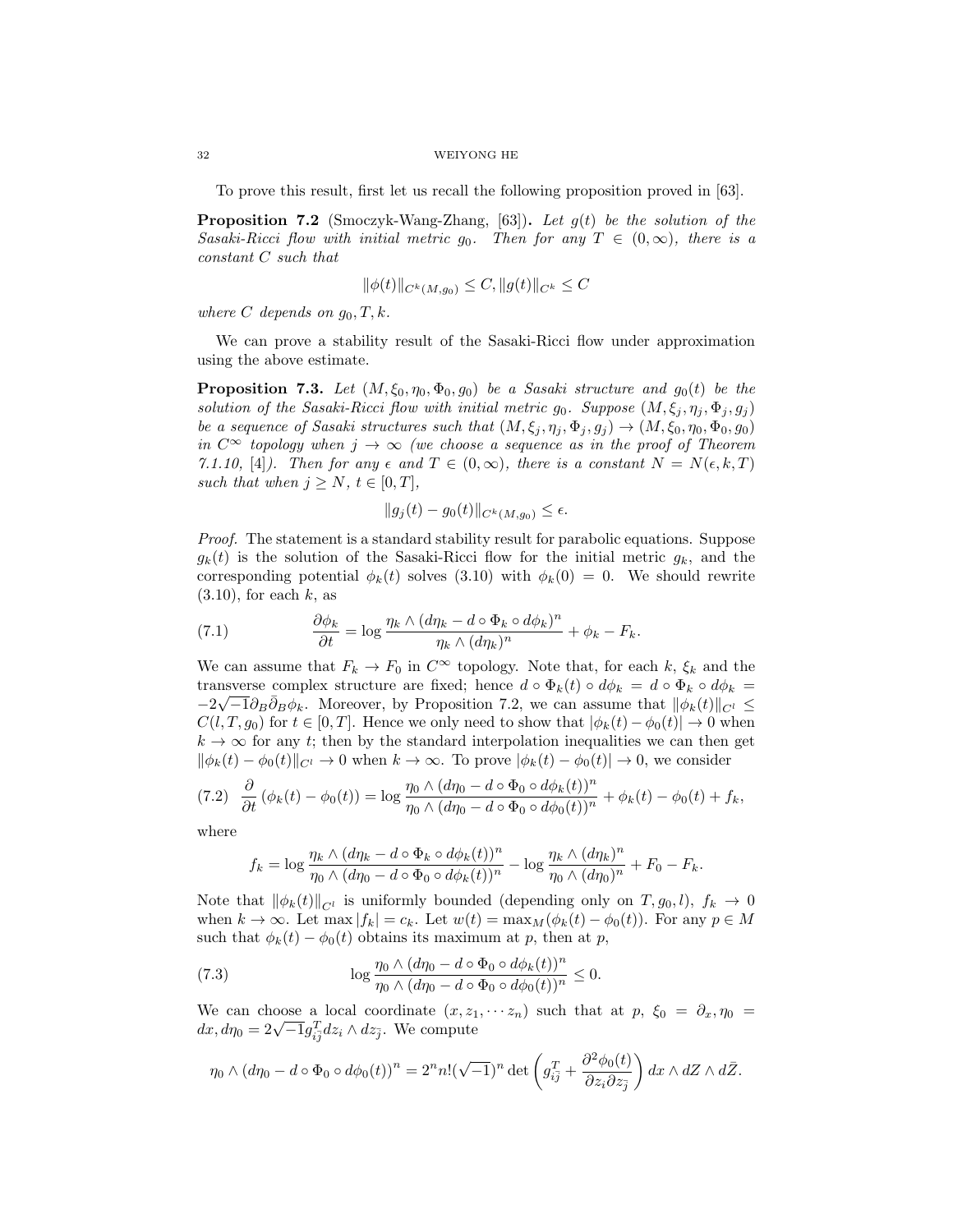Note that  $\phi_k(t)$  is not a basic function for  $\xi_0$ , but we can compute

$$
-d\circ\Phi_0\circ d\phi_k(t) = 2\sqrt{-1}\frac{\partial^2\phi_k(t)}{\partial z_i\partial z_j}dz_i\wedge dz_j + \theta\wedge dx,
$$

where  $\theta$  is a 1-form. It then follows that

$$
\eta_0 \wedge (d\eta_0 - d \circ \Phi_0 \circ d\phi_k(t))^n = 2^n n! (\sqrt{-1})^n \det \left( g_{i\bar{j}}^T + \frac{\partial^2 \phi_k(t)}{\partial z_i \partial z_{\bar{j}}} \right) dx \wedge dZ \wedge d\bar{Z}.
$$

Note that the hessian of  $\phi_k(t) - \phi_0(t)$  is nonpositive at p, in particular, we have

$$
\det \left( g_{i\bar{j}}^T + \frac{\partial^2 \phi_k(t)}{\partial z_i \partial z_{\bar{j}}} \right) \leq \det \left( g_{i\bar{j}}^T + \frac{\partial^2 \phi_0(t)}{\partial z_i \partial z_{\bar{j}}} \right).
$$

Hence (7.3) is confirmed. By the standard maximum principle argument and (7.2), we can then get

$$
\frac{\partial w(t)}{\partial t} \leq w(t) + c_k.
$$

Hence  $w(t) \le c_k(e^T - 1)$ . Similarly, we can prove that  $-c_k(e^T - 1) \le \phi_k(t) - \phi_0(t) \le$  $c_k(e^T - 1).$  $T-1$ ).

Now we are in the position to prove Theorem 7.1.

*Proof.* Pick up a sequence of quasi-regular Sasaki structure  $(M, \xi_i, g_i)$  such that  $(M, \xi_j, g_j) \to (M, \xi, g_0)$ . Then by Theorem 6.3, the transverse diameter  $d^T(g_j(t))$ is uniformly bounded for any  $j$  and  $t$ . By Lemma 5.4, we just need to bound  $u_i(t)$ , the normalized Ricci potential, from above as in Proposition 5.5. The only difference is that we need to use the fact that  $u_i$  is basic and use the transverse diameter to replace the diameter in Proposition 5.5. We can sketch the proof as follows. By Lemma 5.4, we know that

$$
|\nabla \sqrt{u_j+2B}|\leq C.
$$

Since  $u_j$  is basic with respect to  $(M, \xi_j, g_j)$ , then for any  $y, z$ 

$$
\sqrt{u_j(y,t) + 2B} - \sqrt{u_j(z,t) + 2B} \le C d_{g_j(t)}^T(y,z).
$$

Let  $u_i(x,t) = \min_M u(y,t)$ . Note that  $u_i(x,t) \leq C$  for some uniformly bounded constant  $C$  by the normalized condition  $(5.2)$ . It implies that

$$
\sqrt{u_j(y,t) + 2B} \le C d_{g_j(t)}^T(x,y) + C.
$$

This gives a uniform upper bound for  $u_j(t)$ , hence a uniform upper bound for  $R_j^T$ and  $|\nabla u_j|$ . By Proposition 7.3, for any  $t \in (0, \infty)$ ,  $g_j(t) \to g_0(t)$  for j large enough, hence  $R_j^T \to R_0^T$ ,  $|\nabla u_j| \to |\nabla u_0|$ .

Now we prove that the diameter is uniformly bounded along the Sasaki-Ricci flow. Recall that there are at least  $n + 1$  close orbits on a compact K-contact manifold ([56, 57]). Hence we can suppose that  $(M, \xi, g)$  has a close orbit  $\mathcal O$  of ξ. Since  $(M, \xi_j, g_j) \to (M, \xi, g_0)$ , we can find an orbit  $\mathcal{O}_i$  of  $\xi_i$  on  $(M, \xi_i, g_i)$  whose length converges to the length of  $\mathcal{O},$  hence the length  $\mathcal{O}_i$  is uniformly bounded. Note that the transverse diameter is also uniformly bounded along the Sasaki-Ricci flow for  $(M, \xi_i, g_i)$ . This proves that the diameter is also uniformly bounded along the Sasaki flow for  $(M, \xi_i, g_i)$ . By Proposition 7.3 again, this implies that the diameter is uniformly bounded along the Sasaki-Ricci flow for  $(M, \xi, g)$ .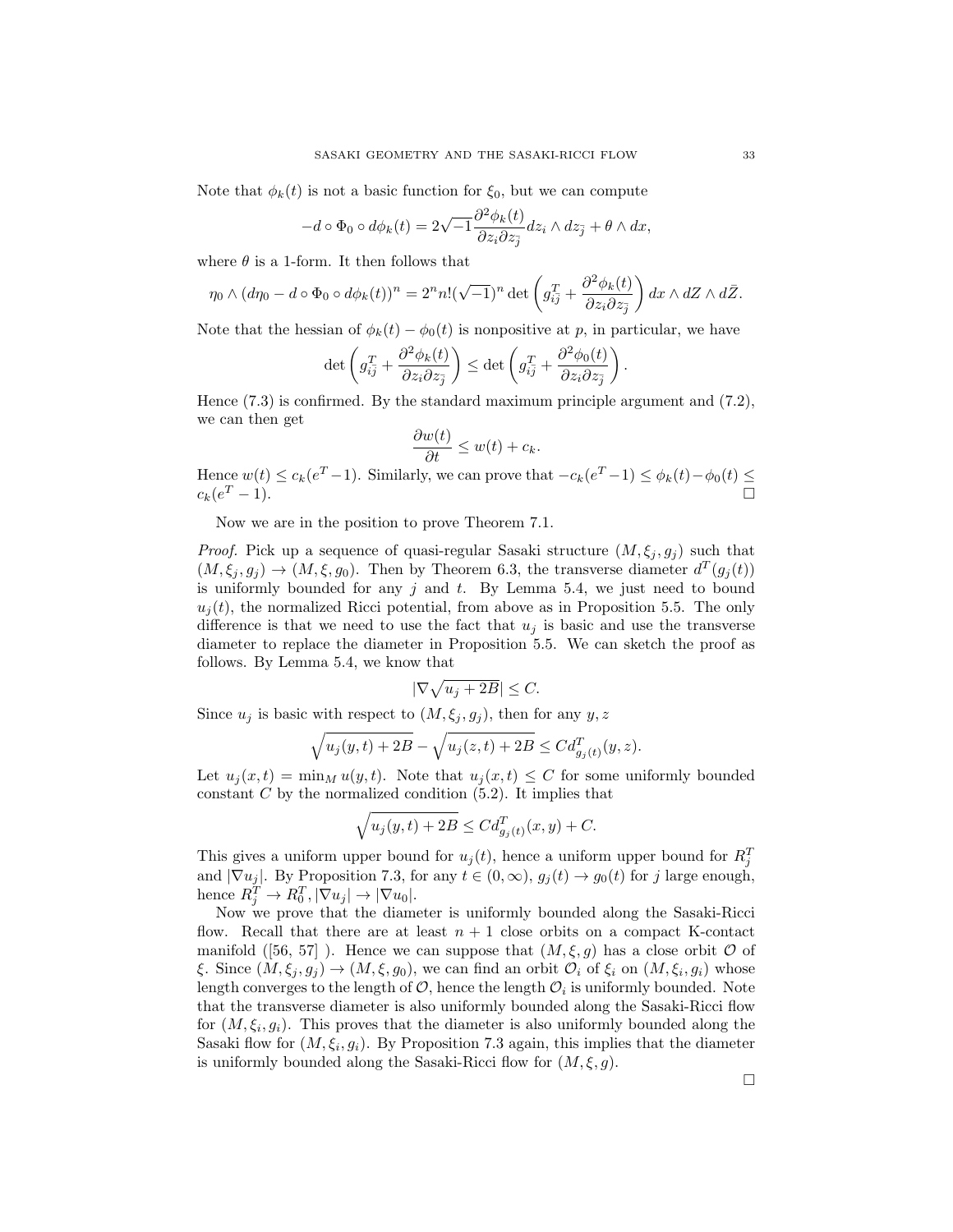# 8. Compact Sasaki Manifolds of Positive Transverse Holomorphic Bisectional Curvature

In this section we consider compact Sasaki manifolds with positive transverse holomorphic bisectional curvature. Transverse holomorphic bisectional curvature can be defined as the holomorphic bisectional curvature for transverse Kähler metric of a Sasaki metric and it was studied in a recent interesting paper [73]. We recall some definitions.

**Definition 8.1.** Given two Jinvariant planes  $\sigma_1, \sigma_2$  in  $\mathcal{D}_x \subset T_xM$ , the holomorphic bisectional curvature  $H^T(\sigma_1, \sigma_2)$  is defined as

$$
H^T(\sigma_1, \sigma_2) = \langle R^T(X, JX)JY, Y \rangle,
$$

where  $X \in \sigma_1, Y \in \sigma_2$  are both unit vectors.

It is easy to check that  $\langle R^T(X, JX)JY, Y \rangle$  depends only on  $\sigma_1, \sigma_2$ , hence  $H^T(\sigma_1, \sigma_2)$ is well defined. By the first Bianchi identity, one can check that

$$
\langle R^T(X, JX)JY, Y \rangle = \langle R^T(Y, X)X, Y \rangle + \langle R^T(Y, JX)JX, Y \rangle.
$$

It is often convenient to treat (transverse) holomorphic bisectional curvature in (transverse) holomorphic coordinates. Suppose  $u, v \in \mathcal{D}$  are two unit vectors and let  $\sigma_u, \sigma_v$  be two J-invariant planes spanned by  $\{u, Ju\}$  and  $\{v, Jv\}$  respectively. Set

$$
U = \frac{1}{2} \left( u - \sqrt{-1} J u \right), V = \frac{1}{2} \left( v - \sqrt{-1} J v \right).
$$

Denote  $R^T(V, \bar{V}; U, \bar{U}) = \langle R^T(V, \bar{U})U, \bar{V} \rangle$ , then we have

(8.1) 
$$
R^{T}(V, \bar{V}; U, \bar{U}) = \frac{1}{4} H^{T}(\sigma_{u}, \sigma_{v}).
$$

**Definition 8.2.** For  $x \in M$ , the transverse holomorphic bisectional curvature  $H^T$  is positive (or nonnegative) at x if  $H^T(\sigma_1, \sigma_2)$  is positive for any two J invariant planes  $\sigma_1, \sigma_2$  in  $\mathcal{D}_x$ . M has positive (nonnegative) transverse holomorphic bisectional curvature if  $H^T$  is positive (nonnegative) at any point  $x \in M$ ; equivalently, positivity of transverse holomorphic bisectional curvature means that  $R^{\overline{T}}(V, \overline{V}; U, \overline{U}) > 0$  for any  $V, U \in \mathcal{D}_x \subset T_xM$  and all  $x \in M$ . For simplicity, we shall also use the notations  $R^T \geq 0$  and  $R^T > 0$ . If a tensor field S has the exact same type as  $R^T$ , we can also define its positivity in the same way. If S and T have the same type as  $R^T$ , then  $S \geq T$  if and only if  $S - T \geq 0$ .

It is also useful to consider the transverse holomorphic bisectional curvature locally. Recall that there is an open cover  $\{U_{\alpha}\}\$  of  $M, V_{\alpha} \subset \mathbb{C}^n$ , submersions  $\pi_{\alpha}: U_{\alpha} \to V_{\alpha}$  such that

$$
\pi_\alpha \circ \pi_\beta^{-1} : \pi_\beta(U_\alpha \cap U_\beta) \to \pi_\alpha(U_\alpha \cap U_\beta)
$$

is biholomporphic on  $U_{\alpha} \cap U_{\beta}$ . And the transverse metric  $g^T$  is well defined on each  $U_{\alpha}$ . Note that  $g_{\alpha}^{T}$  is a genuine Kähler metric on  $V_{\alpha}$  and we can identify the transverse holomorphic bisectional curvature of the Sasaki metric g on  $U_{\alpha}$  with the holomorphic bisectional curvature of  $g_{\alpha}^T$  on each  $V_{\alpha}$ . Hence that  $R^T$  is positive is equivalent to that  $R_{\alpha}^{T}$  is positive for all  $\alpha$ . Moreover, a Sasaki-Ricci flow solution on M induces a Kähler-Ricci flow solution on  $V_{\alpha}$  for each  $\alpha$ . With this relation we can see that the positivity of (transverse) holomorphic bisectional curvature is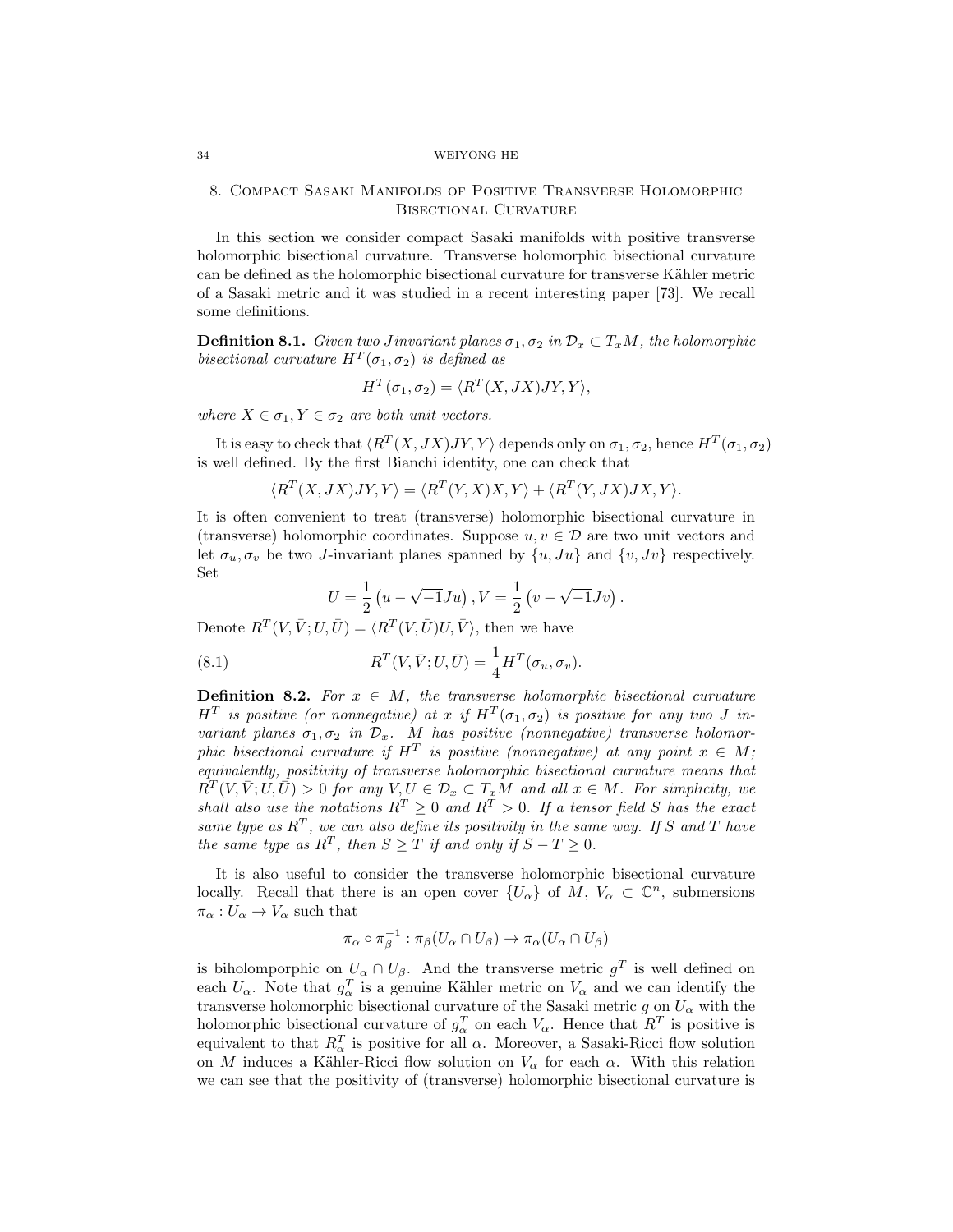preserved under the Sasaki-Ricci flow, by extending the results for K¨ahler-Ricci flow.

For 3-dimensional compact Kähler manifolds, S. Bando [1] proved that the positivity of holomorphic bisectional curvature is preserved along the Kähler-Ricci flow. This was later proved by N. Mok [44] for all dimensions. As a direct consequence of their results, we can get the same property of transverse holomorphic bisectional curvature along the Sasaki-Ricci flow.

We consider the evolution equation of  $R<sup>T</sup>$  along the Sasaki-Ricci flow, and we denote

(8.2) 
$$
\frac{\partial R^T}{\partial t} = \triangle^T R^T + F(R^T) + R^T,
$$

where in the local transverse holomorphic coordinates,

(8.3)  

$$
F(R^T)_{\alpha\bar{\alpha}\beta\bar{\beta}} = \sum_{\mu,\nu} R^T_{\alpha\bar{\alpha}\mu\bar{\nu}} R^T_{\nu\bar{\mu}\beta\bar{\beta}} - \sum_{\mu,\nu} \left| R^T_{\alpha\bar{\mu}\beta\bar{\nu}} \right|^2 + \sum_{\mu,\nu} \left| R^T_{\alpha\bar{\beta}\mu\bar{\nu}} \right|^2 - \sum_{\mu,\nu} Re \left( R^T_{\alpha\bar{\mu}} R^T_{\mu\bar{\alpha}\beta\bar{\beta}} + R^T_{\beta\bar{\mu}} R^T_{\alpha\bar{\alpha}\mu\bar{\beta}} \right).
$$

Since  $g^T$  is a genuine Kähler metric on  $V_\alpha$  and it is evolved by the Kähler-Ricci flow, then  $(8.2)$  follows from the standard computations in Kähler-Ricci flow. For any tensor S which has the same type as  $R^T$ , we can also define  $F(S)$  as in  $(8.3)$ . As in Kähler case,  $F(S)$  satisfies the following property, called the null vector condition.

**Proposition 8.3** (Bando; Mok). If  $S \geq 0$  and there exist two nonzero vectors  $X, Y \in \mathcal{D}^{1,0}$  such that  $S_p(X, \bar{X}; Y, \bar{Y}) = 0$ , then  $F_p(S)(X, \bar{X}; Y, \bar{Y}) \geq 0$ .

Proof. Note that this is purely local problem and so we can deal with this problem for transverse metric  $g_{\alpha}^T$  on local coordinates  $V_{\alpha}$ . Let  $p \in U_{\alpha} \subset M$  such that  $\pi(p) \in V_\alpha$ , where  $U_\alpha$  and  $V_\alpha$  are local coordinates introduced in Section 3. Then  $g_{\alpha}^T$  is evolved by Kähler-Ricci flow on  $V_{\alpha}$ . Hence  $F(R^T)$  restricted on  $V_{\alpha}$  is exactly the same as in Kähler case, hence has the formula as in  $(8.3)$ ; see [44]  $(6)$  for example. Then the proposition follows from the results of Bando [1] (complex dimension three) and Mok  $[44]$  (all dimensions) in Kähler case, see Section 1.2 in [44] for details.

Then we can get that

Proposition 8.4. Along the Sasaki-Ricci flow, if the initial metric has nonnegative transverse holomorphic bisectional curvature, then the evolved metrics also have nonnegative transverse holomorphic bisectional curvature; if the initial transverse holomorphic bisectional curvature is positive somewhere, then the transverse holomorphic bisectional curvature is positive for  $t > 0$ .

*Proof.* With Proposition 8.3, the result follows similarly as in Proposition 1 in [1], where Hamilton's maximum principle for tensors was used in Kähler setting. The only slight difference is that the auxiliary function should be basic in Sasaki case. We shall sketch the proof as follows.

It is sufficient to prove the proposition for a short time, thus we consider it in a short closed interval without specification. In particular, all metrics evolved have bounded geometry, namely, they are all equivalent and have bounded curvature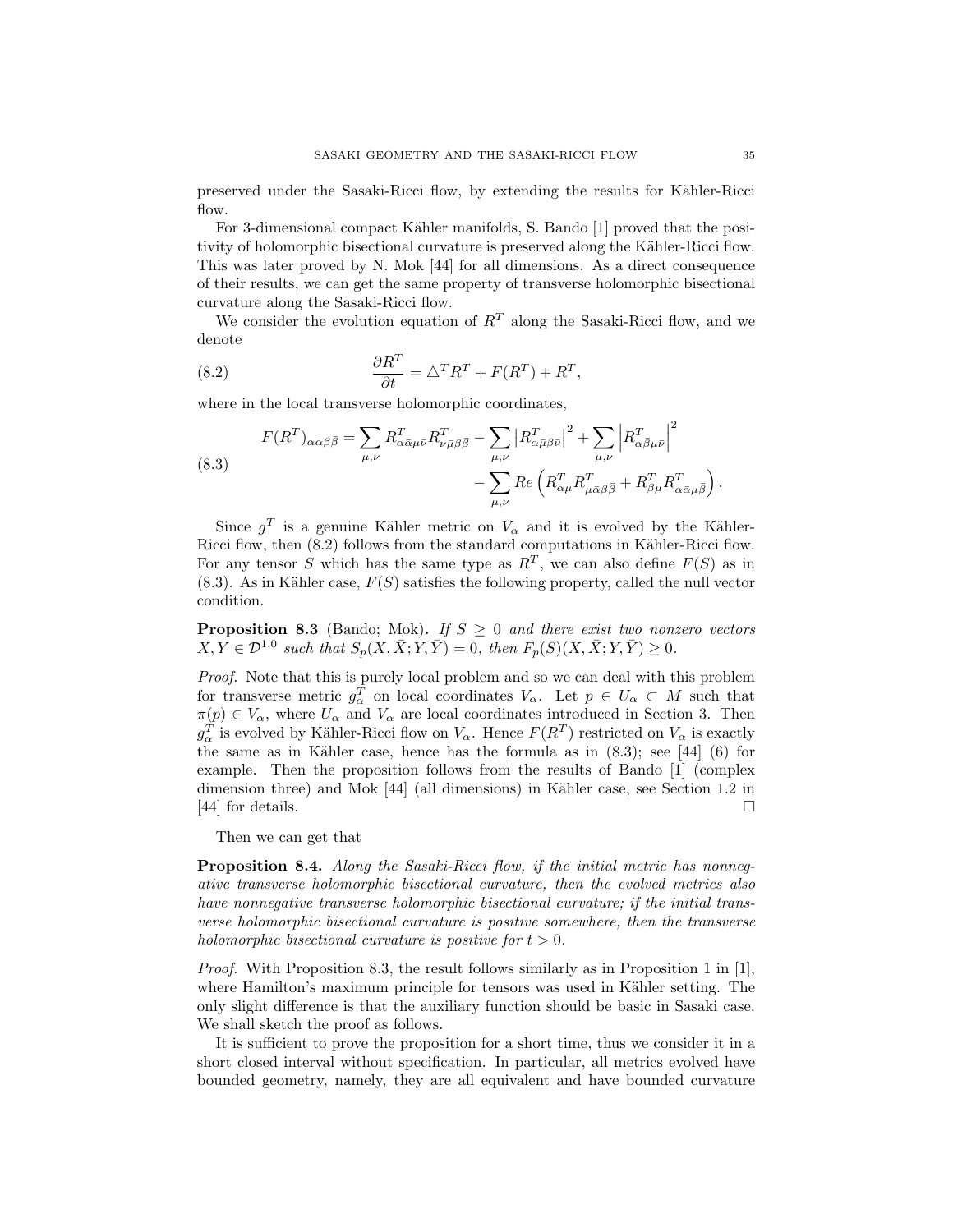(and higher derivatives are bounded also). First we define a parallel tensor field  $S_0$ as in local transverse holomorphic coordinates

$$
S_{0i\overline{j}k\overline{l}} = \frac{1}{2} \left( g_{i\overline{j}}^T g_{k\overline{l}}^T + g_{i\overline{l}}^T g_{k\overline{j}}^T \right),
$$

where  $S_0$  has the same type as  $R^T$  and  $S_0 > 0$  everywhere in the sense of Definition 8.2. Then there exists a positive constant  $C \in \mathbb{R}$  such that

$$
-CS_0 \le \frac{dS_0}{dt} \le CS_0.
$$

When f is a basic function, then  $fS_0$  also has the same type as  $R^T$  and so  $F(R^T + fS_0)$  is well defined. It is clear that  $F(S)$  is smooth for S, hence there exists a positive constant D such that

$$
F(R^T) \ge F(R^T + fS_0) - D|f|S_0, |f| \le 1.
$$

Now we consider the tensor  $R^T + \epsilon f S_0$  for some small positive number  $\epsilon$  and time dependent function  $f(t, x)$ . We compute, if f is basic for all t,

$$
\frac{\partial}{\partial t}(R^T + \epsilon_0 f S_0) = \triangle R^T + F(R^T) + R^T + \epsilon \frac{\partial}{\partial t} S_0 + \epsilon f \frac{\partial S_0}{\partial t}
$$
\n
$$
= \triangle (R^T + \epsilon f S_0) + F(R^T + \epsilon f S_0) + R^T + \epsilon f S_0
$$
\n
$$
+ \epsilon \left(\frac{\partial f}{\partial t} - \triangle f\right) S_0 + F(R^T) - F(R^T + \epsilon f S_0)
$$
\n
$$
+ \epsilon f \left(\frac{\partial S_0}{\partial t} - S_0\right)
$$
\n
$$
\geq \triangle (R^T + \epsilon f S_0) + F(R^T + \epsilon f S_0) + R^T + \epsilon f S_0
$$
\n
$$
+ \epsilon S_0 \left(\frac{\partial f}{\partial t} - \triangle f - (C + D + 1)f\right).
$$

Let  $f(0, \cdot) \equiv 1$  and let  $f(t, x)$  satisfy the equation

$$
\frac{\partial f}{\partial t} - \triangle f - (C + D + 1)f = 1.
$$

In local coordinates, we can write

$$
\triangle f = \xi^2 f + g_T^{i\bar{j}} \partial_i \partial_{\bar{j}} f.
$$

Clearly,  $\xi g_{i\bar{j}}^T = 0$  and  $\xi$  can commute with  $\partial_i, \partial_{\bar{j}}$  when taking derivatives. So we have

$$
\xi(\Delta f) = \Delta(\xi f).
$$

Hence  $\xi f$  satisfy the equation

$$
\frac{\partial(\xi f)}{\partial t} = \triangle(\xi f) - (C + D + 1)\xi f.
$$

By the maximum principle,  $\xi f \equiv 0$  since  $\xi f = 0$  at  $t = 0$ . Hence (8.4) is justified. Moreover it is clear  $f > 0$  for  $t > 0$ . Since  $R^T \ge 0$  at  $t = 0$ ,  $R^T + \epsilon f S_0 > 0$  at  $t = 0$ . Now we claim  $R^T + \epsilon f S_0 > 0$  for all t and small  $\epsilon$ . If not, there is a first time  $t_0$  such that  $R^T + \epsilon fS_0(X, \overline{X}, Y, \overline{Y}) = 0$  at some point  $(t_0, p)$  for some nonzero vectors  $X, Y \in \mathcal{D}^{1,0}$  and  $R^T + \epsilon f S_0 > 0$  for  $t < t_0$ . We now consider the problem locally on  $V_{\alpha}$  and let  $X_{\alpha} = \pi_*(X), Y_{\alpha} = \pi_*(Y) \in T^{1,0}V_{\alpha}$ . We can extend  $X_{\alpha}, Y_{\alpha}$ as follows. At  $t = t_0$ , we extend  $X_\alpha, Y_\alpha$  to a normal neighborhood of  $(t_0, \pi(p))$  in  $[0, t_0] \times V_\alpha$  by parallel transformation along radial geodesics of  $g_\alpha^T$  at  $(t_0, \pi(p))$  such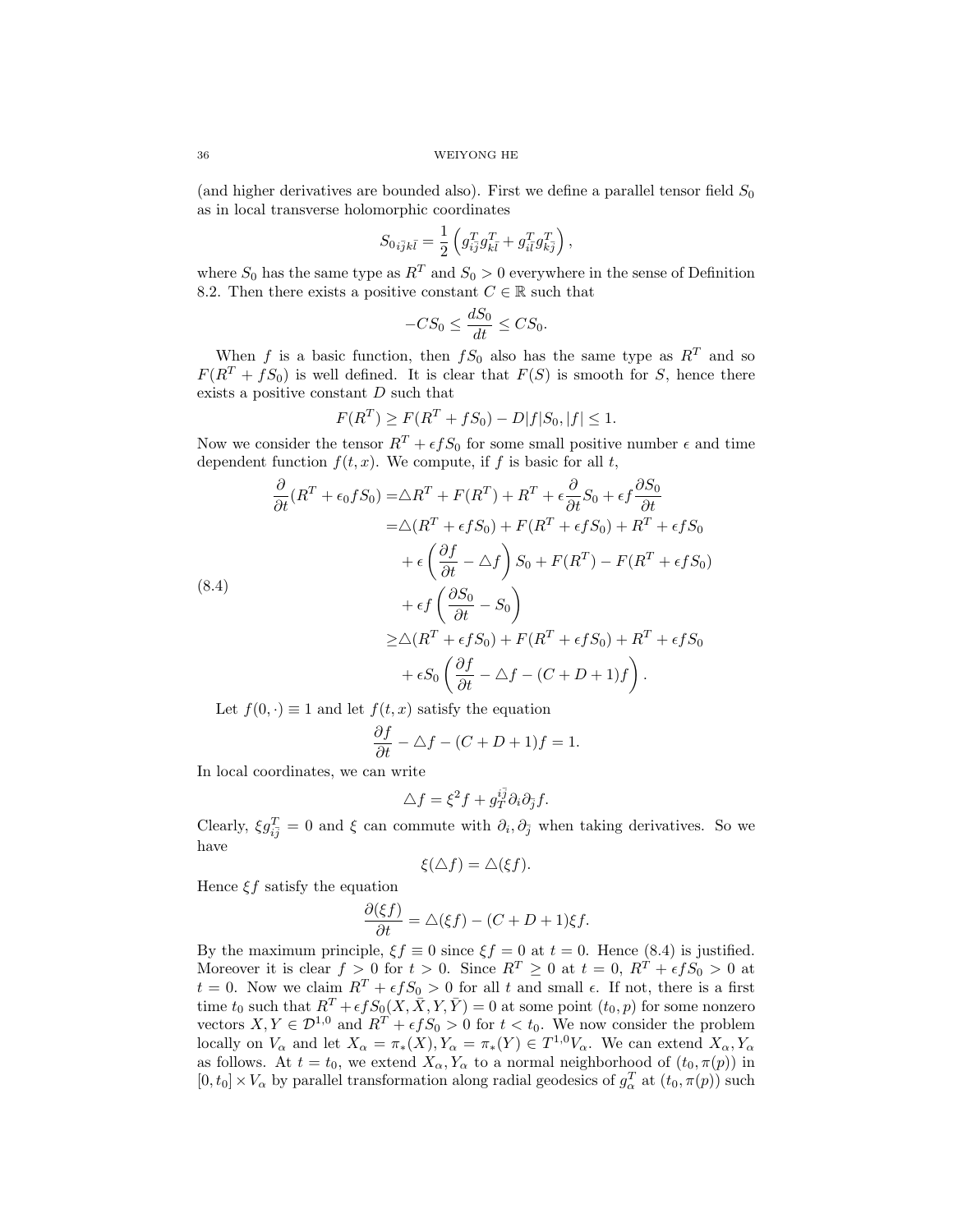that  $\nabla X_\alpha = \nabla Y_\alpha = 0$  at  $(t_0, \pi(p))$ , and then we extend  $X_\alpha, Y_\alpha$  around  $t_0$  such that  $\partial_t X_\alpha$ ,  $\partial_t Y_\alpha = 0$ . We can then compute, at  $(t_0, p)$ ,

$$
\frac{\partial}{\partial t}(R^T + \epsilon f S_0)(X_\alpha, \bar{X}_\alpha, Y_\alpha, \bar{Y}_\alpha) = \left(\frac{\partial}{\partial t}(R^T + \epsilon f S_0)\right)(X_\alpha, \bar{X}_\alpha, Y_\alpha, \bar{Y}_\alpha) \le 0,
$$

and

$$
0 \leq \triangle \left( (R^T + \epsilon f S_0)(X_\alpha, \bar{X}_\alpha, Y_\alpha, \bar{Y}_\alpha) \right) = (\triangle (R^T + \epsilon f S_0))(X_\alpha, \bar{X}_\alpha, Y_\alpha, \bar{Y}_\alpha).
$$

But by (8.4), we get

$$
0 \ge \left(\frac{\partial}{\partial t}(R^T + \epsilon f S_0)\right)(X_\alpha, \bar{X}_\alpha, Y_\alpha, \bar{Y}_\alpha)
$$
  
 
$$
\ge (\triangle(R^T + \epsilon f S_0))(X_\alpha, \bar{X}_\alpha, Y_\alpha, \bar{Y}_\alpha) + \epsilon S_0(X_\alpha, \bar{X}_\alpha, Y_\alpha, \bar{Y}_\alpha) > 0,
$$

since  $F(R^T + \epsilon fS_0)$  satisfies the null vector condition and  $(R^T + \epsilon fS_0)(X, \overline{X}, Y, \overline{Y}) =$ 0. Contradiction. Now let  $\epsilon \to 0$ , we prove that  $R^T \geq 0$  for all t.

The proof for the last statement of the proposition is also similar. But we shall choose the function f more carefully. Recall  $R^T \geq 0$  and  $R^T$  is positive somewhere, at  $t = 0$ . We can define a function  $f_0(p) = \min R_p^T(X, \bar{X}, Y, \bar{Y})$  for  $p \in M, X, Y \in \mathcal{D}_{p}^{1,0}, |X| = |Y| = 1$ . It is clear  $f_0$  is nonnegative and cannot be identically zero. Since  $\xi$  acts on g isometrically,  $f_0$  is constant along any orbit of  $\xi$ . Hence  $\xi f_0 = 0$  is well defined. Similarly we compute

$$
\frac{\partial}{\partial t}(R^T - fS_0) \ge \triangle(R^T - fS_0) + F(R^T - fS_0) + \left(-\frac{\partial f}{\partial t} + \triangle f - (C + D)|f|\right)S_0.
$$

We choose  $f(0, \cdot) = f_0$  such that

$$
\frac{\partial f}{\partial t} = \triangle f - (C + D)f.
$$

Note that  $\xi f \equiv 0$  since  $\xi f_0 = 0$ . By our choice of f,  $R^T - fS_0 \ge 0$  at  $t = 0$ and by the similar argument as above, we can get that  $R^T - fS_0 \geq 0$ . If we let  $\tilde{f} = e^{-(C+D)t}f$ , then we can get that

$$
\frac{\partial \tilde{f}}{\partial t} = \triangle \tilde{f}.
$$

We then get  $\tilde{f} > 0$  for  $t > 0$ , hence  $f(t) > 0$  when  $t > 0$ . It follows that  $R^T > 0$  for  $t > 0$ . This completes the proof.

Then we study the Sasaki-Ricci flow for the metric with transverse holomorphic bisectional curvature. We have

**Theorem 8.5.** Suppose  $(M, \xi, g)$  is a Sasaki structure such that g has nonnegative transverse holomorphic bisectional curvature then the Sasaki-Ricci flow with initial metric g exists for all time with bounded curvature and it converges to a Sasaki-Ricci soliton  $(M, \xi_{\infty}, q_{\infty})$  subsequently.

Proof. Since the transverse holomorphic bisection curvature becomes positive along the Sasaki-Ricci flow, then the transverse holomorphic bisectional curvature is then bounded by its transverse scalar curvature, which is bounded along the flow by Theorem 7.1. Hence the transverse sectional curvature defined by  $g<sup>T</sup>$  is bounded. It follows that the sectional curvature of g for any two unit vectors  $X, Y \in \mathcal{D}$  is then bounded by  $(3.5)$ . Moreover, by the definition, the sectional curvature of q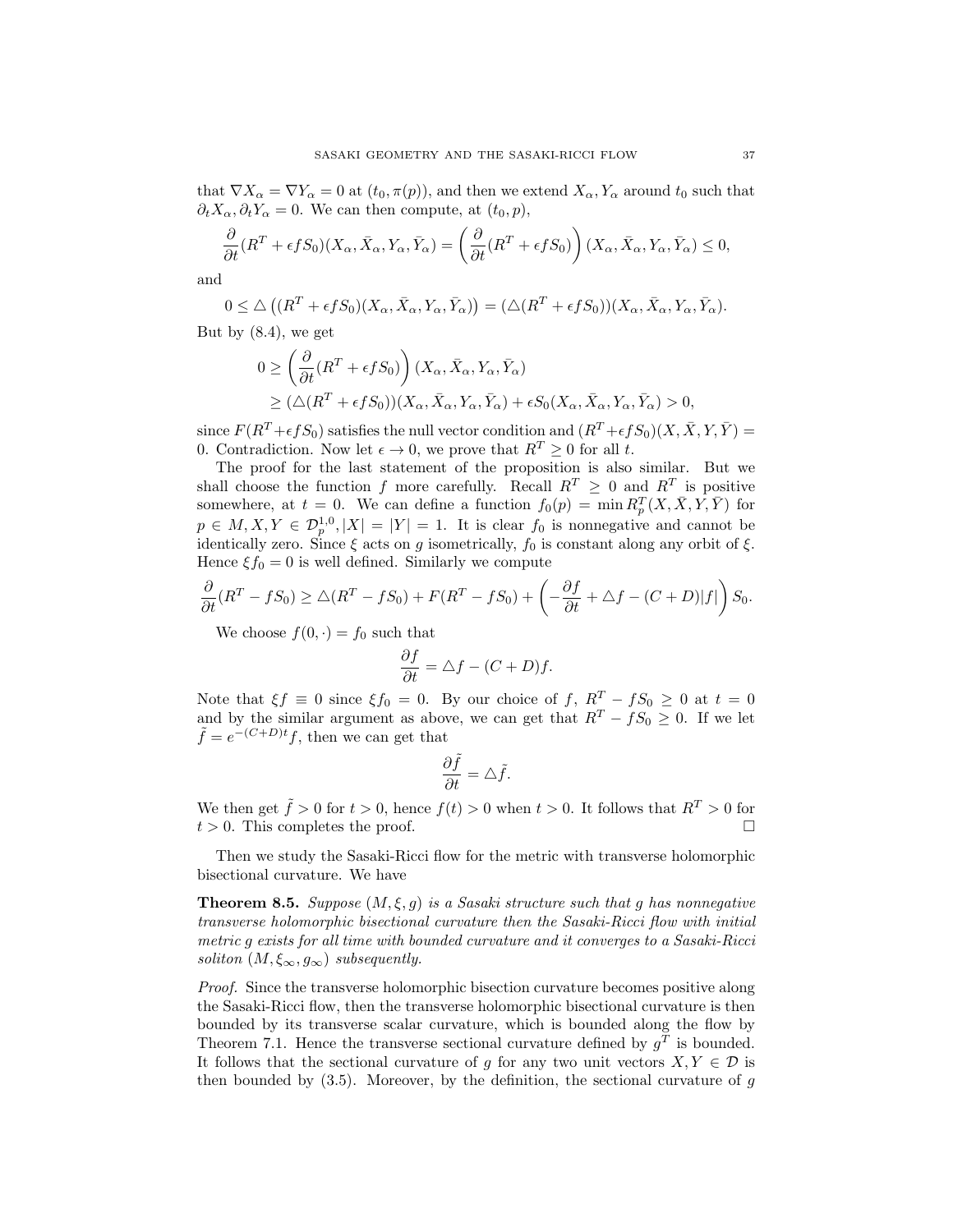for any two plane in TM containing  $\xi$  is 1, hence the sectional curvature of g is uniformly bounded along the Sasaki-Ricci flow. Moreover the diameter of  $M$  is uniformly bounded and the volume is fixed along the flow. It is well known that the Sobolev constants and the injectivity radii are uniformly bounded along the flow. Hence for any  $t_i \to \infty$ , there is a subsequence such that  $(M, g(t_i))$  converges to a compact manifold  $(M, \xi_{\infty}, g_{\infty})$  in Cheeger-Gromov sense. Namely there is a sequence of diffeomorphisms  $\Psi_i$  such that  $\Psi_i^* g(t_i)$  converges to  $g_{\infty}$ , if necessarily, after passing to a subsequence. And  $\Psi_{i*}\xi$  and  $\Psi_i^*\eta(t_i)$  converge to  $\xi_\infty, \eta_\infty$  as tensor fields, which are compatible with  $g_{\infty}$  such that  $(M, \xi_{\infty}, g_{\infty}, \eta_{\infty})$  defines a Sasaki structure.

To understand the structure of the limit metric, we recall Hamilton's compactness theorem for Ricci flow, which applies to the Sasaki setting provided that the curvature, the diameter and the volume are all uniformly bounded. For any  $t_i \to \infty$ , we consider the sequence of Sasaki-Ricci flow  $(M, g(t_i + t))$ . Then after passing to some subsequence, it converges to the limit Sasaki-Ricci flow  $(M, g_{\infty}(t))$ . As in Kähler setting [59], one can prove that the limit flow is actually one parameter family of Sasaki-Ricci solitons evolved along the Sasaki-Ricci flow. First observe that along the flow, the  $\mu$  functional is uniformly bounded from above. Let  $u(t)$  be the normalized (transverse) Ricci potential, then

$$
\mu(g(t), 1) \le \int_M e^{-u} (R^T + u + |\nabla u|^2) dV_{g(t)} \le C
$$

for some uniformly bounded constant C since  $R^T$ , |u| and  $|\nabla u|$  are uniformly bounded along the flow. And  $\mu(g(t), 1)$  is increasing, hence  $\lim_{t\to\infty} \mu(g(t), 1)$  exists. This implies that the  $\mu$  functional for  $(M, \xi_{\infty}, g_{\infty}(t))$  is a constant. To show  $g_{\infty}(t)$ is a Sasaki-Ricci soliton, first we assume that for some  $T \in (0, \infty)$ ,  $\mu(g_{\infty}(T), 1)$  has a smooth positive minimizer  $w_0$  (we are using the form of  $(4.28)$ ), then consider the backward heat equation for  $w_0$  such that

$$
\frac{dw(t)}{dt} = -\triangle w + (R^T - n)w, w(T) = w_0.
$$

As in Proposition 4.9,  $w(t)$  is smooth and positive. In particular,  $\mathcal{W}(g_{\infty}(t), w(t), 1)$ is increasing for  $t \in [0, T]$ . Hence we get  $\mu(g_{\infty}(t), 1) \leq \mathcal{W}(g_{\infty}(t), w(t), 1) \leq$  $\mu(g_{\infty}(T), 1)$ . But  $\mu(g_{\infty}(t), 1)$  is constant along the flow. This implies that  $w(t)$ minimizes  $\mathcal{W}(g_{\infty}, w(t), 1)$ . In particular, let  $f(t) = -log w(t)$ , then we have

(8.5) 
$$
\frac{d}{dt}\mathcal{W}(g_{\infty}(t), f(t), 1) \equiv 0
$$

for  $t \in [0, T]$ . By Proposition 4.4, we get that, for any  $t \in [0, T]$ ,

$$
R_{\infty i\bar{j}}^T + f_{i\bar{j}} - g_{\infty i\bar{j}}^T = 0, f_{ij} = 0.
$$

In general, let  $w_0$  be a nonnegative minimizer in  $W_B^{1,2}$  for  $\mu(g_\infty(T), 1)$ . Let  $w(t)$ be the solution of the backward heat equation

$$
\frac{\partial w}{\partial t} = -\triangle w + (R^T - n\tau^{-1})w
$$

such that  $w(T) = w_0$ . The standard parabolic regularity theory implies that  $w(t) \in$  $C^{\infty}$ . By Proposition 4.9,  $w(t) \geq 0$  for  $t \in [0, T)$ . It is clear that  $w(t)$  can never be identically zero, hence  $w(t) > 0$  for all  $t \in [0, T)$ . Note we can repeat the argument above to get that  $w(t)$  minimizes  $\mu(g_{\infty}(t), 1)$  and that  $(M, g_{\infty}(t))$  is a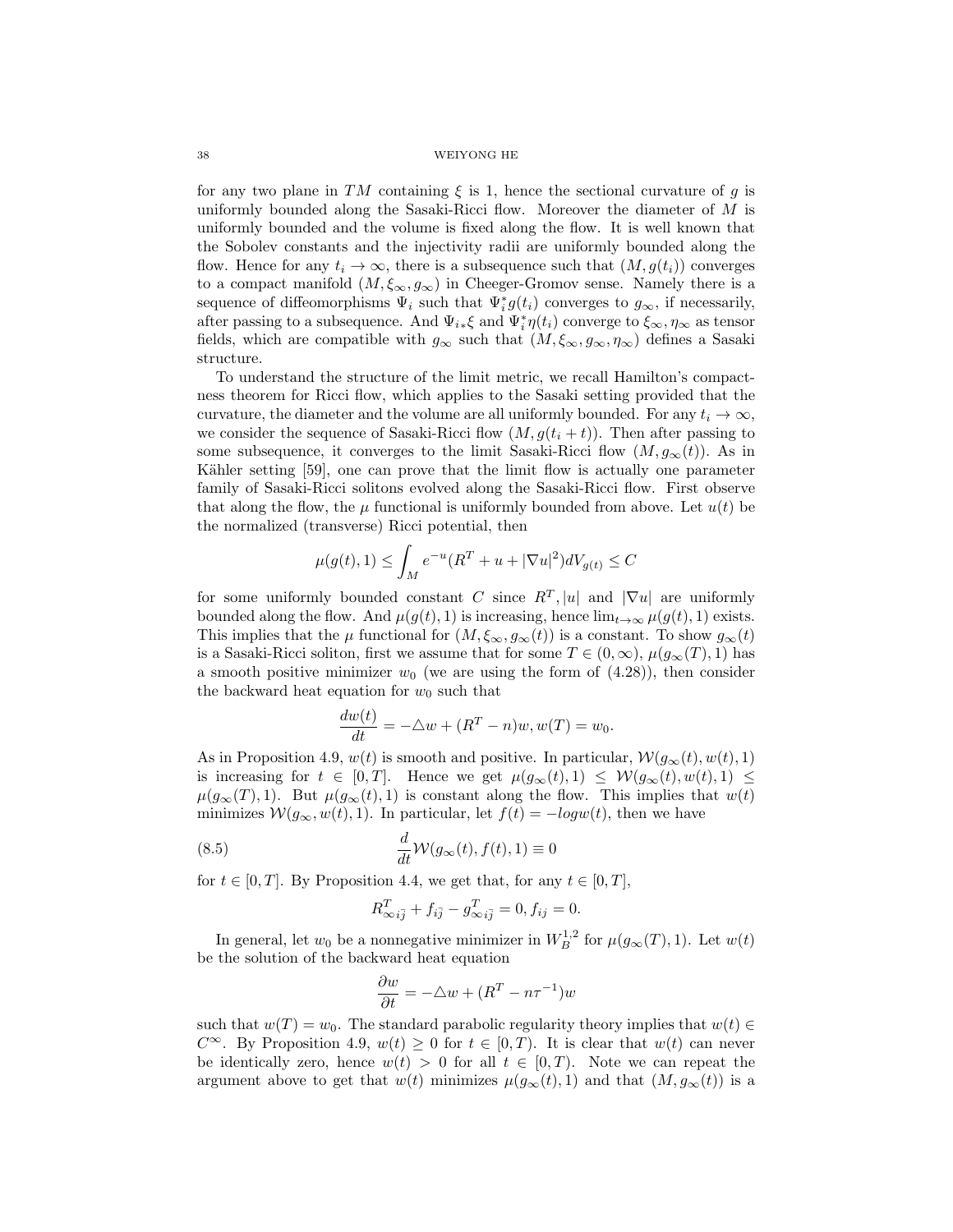Sasaki-Ricci soliton for any  $t \in [0, T)$ . Hence  $(M, g_{\infty}(t))$  is a Sasaki-Ricci soliton for any  $t \in [0, \infty)$ .

Remark 8.6. On Riemannian surfaces, there exists nontrivial Ricci soliton with positive curvature on sphere with orbifold singularity [70, 17]. Note that this corresponds to the case of quasi-regular Sasaki metric on wighted 3 sphere with positive (transverse) bisectional curvature, in particular the limit soliton does not have to be transverse Kahler-Einstein. It would be very interesting to classify Sasaki-Ricci soliton with positive transverse bisectional curvature. I am grateful to Xiuxiong Chen and Song Sun for valuable discussions on this topic.

# 9. Appendix

We summarize some results for Sasaki manifolds with the positive transverse bisectional curvature. The topology of compact Sasaki manifolds with positive curvature in suitable sense are well studied, for example see [27, 48, 65, 66, 5].

First we need several formulas about basic forms on Sasaki manifolds. All these formulas are similar as as the corresponding formulas in the Kähler setting, see Morrow-Kodaira [47] for the corresponding Kähler version.

**Proposition 9.1.** Let  $\phi = \phi_{A\bar{B}}dz_A \wedge dz_{\bar{B}}$  be a basic  $(p, q)$  form on a Sasaki manifold  $(M, \xi, q)$ . Then

$$
\partial \phi = \nabla_i^T \phi_{A\bar{B}} dz_i \wedge dz_A \wedge dz_{\bar{B}},
$$
  

$$
\bar{\partial} \phi = \nabla_{\bar{j}}^T \phi_{A\bar{B}} dz_{\bar{j}} \wedge dz_A \wedge dz_{\bar{B}}.
$$

Proof. We have

$$
\nabla_i^T \phi_{A\bar{B}} = \partial_i \phi_{A\bar{B}} - \Gamma_{i\alpha_k}^{\sigma} \phi_{\alpha_1 \cdots \alpha_{k-1} \sigma \alpha_{k+1} \cdots \alpha_p \bar{B}}
$$

Note that  $\Gamma^{\sigma}_{i\alpha_k} = \Gamma^{\sigma}_{\alpha_k i}$  (Γ is symmetric on *i* and  $\alpha_k$ ), while  $dz_i \wedge dz_A \wedge dz_{\bar{B}}$  is skew-symmetric on  $dz_i$  and  $dz_{\alpha_k}$ . Hence

$$
\nabla_i^T \phi_{A\bar{B}} dz_i \wedge dz_A \wedge dz_{\bar{B}} = \partial_i \phi_{A\bar{B}} dz_i \wedge dz_A \wedge dz_{\bar{B}} = \partial \phi.
$$

Similarly we can get the formula for  $\bar{\partial}\phi$ .  $\Box$ 

**Proposition 9.2.** Let  $(M, \xi, g)$  be a compact Sasaki manifold. Then

(9.1)  
\n
$$
(\bar{\partial}_B \phi, \psi) = (\phi, \bar{\partial}_B^* \psi), \text{for } \phi \in \Omega_B^{p,q-1}, \psi \in \Omega_B^{p,q},
$$
\n
$$
(\partial_B \phi, \psi) = (\phi, \partial_B^* \psi), \text{for } \phi \in \Omega_B^{p-1,q}, \psi \in \Omega_B^{p,q},
$$
\n
$$
(d_B \phi, \psi) = (\phi, \delta_B \psi), \text{for } \phi \in \Omega_B^{r-1}, \psi \in \Omega_B^r.
$$

In particular, we have

$$
\bar\partial^*_B\psi_{A\bar B}= -(-1)^pg_T^{i\bar j}\nabla_i\psi_{A\bar j\bar B},
$$

where  $\psi \in \Omega^{p,q+1}_B$ .

Proof. The formulas in  $(9.1)$  are well known, see [33] for example (the authors deal with only real forms in [33]. But it is a straightforward extension to complex forms). For the sake of completeness, we include a proof of the first identity in (9.1), see [47] for the Kähler setting for example. By definition

$$
(\bar{\partial}_B \phi, \psi) = \int_M \bar{\partial}_B \phi \wedge *_{B} \bar{\psi} \wedge \eta.
$$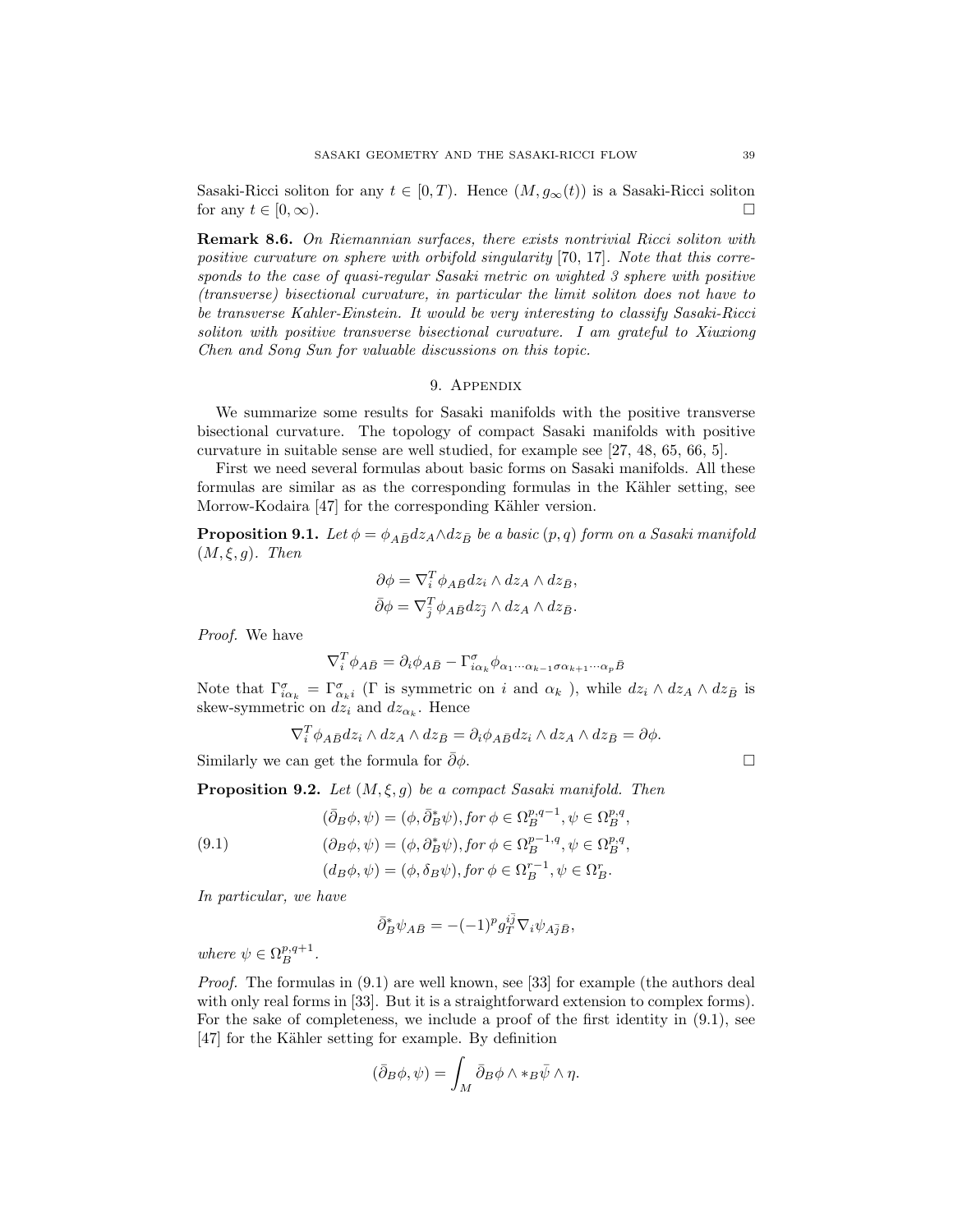Let  $\Phi = \phi \wedge *_B \bar{\psi} \in \Omega_B^{n,n-1}$ . Hence  $\partial_B \Phi = 0$  and  $d\Phi = d_B \Phi = \bar{\partial}_B \Phi$ . Note that Let  $\Psi = \psi \wedge * B \psi \in {}^{3L}B$  . Hence  $\partial_I$ <br>  $d\eta = \sqrt{-1} g_{i\overline{j}}^T dz_i \wedge dz_{\overline{j}} \in \Omega_B^{1,1}$ . We have

$$
d(\Phi \wedge \eta) = -\Phi \wedge d\eta + d_B \Phi \wedge \eta = \bar{\partial}_B \Phi \wedge \eta.
$$

It follows that

$$
0 = \int_M \bar{\partial}_B \Phi \wedge \eta = \int_M \bar{\partial}_B \phi \wedge \ast_B \bar{\psi} \wedge \eta + (-1)^{p+q-1} \int_M \phi \wedge \bar{\partial}_B \ast_B \bar{\psi} \wedge \eta.
$$

Hence

$$
(\bar{\partial}_B \phi, \psi) = (-1)^{p+q} \int_M \phi \wedge \bar{\partial}_B *_{B} \bar{\psi} \wedge \eta
$$
  

$$
= (-1)^{p+q} \int_M \phi \wedge (-1)^{2n+1-p-q} *_{B} *_{B} \bar{\partial}_B *_{B} \bar{\psi} \wedge \eta
$$
  

$$
= \int_M \phi \wedge *_{B} \overline{(-1) *_{B} \partial_B *_{B} \psi} \wedge \eta
$$
  

$$
= (\phi, \bar{\partial}^* \psi).
$$

Note that  $*_B$  can be characterized by

$$
\phi \wedge *_B \bar{\phi} = \frac{(d\eta)^n}{2^n n!} = \det(g_{i\bar{j}}^T) dZ \wedge d\bar{Z}
$$

for basic forms. Then we have, for basic  $(p, q)$  forms  $\phi = \phi_{A\bar{B}}dz_A \wedge dz_{\bar{B}}$  and  $\psi = \psi_{C\bar{D}}dz_C \wedge dz_{\bar{D}},$ 

(9.2) 
$$
(\phi, \psi) = \int_M \phi_{A\bar{B}} \overline{\psi_{C\bar{D}}} g_T^{A\bar{C}} g_T^{B\bar{D}} dvol_g.
$$

To compute  $\bar{\partial}_B^*\psi$ , let  $\phi = \phi_{A\bar{B}}dz_A \wedge dz_{\bar{B}}$  be a basic  $(p, q)$  form and  $\psi = \psi_{C\bar{D}_0}dz_C \wedge dz_{\bar{D}_0}$  $dz_{\bar{D}_0}$  be a basic  $(p, q + 1)$  form. We denote  $D_0 = iD$  and  $B_0 = jB$ . Then we have,

$$
(\bar{\partial}_B \phi, \psi) = \int_M (-1)^p \nabla_{\bar{j}}^T \phi_{A\bar{B}} \overline{\psi_{C\bar{D}_0}} g_T^{A\bar{C}} g_T^{D_0\bar{B}_0} dvol_g
$$
  
=  $-(-1)^p \int_M \phi_{A\bar{B}} \overline{\nabla_{\bar{j}}^T \psi_{C\bar{i}\bar{D}}} g_T^{A\bar{C}} g_T^{D\bar{B}} g_T^{i\bar{j}} dvol_g$   
=  $(\phi, \bar{\partial}_B^* \psi).$ 

Using (9.2) and the above, we can get that

$$
\bar{\partial}_B^* \psi_{C\bar{D}} = -(-1)^p g_T^{j\bar{i}} \nabla_j \psi_{C\bar{i}\bar{D}}.
$$

 $\Box$ 

Then we have the following,

**Proposition 9.3.** Let  $\Phi = \Phi_{A\bar{B}}dz_A \wedge dz_{\bar{B}}$  be a basic  $(p, q)$  form. Then we have

$$
(9.3) \qquad \Delta_{\bar{\partial}} \Phi_{A\bar{B}} = -g_T^{i\bar{j}} \nabla_i^T \nabla_{\bar{j}}^T \Phi_{A\bar{B}} - \sum_k (-1)^k g_T^{i\bar{j}} [\nabla_i^T, \nabla_{\bar{\beta}_k}^T] \Phi_{A\bar{j}\bar{\beta}_1 \cdots \bar{\beta}_k \cdots \bar{\beta}_q}.
$$

Moreover, when  $\Phi = \Phi_{\bar{B}} dz_{\bar{B}}$  is a basic  $(0, q)$  form, we have

(9.4) 
$$
\Delta_{\bar{\partial}} \Phi_{\bar{B}} = -g_{T}^{i\bar{j}} \nabla_{i}^{T} \nabla_{\bar{j}}^{T} \Phi_{\bar{B}} + \sum_{k} R_{\tau \bar{\beta}_{k}}^{T} \Phi_{\bar{\beta}_{1} \cdots \bar{\beta}_{k-1} \bar{\tau} \bar{\beta}_{k+1} \cdots \bar{\beta}_{q}}
$$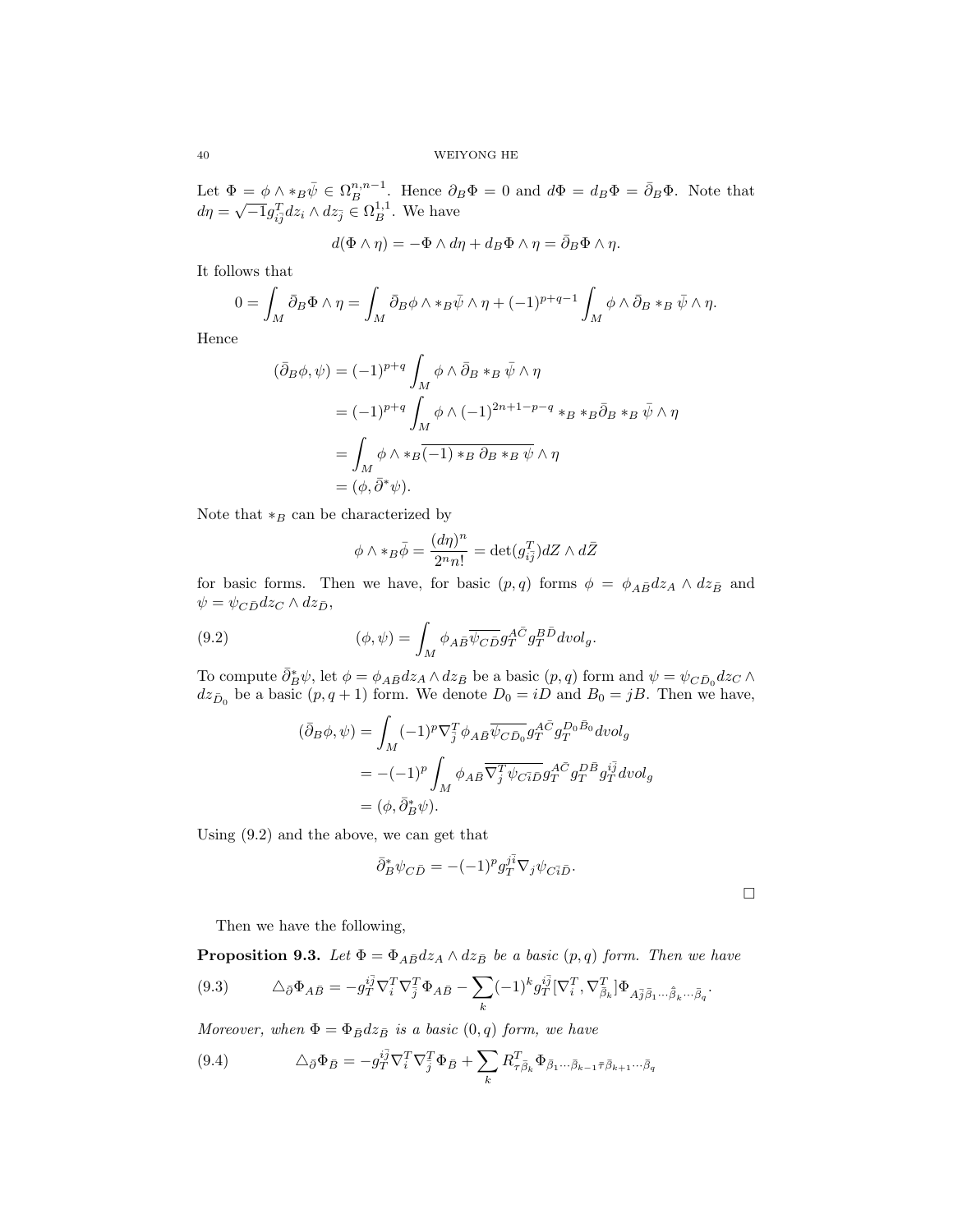*Proof.* Recall  $\Delta_{\bar{\partial}} = \bar{\partial}_B \bar{\partial}_B^* + \bar{\partial}_B^* \bar{\partial}_B$ . (9.3) follows from the direct computation with Proposition 9.1 and 9.2 and (9.4) is a direct consequence of (9.3). Note that we can consider this problem locally involved with transverse Kähler metric  $g_{\alpha}^T$  on  $V_{\alpha}$ . By Proposition 9.1 and 9.2,  $\bar{\partial}_B$ ,  $\bar{\partial}_B^*$  can be viewed as the corresponding operator of the Kähler metric  $g_{\alpha}^T$  on  $V_{\alpha}$ . Hence the computation of  $\Delta_{\bar{\partial}}$  on basic forms has the same local formula as the corresponding formula in the Kähler setting, with the Kähler metric replaced by the transverse Kähler metric (see [47] Chapter 2, Theorem 6.1 for the Kähler setting; note that there is a sign difference in  $[47]$  for  $R_{i\bar{j}}$  with ours).

**Proposition 9.4.** Let  $(M, g)$  be a compact Sasaki manifold of dimension  $(2n + 1)$ such that  $Ric^T \geq 0$  and  $Ric^T$  is positive at one point. Then

$$
b_1(M) = b_1^B = 0.
$$

Moreover, we have the following transverse vanishing theorem

$$
H^{q,0}(\mathcal{F}_{\xi})=H^{0,q}(\mathcal{F}_{\xi})=0,q=1,\cdots,n.
$$

*Proof.* The statement  $b_1(M) = 0$  is proved by Tanno with the assumption  $Ric$  +  $2g > 0$  (see [66] Theorem 3.4). Given that  $Ric^{T}(X,Y) = Ric(X,Y) + 2g(X,Y)$ for  $X, Y \in \mathcal{D}$ ,  $Ric(\xi, \xi) = 2n$ ,  $Ric(\xi, X) = 0$ ,  $X \in \mathcal{D}$ , then  $Ric^{T} > 0$  is equivalent to  $Ric + 2g > 0$ . When  $(M, g)$  is assumed to be positive Sasaki structure, Boyer-Galicki-Nakamaye [5] proved  $b_1 = 0$ , and also proved the vanishing theorem when  $(M, g)$  is quasi-regular. We would use the transverse Hodge theory to prove that  $H^1_B(\mathcal{F}_\xi) = 0$  and we know that  $H^1(M, \mathbb{R}) \approx H^1_B(\mathcal{F}_\xi)$  (see [4], page 215 for example). Suppose  $w = w_{\bar{l}} dz_{\bar{l}}$  is a basic harmonic  $(0, 1)$  form. Then by Proposition 9.3 we have

$$
\Delta_{\bar{\partial}} w_{\bar{l}} = -g_{\bar{T}}^{i\bar{j}} \nabla_{i}^{T} \nabla_{\bar{j}}^{T} w_{\bar{l}} + R_{\bar{p}\bar{l}}^{T} w_{\bar{p}} = -g_{\bar{T}}^{i\bar{j}} \nabla_{\bar{j}}^{T} \nabla_{i}^{T} w_{\bar{l}} = 0.
$$

It then follows that

$$
\int_M R^T_{p\bar l} w_{\bar p} \bar w_{\bar l} - g^{i\bar j}_T \nabla^T_i \nabla^T_{\bar j} w_{\bar l} \bar w_{\bar l} = - \int_M g^{i\bar j}_T \nabla^T_{\bar j} \nabla^T_i w_{\bar l} \bar w_{\bar l} = 0.
$$

Hence

$$
\int_M R_{\bar{p}\bar{l}}^T w_{\bar{p}} \bar{w}_{\bar{l}} + |\nabla_{\bar{j}}^T w_{\bar{l}}|^2 = \int_M |\nabla_i^T w_{\bar{l}}|^2 = 0.
$$

This implies that  $\nabla^T w_{\bar{l}} = 0$  and  $R_{\bar{p}\bar{l}}^T w_{\bar{p}} \bar{w}_{\bar{l}} = 0$ . Since  $Ric^T \geq 0$  and it is positive at some point p, it follows that  $w_{\bar{l}}(p) = 0$ . Hence  $w_{\bar{l}} \equiv 0$ . It follows that  $b_B^{0,1} = b_B^{1,0} = 0$ . Hence  $b_B^1 = 0$ . Now we prove  $b_B^{q,0} = b_B^{0,q} q > 1$  in the similar way. Suppose  $\Phi = \Phi_{\bar{B}} dz_{\bar{B}}$  is a harmonic  $(0, q)$  form. Then by Proposition 9.3 we have,

$$
\Delta_{\bar{\partial}} \Phi_{\bar{B}} = -g_{\bar{T}}^{i\bar{j}} \nabla_{i}^{T} \nabla_{\bar{j}}^{T} \Phi_{\bar{B}} + \sum_{k} R_{\tau \bar{\beta}_{k}}^{T} \Phi_{\bar{\beta}_{1} \cdots \bar{\beta}_{k-1} \bar{\tau} \bar{\beta}_{k+1} \cdots \bar{\beta}_{q}} = -g_{\bar{T}}^{i\bar{j}} \nabla_{\bar{j}}^{T} \nabla_{i}^{T} \Phi_{\bar{B}} = 0.
$$

It then follows that

$$
\int_M R_{\tau\bar{\beta}_k}\Phi_{\bar{\beta}_1\cdots\bar{\beta}_{k-1}\bar{\tau}\bar{\beta}_{k+1}\cdots\bar{\beta}_q}\overline{\Phi_{\bar{\beta}_1\cdots\bar{\beta}_q}}+|\nabla^T_{\bar{j}}\Phi_{\bar{B}}|^2=\int_M |\nabla^T_i\Phi_{\bar{B}}|^2=0
$$

By the positivity assumption on  $Ric^T$ , we can get that  $\Phi_{\bar{B}} \equiv 0$ .

**Proposition 9.5.** Let  $(M, g)$  be a compact Sasaki manifold of dimension  $(2n + 1)$ such that the transverse bisectional curvature  $R^T \geq 0$  and it is positive at one point. Then

$$
b_2(M) = 0, b_2^B(\mathcal{F}_\xi) = 1.
$$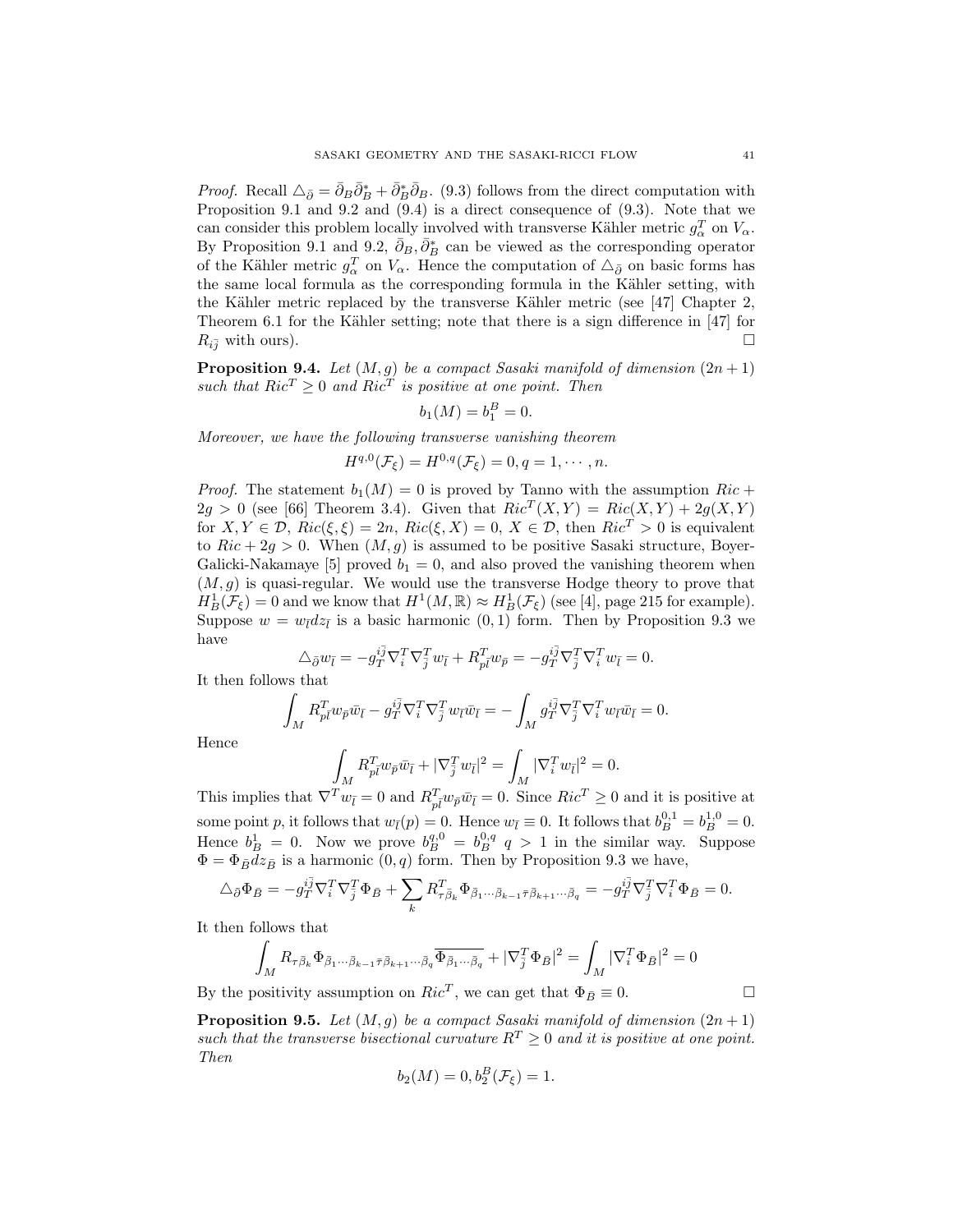*Proof.* First we have  $b_1(M) = b_1^B = 0$ . Note that we have the following exact sequence (see [4], page 215 for example)

$$
0 = H^1(M, \mathbb{R}) \to \mathbb{R} \to H^2_B(\mathcal{F}_\xi) \to H^2(M, \mathbb{R}) \to H^1_B(\mathcal{F}_\xi) = 0.
$$

It follows that  $b_2(M) = b_2^B - 1$ . Now we shall use the transverse Hodge theory to show that  $b_2^B = 1$  if the transverse bisectional curvature is positive. By Proposition 9.4, we have  $b_B^{2,0} = b_B^{0,2} = 0$ . Now we prove  $b_B^{1,1} = 1$  (see [28] for the Kähler setting). Let  $\psi = \psi_{k\bar{l}} dz_k \wedge dz_{\bar{l}}$  be a basic harmonic  $(1, 1)$  form. Then by Proposition 9.3 we have

$$
\begin{split} \triangle_{\bar{\partial}} \psi_{k\bar{l}} &= -g_{T}^{i\bar{j}} \nabla_{i}^{T} \nabla_{\bar{j}}^{T} \psi_{k\bar{l}} - g_{T}^{i\bar{j}} R_{i\bar{q}k\bar{l}}^{T} \psi_{q\bar{j}} + R_{pl}^{T} \psi_{k\bar{p}} \\ &= -g_{T}^{i\bar{j}} \nabla_{\bar{j}}^{T} \nabla_{i}^{T} \psi_{k\bar{l}} - g_{T}^{i\bar{j}} R_{i\bar{q}k\bar{l}}^{T} \psi_{q\bar{j}} + 2 R_{pl}^{T} \phi_{k\bar{p}} - R_{k\bar{p}}^{T} \psi_{p\bar{l}} \end{split}
$$

Choose an orthonormal frame such that  $\psi_{k\bar{l}} = \delta_{kl} \psi_{k\bar{k}}$ , then we get

$$
\left(-g_T^{i\bar{j}}R^T_{i\bar{q}k\bar{l}}\psi_{q\bar{j}}+R^T_{p\bar{l}}\psi_{k\bar{p}}\right)\overline{\psi_{k\bar{l}}}=\sum_{i
$$

and

$$
\left(-g_T^{i\bar{j}}R^T_{i\bar{q}k\bar{l}}\psi_{q\bar{j}}+2R^T_{p\bar{l}}\phi_{k\bar{p}}-R^T_{k\bar{p}}\psi_{p\bar{l}}\right)\overline{\psi_{k\bar{l}}}=\sum_{i
$$

By the positivity assumption on  $R_{i\bar{j}k\bar{l}}^T$ , it then follows that  $\nabla^T \psi \equiv 0$  and  $\psi_{i\bar{i}} = \psi_{j\bar{j}}$ at some point p for all i, j. Hence  $\psi = \lambda d\eta$  for some constant  $\lambda$ . Hence  $b_B^{1,1} = 1$ .  $\Box$ 

If  $(M, g)$  is Sasaki-Einstein and  $(M, g)$  has positive transverse bisectional curvature, then  $(M, g)$  has to be a space form with positive curvature 1.

**Proposition 9.6.** If  $(M, g)$  is a Sasaki-Einstein metric such that the transverse Kähler structure has positive holomorphic bisectional curvature, then  $(M, g)$  has constant sectional curvature 1.

*Proof.* When  $(M, g)$  is a Kähler manifold such that the bisectional curvature is positive and q is Kähler-Einstein, then Berger [3] and Goldberg-Kobayashi [28] proved that q has constant bisectional curvature. In the Sasaki setting, if  $(M, q)$  is Sasaki-Einstein with positive sectional curvature, then  $(M, q)$  has constant sectional curvature 1 (c.f Moskal [48] and [4] Chapter 11).

Here we follow Chen-Tian's argument [16] in Kähler setting using the maximum principle to prove that the transverse Kähler metric  $g<sup>T</sup>$  has constant transverse bisectional curvature. One can easily get that the sectional curvature of  $q$  is 1 for a Sasaki-Einstein metric if its transverse Kähler metric  $g<sup>T</sup>$  has constant transverse bisectional curvature,

$$
R_{i\overline{j}k\overline{l}}^T = 2(g_{i\overline{j}}^T g_{k\overline{l}}^T + g_{i\overline{l}}^T g_{k\overline{j}}^T).
$$

Suppose that g is a Sasaki-Einstein metric and  $g<sup>T</sup>$  is transverse Kähler Einstein with positive transverse bisectional curvature. Then we can apply the argument of the maximum principle as in [16] (Lemma 8.19) to the Sasaki case to show that  $g<sup>T</sup>$  has constant transverse bisectional curvature. The compactness of M is only needed to find a maximum (or minimum) of auxiliary functions. After that we can do all computations locally on some  $V_{\alpha}$ . Only the transverse Kähler structure is involved. Hence the argument in [16] is applicable and the details to the Sasaki case can be carried out as in Proposition 8.4. We shall skip the details. It is clear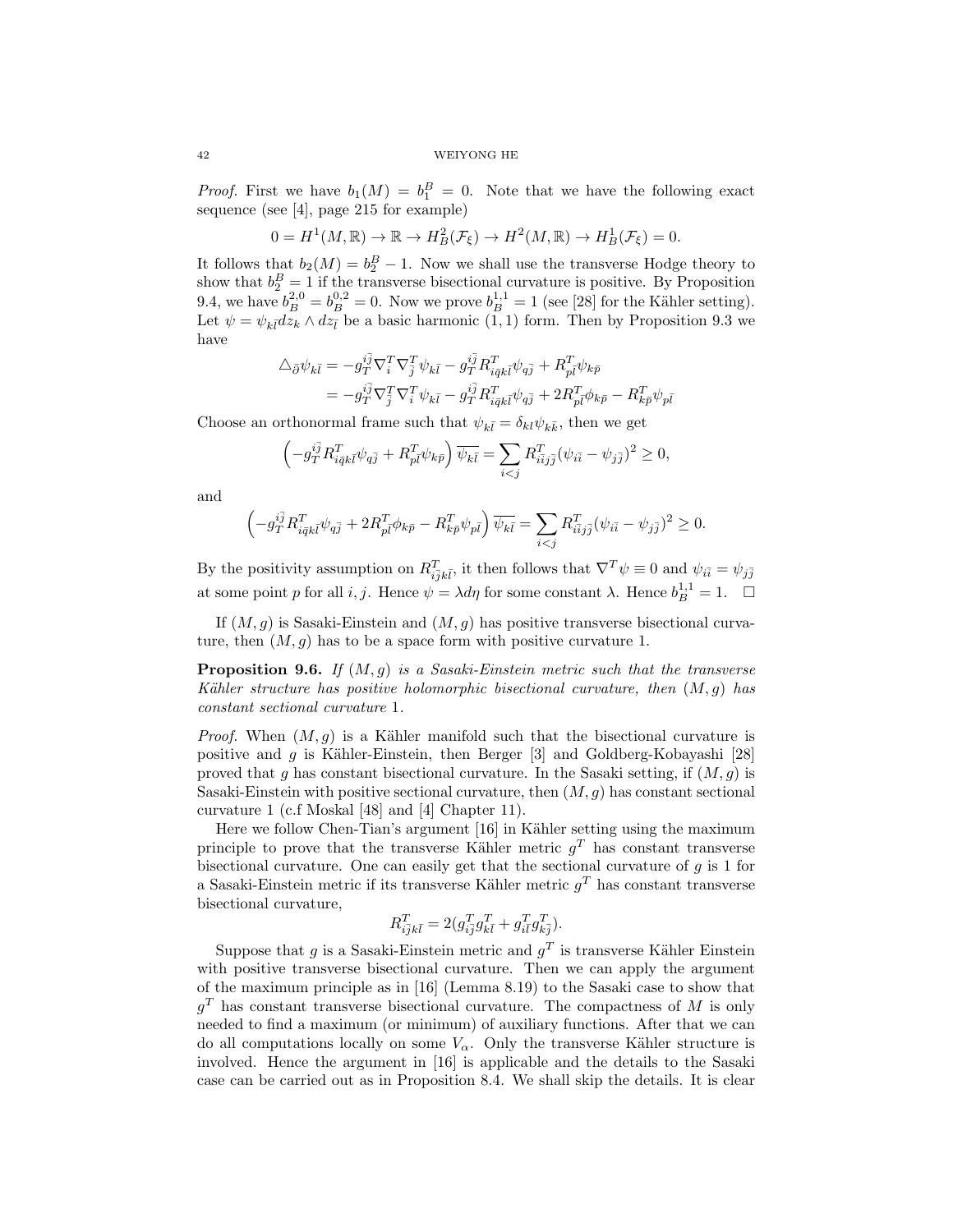that if we only assume that the transverse bisectional curvature is nonnegative and it is positive at one point, we can get the same conclusion.

 $\Box$ 

With the result in [73], one can actually prove

**Proposition 9.7.** If  $(M, q)$  is a Sasaki metric with constant scalar curvature and positive transverse bisectional curvature, then  $(M, q)$  has constant transverse bisectional curvature. In particular, there is a D-homothetic transformation such that  $\tilde{g} = \alpha g + \alpha(\alpha - 1)\eta \otimes \eta$  has constant sectional curvature 1 for some  $\alpha > 0$ .

*Proof.* In [73], X. Zhang proved that  $(M, g)$  is transverse Kähler-Einstein. We can actually give a simple proof of this fact as follows. Since  $g$  has positive transverse bisectional curvature, by Proposition 9.5,  $b_2^B(\mathcal{F}_{\xi}) = 1$ . If the transverse scalar curvature  $R^T$  is constant, we have

$$
\sqrt{-1}\overline{\partial}^* \rho^T = -[\Lambda, \partial] \rho^T = \partial(\Lambda \rho^T) = \partial R^T = 0,
$$

hence the transverse Ricci form  $\rho^T$  is a harmonic form, and it is a basic  $(1, 1)$  form. If  $b_2^B(\mathcal{F}_\xi) = 1$ , then  $\rho^T = R^T d\eta/2$ , hence it is a transverse Kähler metric with constant transverse Ricci curvature. As in Proposition 9.6, one can further show that  $g<sup>T</sup>$ has constant transverse bisectional curvature. Since  $R^T > 0$  and  $g^T$  is transverse Kähler-Einstein, it is well known that after a  $D$ -homothetic transformation such that  $\tilde{g} = \alpha g + \alpha(\alpha - 1)\eta \otimes \eta$  foe some  $\alpha > 0$ ,  $\tilde{g}$  is Sasaki-Einstein. Since  $\tilde{g}^T$  is just a rescaling of  $g^T$ , it has constant transverse bisectional curvature. Hence by Proposition 9.6,  $\tilde{g}$  has constant sectional curvature 1. It is clear that if we only assume that the transverse bisectional curvature is nonnegative and it is positive at one point, we can get the same conclusion.

We then discuss the minimizers of  $W$  functional as in (4.28). We finish the proof of Theorem 4.7. For simplicity we assume the constant  $\tau = 1$ . The general case is a slight modification.

Proof. The existence of a nonnegative minimizer is almost identical as in [54], Section 1. To prove actually  $w_0$  satisfies (4.30), we follow [53, 54] with a slight modification. We consider the function  $L(\epsilon)$ , as in [53], for any  $u \in W_B^{1,2}$  fixed,

$$
L(\epsilon) = L(w_0 + \epsilon u) = \log \int_M (w_0 + \epsilon u)^2 + \left( \int_M (w_0 + \epsilon u)^2 \right)^{-1} \mathcal{W}(g, w_0 + \epsilon u, 1).
$$

Then it is straightforward to check that  $L(\epsilon)$  has a minimum at  $\epsilon = 0$ . Taking derivative of  $L(\epsilon)$  at  $\epsilon = 0$ , then we get, for any  $u \in W_B^{1,2}$ ,

(9.5) 
$$
\int_M (w_0 \log w_0^2 - R^T w_0 + \mu(g, 1) w_0) u - 4 \langle \nabla w_0, \nabla u \rangle = 0.
$$

If we assume  $w_0$  is smooth (hence  $w_0 \in C_B^{\infty}$ ), then we get

$$
\int_M (4\triangle w_0 + w_0 \log w_0^2 - R^T w_0 + \mu(g, 1) w_0) u = 0
$$

for any  $u \in W_B^{1,2}$ , in particular, for any  $u \in C_B^{\infty}$ . Note that if  $v \in C_B^{\infty}$  such that  $\int_M uv = 0$  for any  $u \in C_B^{\infty}$ , then  $v = 0$ . Hence if  $w_0$  is smooth, then it follows that  $w_0$  satisfies (4.30). If  $w_0$  is not smooth, we consider the equation

$$
\triangle h = 1/4(w_0 \log w_0^2 - R^T w_0 + \mu(g, 1) w_0) := A_0.
$$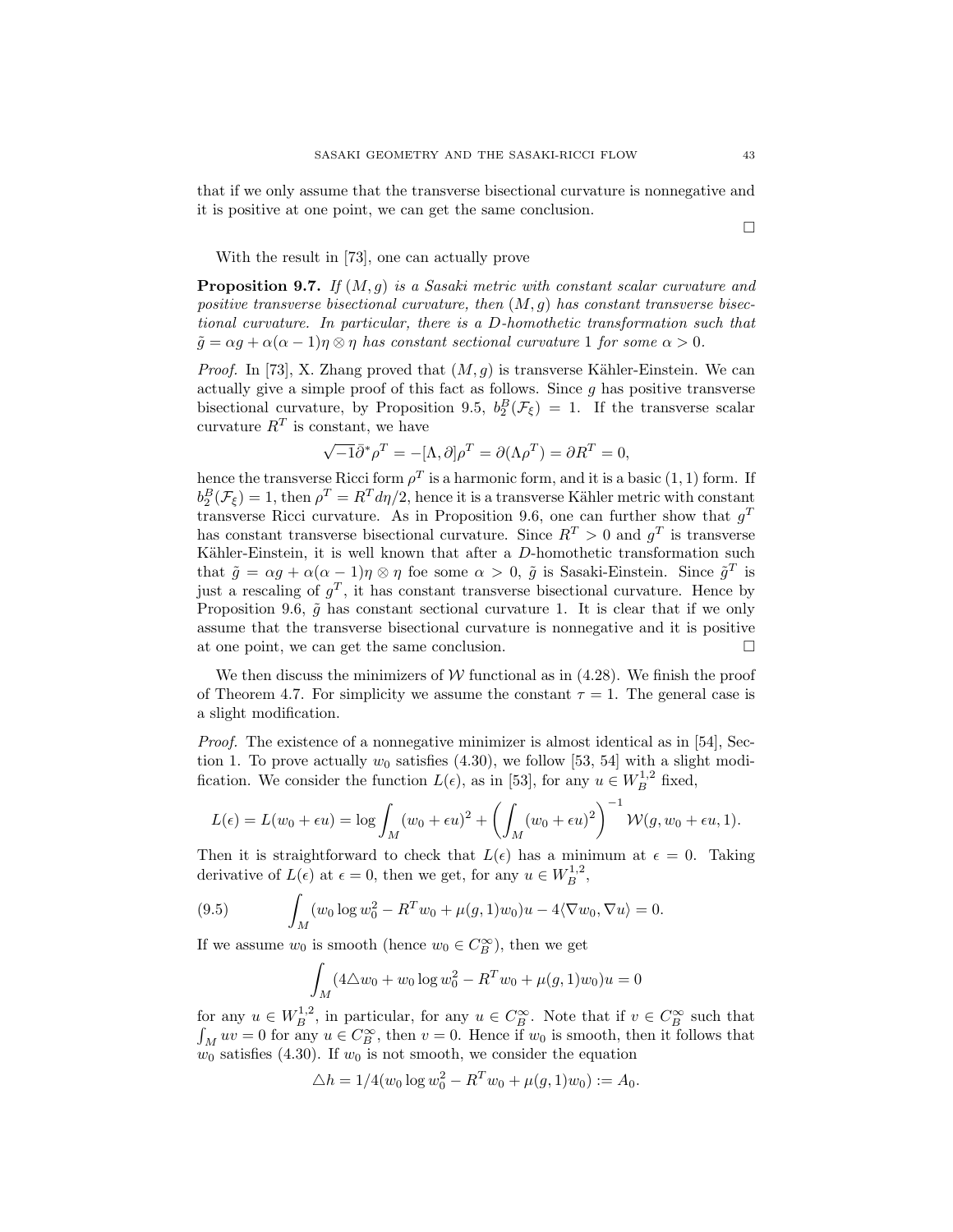It is clear that there exists a unique solution (up to addition of a constant) since we can get, by taking  $u = 1$  in (9.5),

$$
\int_M w_0 \log w_0^2 - R^T w_0 + \mu(g, 1) w_0 = 0.
$$

By an approximation argument, it is clear that  $h \in W_B^{1,2}$  since  $w_0 \in W_B^{1,2}$  and  $R^T \in C_B^{\infty}$ . Actually let  $w_k \to w_0$  in  $W^{1,2}$  such that  $w_k \in C_B^{\infty}$ , then we would get a sequence of solution of  $h_k \in C_B^{\infty}$  such that

$$
\triangle h_k = 1/4(w_k \log w_k^2 - R^T w_k + \mu(g, 1) w_k) := A_k.
$$

By Sobolev inequality, we can assume that  $A_k \to A_0$  in  $L^p$ ,  $p = 2(2n+1)/(2n-1)-\epsilon$ , for any small  $\epsilon > 0$ . We can assume, for each k,

$$
\int_M h = \int_M h_k = 0.
$$

Then apply the standard elliptic regularity theory to  $\Delta(h - h_k) = A_0 - A_k$ , we know that

$$
||h - h_k||_{W^{2,p}} \leq C||A_0 - A_k||_{L^p}.
$$

In particular,  $h_k \to h$  in  $W^{2,p}$ , hence  $h \in W^{1,2}_B$ . Now using (9.5) again, we can get that for any  $u \in C_B^{\infty}$ ,

$$
\int_M (h - w_0) \triangle u = 0.
$$

We claim that  $h - w_0$  is a constant. Let  $u_k \in C_B^{\infty}$  be a sequence of smooth function such that  $u_k \to h - w_0$  in  $W^{1,2}$ . Then we get that

$$
\int_M (h - w_0) \triangle u_k = 0.
$$

It then follows

$$
\int_M \langle \nabla (h - w_0), \nabla u_k \rangle = 0.
$$

Hence we have, letting  $k \to \infty$ ,

$$
\int_M |\nabla (h - w_0)|^2 = 0.
$$

Hence  $h - w_0$  is a constant and  $w_0$  satisfies

(9.6) 
$$
4\Delta w_0 = w_0 \log w_0^2 - R^T w_0 + \mu(g, 1) w_0.
$$

It then follows the well-know De Giogi-Nash theory that  $w_0 \in L^{\infty}$ , and then by  $L^p$ theory, we can get the further regularity  $w_0 \in W^{2,p}$  for any  $p > 1$ . Furthermore, once we show that  $w_0$  actually satisfies (9.6) almost everywhere, we can apply Lemma on page 114 ([54]) to get that  $w_0 > 0$ . Rothaus only stated this result in [54] for minimizers of (4.28) in  $W^{1,2}$ ; but his proof only requires the equation (9.6). Hence we can get  $w_0 > 0$ , and then it follows that  $w_0$  is smooth.

**Remark 9.8.** In the present paper, we actually do not really need the fact that  $w_0$ is positive and smooth.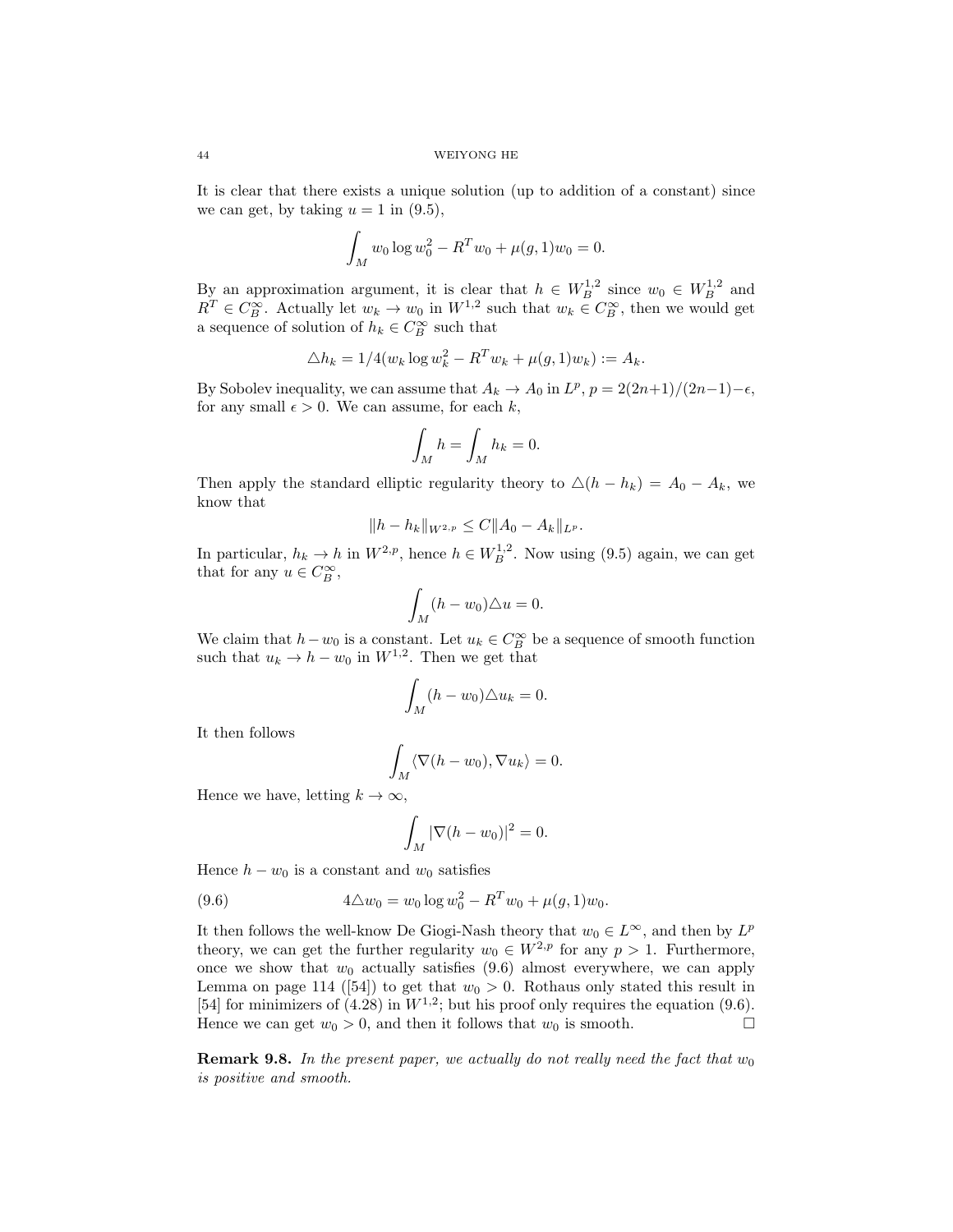### **REFERENCES**

- 1. S. Bando, On the classification of three-dimensional compact Kaehler manifolds of nonnegative bisectional curvature, J. Differential Geom. 19 (1984), no. 2, 283297.
- 2. A. Banyaga, A note on Weinstein's conjecture, Proc. Amer. Math. Soc. 109 (1990), no. 3, 855-858.
- 3. M Berger, Sur quleques variétés riemanniennes compactes dÉinstein, (French) C. R. Acad. Sci. Paris 260 (1965), 1554-1557.
- 4. C.P. Boyer, K. Galicki; Sasaki geometry, Oxford Mathematical Monographs. Oxford University Press, Oxford, 2008. xii+613 pp.
- 5. C.P. Boyer; K. Galicki; M. Nakamaye, On positive Sasaki geometry, Geom. Dedicata 101 (2003), 93-102.
- 6. C.P. Boyer; K. Galicki; P. Matzeu, On eta-Einstein Sasaki geometry, Comm. Math. Phys. 262 (2006), no. 1, 177-208.
- 7. C.P. Boyer; K. Galicki; S.R. Simanca, Canonical Sasaki metrics, Comm. Math. Phys. 279 (2008), no. 3, 705-733.
- 8. C.P. Boyer; K. Galicki; S.R. Simanca, The Sasaki cone and extremal Sasaki metrics, Riemannian topology and geometric structures on manifolds, 263–290, Progr. Math., 271, Birkhuser Boston, Boston, MA, 2009.
- 9. E. Calabi, Extremal Kähler metric, in Seminar of Differential Geometry, ed. S. T. Yau, Annals of Mathematics Studies 102, Princeton University Press (1982), 259-290.
- 10. E. Cakabi, *Extremal Kähler metrics II*, Differential geometry and complex analysis, 95–114, Springer, Berlin, 1985.
- 11. E. Calabi; X. Chen, *The space of Kähler metrics II*, J. Differential Geom. 61 (2002), no. 2, 173–193.
- 12. H. Cao, Deformation of Kähler metrics to Kähler-Einstein metrics on compact Kähler manifolds, Invent. Math. 81 (1985), no. 2, 359-372.
- 13. H. Cao; B. Chen; X. Zhu, Ricci flow on compact Kähler manifolds of positive bisectional curvature, C. R. Math. Acad. Sci. Paris 337 (2003), no. 12, 781-784.
- 14. X. Chen; The space of Kähler metrics, J. Differential Geom. 56 (2000), no. 2, 189–234.
- 15. X. Chen; S. Sun; G. Tian, A note on Kähler-Ricci soliton, Int. Math. Res. Not. IMRN 2009, no. 17, 3328-3336.
- 16. X. Chen; G. Tian, Ricci flow on Kähler-Einstein surfaces, Invent. Math. 147 (2002), no. 3, 487-544.
- 17. B. Chow; L.F. Wu, The Ricci flow on compact 2-orbifolds with curvature negative somewhere, Comm. Pure Appl. Math. 44 (1991), no. 3, 275-286.
- 18. S.K. Donaldson, Remarks on gauge theory, complex geometry and 4-manifold topology, Fields Medallists' lectures, 384–403, World Sci. Ser. 20th Century Math., 5, World Sci. Publ., River Edge, NJ, 1997.
- 19. S.K. Donaldson, Symmetric spaces, Kähler geometry and Hamiltonian dynamics. Northern California Symplectic Geometry Seminar, 13–33, Amer. Math. Soc. Transl. Ser. 2, 196, Amer. Math. Soc., Providence, RI, 1999.
- 20. S.K. Donaldson, Scalar curvature and projective embeddings. I, J. Differential Geom. 59 (2001), no. 3, 479-522.
- 21. S.K. Donaldson, Scalar curvature and stability of toric varieties, J. Differential Geom. 62 (2002), no. 2, 289-349.
- 22. A. El Kacimi-Alaoui, Operateurs transversalement elliptiques sur un feuilletage riemannien et applications, Compositio Math. 79, (1990), 57-106.
- 23. A. El Kacimi-Alaoui,G. Hector, *Décomposition de Hodge basique pour un feuilletage rieman*nien. (French) [Basic Hodge decomposition for a Riemannian foliation] Ann. Inst. Fourier (Grenoble) 36 (1986), no. 3, 207-227.
- 24. A. Fujiki, The moduli spaces and Kähler metrics of polarised algebraic varieties, Suguku 42 (1990), 231-243; English transl., Sugaku Expositions 5 (1992), 173-191.
- 25. A. Futaki, An obstruction to the existence of Einstein Kähler metrics, Invent. Math. 73 (1983), no. 3, 437-443.
- 26. A. Futaki; H. Ono; G. Wang, Transverse Kähler geometry of Sasaki manifolds and toric Sasaki-Einstein manifolds, arXiv:math/0607586.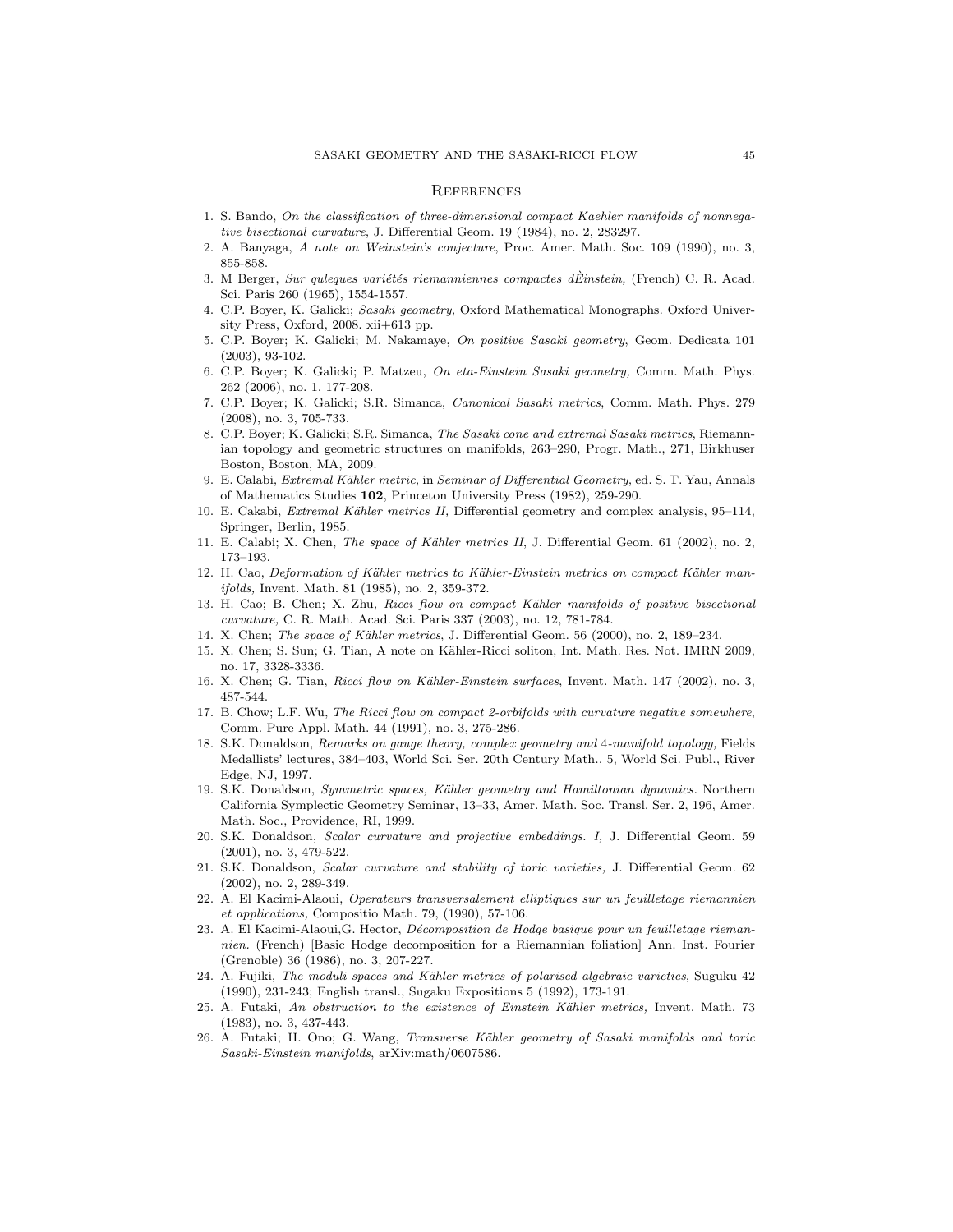- 27. S. Goldberg, Rigidity of positively curved contact manifolds, J. London Math. Soc. 42 1967 257263.
- 28. S. Goldberg; S. Kobayashi, Holomorphic bisectional curvature, J. Differential Geometry 1 (1967), 225-233.
- 29. M. Godliński; W. Kopczyński; P. Nurowski, Locally Sasaki manifolds, Classical Quantum Gravity 17 (2000), no. 18, L105-L115.
- 30. J. P. Gauntlett; D. Martelli; J. Sparks; S.T. Yau, Obstructions to the Existence of Sasaki-Einstein Metrics, Commun. Math. Phy. 273 (2007), 803-827.
- 31. P.F. Guan, X. Zhang, A geodesic equation in the space of Sasaki metrics, to appear in Yaus Proceedings.
- 32. P.F. Guan; X. Zhang, Regularity of the geodesic equation in the space of Sasaki metrics, arXiv:0906.5591.
- 33. Franz W. Kamber, P. Tondeur, de Rham-Hodge theory for Riemannian foliations, Math. Ann. 277 (1987), no. 3, 415431.
- 34. B. Kleiner; J, Lott, Notes on Perelman's papers, Geom. Topol. 12 (2008), no. 5, 25872855.
- 35. A. Lichnerowicz, Sur les transformations analytiques des variétés káhlériennes compactes, (French) C. R. Acad. Sci. Paris 244 1957 3011-3013.
- 36. Y. Nitta, K. Sekiya, A diameter bound for Sasaki manifolds with application to uniqueness for Sasaki-Einstein structure, http://arxiv.org/abs/0906.0170.
- 37. T. Mabuchi, K-energy maps integrating Futaki invariants, Tohoku Math. J. (2) 38 (1986), no. 4, 575-593.
- 38. T. Mabuchi, Some symplectic geometry on compact Kähler manifolds. I, Osaka J. Math. 24 (1987), no. 2, 227-252.
- 39. T. Mabuchi, Stability of extremal Kähler manifolds, Osaka J. Math. 41 (2004), no. 3, 563–582.
- 40. D. Martelli; J. Sparks; S.T. Yau, The geometric dual of a-maximisation for toric Sasaki-Einstein manifolds. Comm. Math. Phys. 268 (2006), no. 1, 3965.
- 41. D. Martelli; J. Sparks; S.T. Yau, Sasaki-Einstein manifolds and volume minimisation. Comm. Math. Phys. 280 (2008), no. 3, 611673.
- 42. Y. Matsushima, Sur la structure du groupe d'homéomorphismes analytiques dùne certaine variété kaehlérienne, Nagoya Math. J. 11 (1957), 145-150.
- 43. D. McDuff; D. Salamon, Introduction to symplectic topology, Oxford Mathematical Monographs. Oxford Science Publications. The Clarendon Press, Oxford University Press, New York, 1995. viii+425 pp.
- 44. N. Mok, The uniformization theorem for compact Kähler manifolds of nonnegative holomorphic bisectional curvature, J. Differential Geom. 27 (1988), no. 2, 179-214.
- 45. P. Molino, Riemannian foliations, Progress in Mathematics, 73. Birkhäuser Boston, Inc., Boston, MA, 1988.
- 46. S. Mori, Projective manifolds with ample tangent bundles, Ann. of Math. (2) 110 (1979), no. 3, 593606.
- 47. J. Morrow, K. Kodaira, Complex manifolds, Holt, Rinehart and Winston, Inc., New York-Montreal, Que.-London, 1971. vii+192 pp.
- 48. E. Moskal, Contact manifolds of positive curvature, University of Illinois Thesis (1966).
- 49. G. Perelman; The entropy formula for the Ricci flow and its geometric applications, arXiv:math/0211159.
- 50. D. Phong.; J. Song; J. Sturm; B. Weinkove The Kähler-Ricci flow with positive bisectional curvature, Invent. Math. 173 (2008), no. 3, 651-665.
- 51. B. Reinhart, Foliated manifolds with bundle-like metrics, Annals of Math. Vol 69 (1959), No. 1, 119-132.
- 52. J. Ross, R. Thomas; Weighted projective embeddings, stability of orbifolds and constant scalar curvature Kähler metrics, arXiv:0907.5214.
- 53. O.S. Rothaus, Logarithmic Sobolev inequalities and the spectrum of Sturm-Liouville operators. J. Funct. Anal. 39 (1980), no. 1, 42-56.
- 54. O.S. Rothaus, Logarithmic Sobolev Inequalities and the Spectrum of Schöedinger Operators, Journal of Functional Analysis 42 (1981), 110-120.
- 55. P. Rukimbira, Chern-Hamilton's conjecture and K-contactness, Houston J. Math. 21 (1995), no. 4, 709-718
- 56. P. Rukimbira, Topology and closed characteristics of K-contact manifolds, Bull. Belg. Math. Soc. Simon Stevin 2 (1995), no. 3, 349-356.